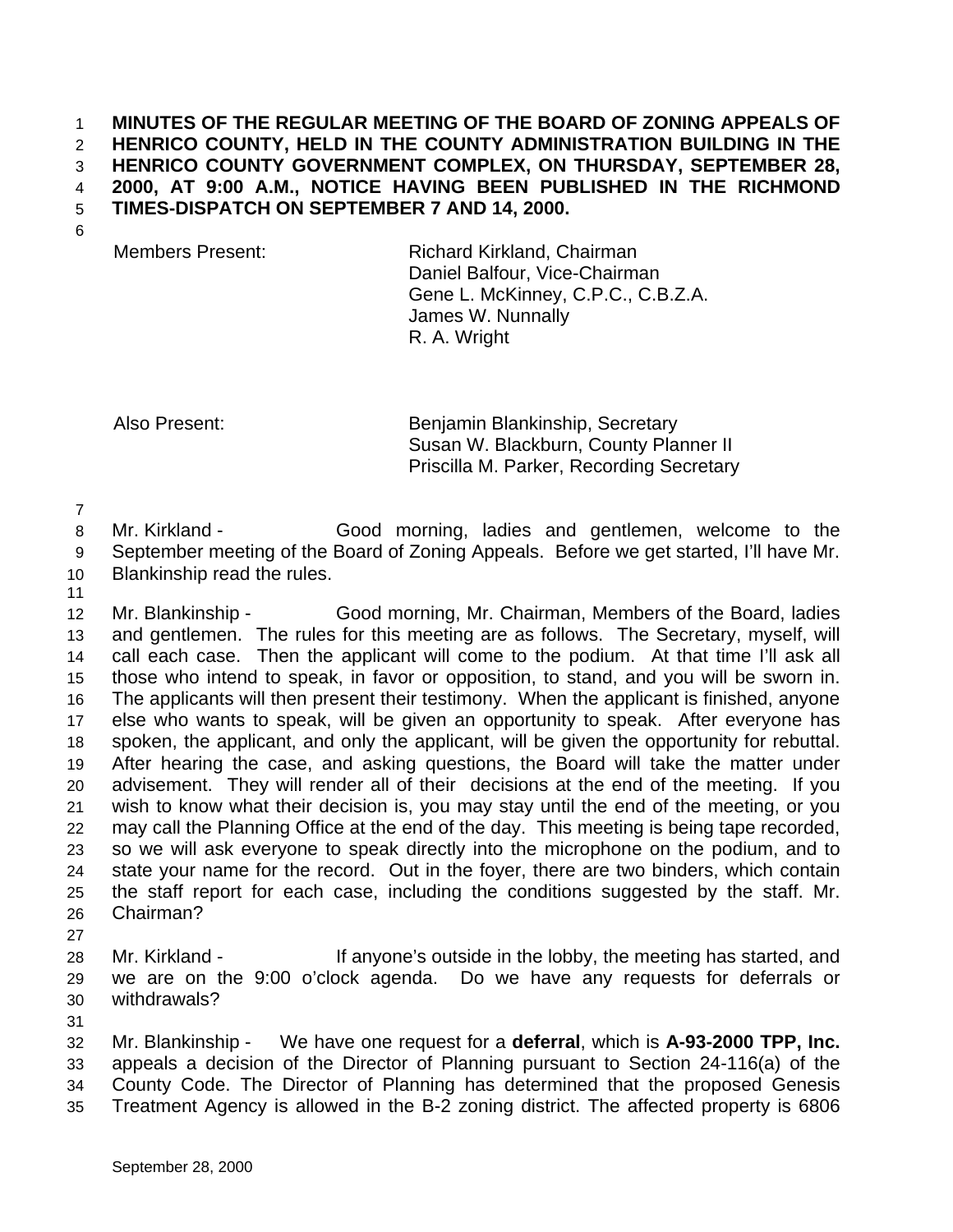| 36<br>37<br>38                                                 | of the Director of Planning.         | Paragon Place (tax parcel 93-A-1C) zoned B-2C, Business District (Conditional)<br>(Brookland). The applicant requests the Board of Zoning Appeals reverse the decision                                                                                                                                                                                                                                                                                                                                                                                                                                                                                                    |
|----------------------------------------------------------------|--------------------------------------|---------------------------------------------------------------------------------------------------------------------------------------------------------------------------------------------------------------------------------------------------------------------------------------------------------------------------------------------------------------------------------------------------------------------------------------------------------------------------------------------------------------------------------------------------------------------------------------------------------------------------------------------------------------------------|
| 39<br>40                                                       | Mr. Kirkland -                       | Do I have a motion to defer this?                                                                                                                                                                                                                                                                                                                                                                                                                                                                                                                                                                                                                                         |
| 41<br>42<br>43<br>44<br>45<br>46<br>47<br>48                   | A - 93-2000                          | <b>TPP INC.</b> appeals a decision of the Director of Planning pursuant to<br>Section 24-116(a) of the County Code. The Director of Planning has<br>determined that the proposed Genesis Treatment Agency is allowed<br>in the B-2 zoning district. The affected property is 6806 Paragon Place<br>(tax parcel 93-A-1C) zoned B-2C, Business District (Conditional)<br>(Brookland). The applicant requests the Board of Zoning Appeals<br>reverse the decision of the Director of Planning.                                                                                                                                                                               |
| 49<br>50<br>51<br>52                                           | 2000, meeting,                       | Upon a motion by Mr. McKinney, seconded by Mr. Nunnally, the Board of Zoning<br>Appeals deferred this application from the September 28, 2000, until the October 26,                                                                                                                                                                                                                                                                                                                                                                                                                                                                                                      |
| 53<br>54<br>55<br>56                                           | Affirmative:<br>Negative:<br>Absent: | Balfour, Kirkland, McKinney, Nunnally, Wright<br>5<br>0<br>$\overline{0}$                                                                                                                                                                                                                                                                                                                                                                                                                                                                                                                                                                                                 |
| 57<br>58<br>59                                                 | Mr. Kirkland -                       | That's the deferrals and withdrawals. Do I have a motion to<br>move any of the cases further ahead?                                                                                                                                                                                                                                                                                                                                                                                                                                                                                                                                                                       |
| 60<br>61<br>62                                                 | Mr. Wright -<br>at this time.        | Mr. Chairman, I'd like to have case number A-94-2000 called                                                                                                                                                                                                                                                                                                                                                                                                                                                                                                                                                                                                               |
| 63<br>64                                                       | Mr. Kirkland -                       | Mr. Blankinship, if you would call the case.                                                                                                                                                                                                                                                                                                                                                                                                                                                                                                                                                                                                                              |
| 65<br>66<br>67<br>68<br>69<br>70<br>71<br>72<br>73<br>74<br>75 | A - 94-2000                          | STEPHEN AND MELISSA TRUE, ET ALS. appeal a decision of<br>the Director of Planning pursuant to Section 24-116(a) of the<br>County Code. The Director of Planning has determined that certain<br>structures and uses connected with the Virginia State Fair may be<br>allowed in the A-1 zoning district by conditional use permit. The<br>affected property lies in the northeast quadrant of the intersection of<br>Interstate 64 and Interstate 295 (tax parcels 163-A-3A, 176-A-14A,<br>14C, 14D, 19, 20 and 21) zoned A-1, Agricultural District (Varina).<br>The applicants request the Board of Zoning Appeals reverse the<br>decision of the Director of Planning. |
| 76<br>77                                                       | Mr. Kirkland -                       | Do I have a motion by any Board members?                                                                                                                                                                                                                                                                                                                                                                                                                                                                                                                                                                                                                                  |
| 78<br>79                                                       |                                      | After an advertised public hearing and on a motion by Mr. Wright, seconded by Mr.<br>McKinney, the Board dismissed this application for the above-referenced matter as it                                                                                                                                                                                                                                                                                                                                                                                                                                                                                                 |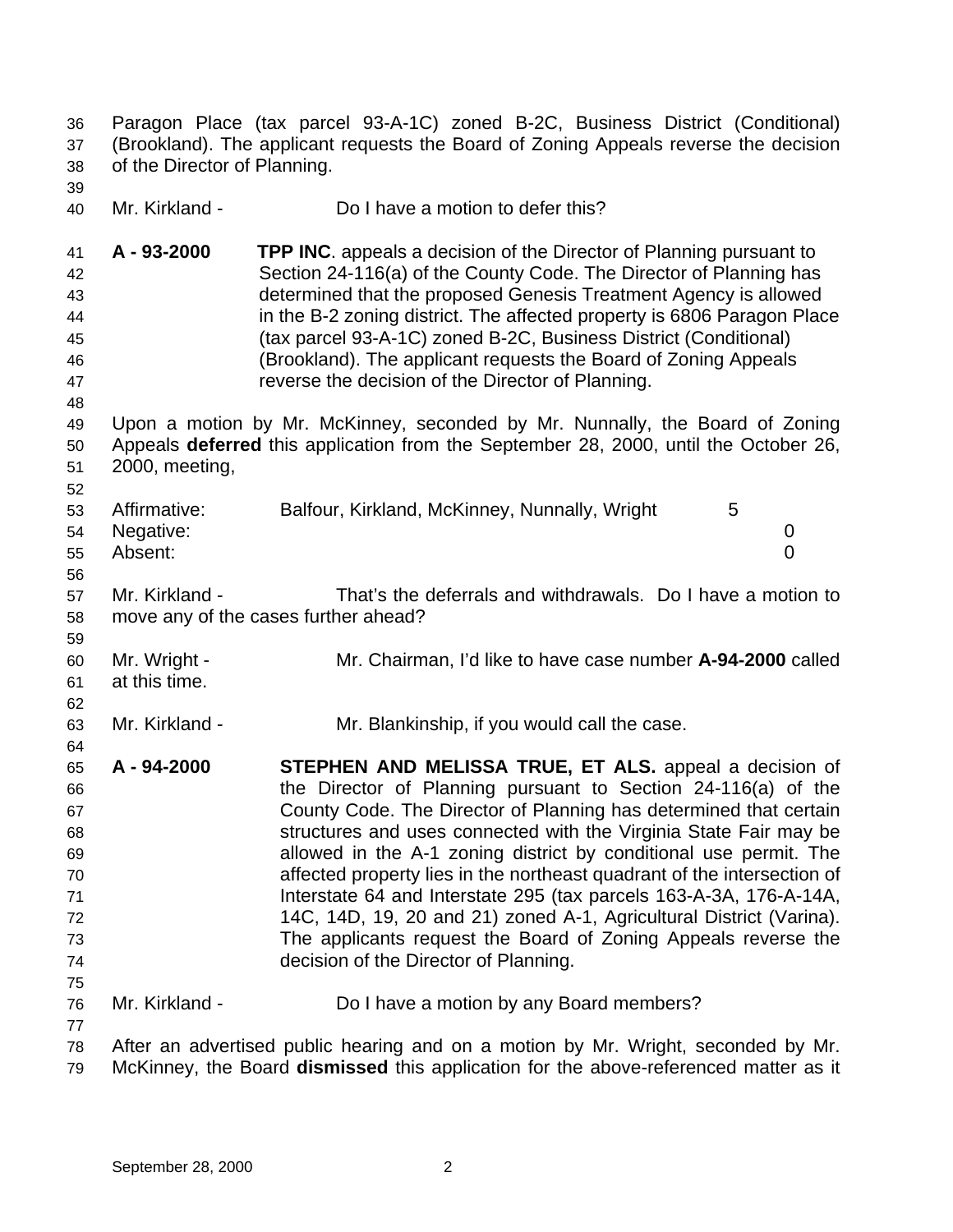found the matter to be moot, due to the August 8 action of the Board of Supervisors, amending Section 24-52(g) of the Henrico County Code. 83 Affirmative: Balfour, Kirkland, McKinney, Nunnally, Wright 5 Negative: 0 Absent: 0 Mr. Kirkland - The case is dismissed. **UP- 28-2000 VIRGINIA POWER, INC.** requests a conditional use permit pursuant to Section 24-116(c)(2) of Chapter 24 of the County Code to construct an electrical substation at 3899 Portugee Road (Tax Parcel 187-A-5 (part)), zoned M-2, General Industrial District (Varina). Mr. Kirkland - Anyone here wish to speak on this case? You the applicant, ma'am? If you would, raise your right hand and be sworn in. Does anyone else wish to speak on this case at this time? Mr. Blankinship - Do you swear that the testimony you are about to give is the truth, the whole truth, and nothing but the truth, so help you God? Mr. Kirkland - Okay. State your name for the record please. Ms. Lamm - I do. Gail Lamm, from Virginia Power. Mr. Kirkland - Okay, if you would, state your case. Ms. Lamm - Our planned growth in the White Oak Technology Park, and in Eastern Henrico, requires the construction of a new Elko Substation on Portugee Road. Our distribution planning department continues to review our load facility needs. Based on our current studies, we plan to begin site preparation for the substation in 2002. Mr. Kirkland - Ma'am, may I interrupt you just a second, before we get carried away. I forgot to ask you if all your notices had been turned in, according to the County Code. I have to do that for the record; we're taping this. Okay, we have them. Okay, continue, I'm sorry. Ms. Lamm - We plan to begin site preparation for the substation in 2002, with substation construction to be completed in 2003. We would like for the conditional use approval to cover this time frame. We're here at this time, so that we can be ready to respond if there is an earlier need for this facility. Virginia Power did respond to County comments in August, and I would like to give you a copy of that if I could. The landscaping plan is generally acceptable to the company; we think it's a good plan, and we appreciate the work that the County did to meet our clearance requirements and the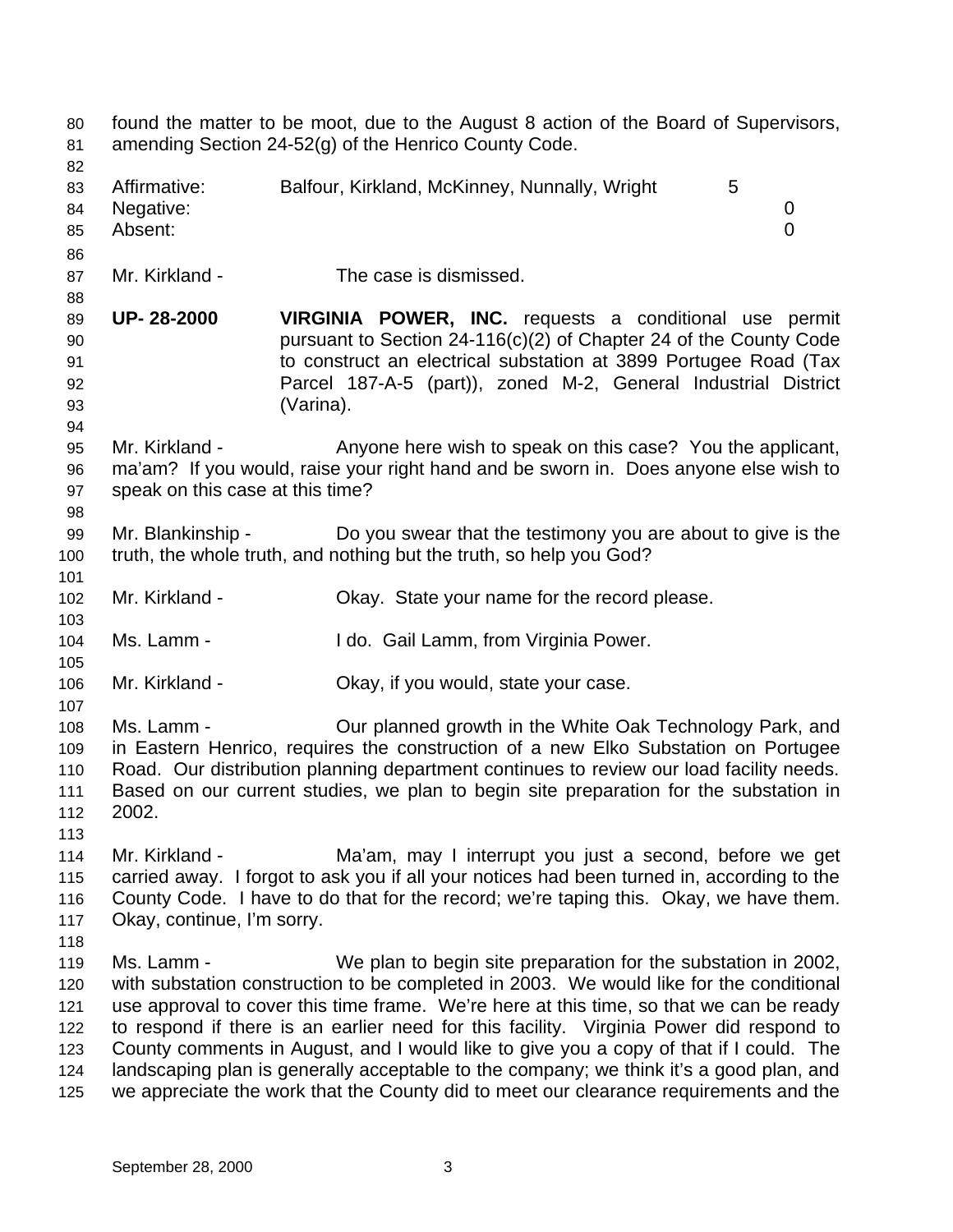transmission right-of-way. Our only real concern is the size availability of some of the species. Our arborist called several vendors after she reviewed the proposed plans, and did not find them readily available. She's most concerned with having healthy plants, and notices the sizes suggested are obtainable and adapt well. We also placed the landscape plan on our engineering drawings. Now this is showing our size suggestions. If our size recommendations are not acceptable, we'll try our best to meet those requirements.

- Mr. McKinney- Excuse me just a minute, Ms. Lamm – how long have you had these?
- 

137 Ms. Lamm - I delivered them to the County, I believe, on the  $19<sup>th</sup>$ .

 Mr. McKinney- And you expect us to go over these now and render a decision on these, and you're just getting them to us? And we're just hearing your case?

 Ms. Lamm - I did bring them to the County, thinking they were going to be included with your package. I found out when I got the staff report this week, that they were not.

 Mr. Blankinship - Mr. Chairman, shall I explain that? When we received this information, we circulated it among staff for review, before sending it out to you. We discussed, during that process, that the original recommendations of the staff had been approved by the White Oak Architectural Design Review Board, and the decision was made that since the Design Review Board at White Oak had reviewed the original plan and had not seen these, that we should not base our recommendation on these plans, so we're going with the original work that was approved by the staff.

 Ms. Lamm - We have no problem with the plans; our only concern is getting the size plants, having healthy plants at this new seat. Our arborist comments she has a real concern with getting plants at that size. If that's not acceptable, we'll try our best to get the plants suggested. It's no problem with the plan itself. All we did was put the County's plans on our engineering drawings. We accept the suggested conditions of the case report, and we would like to note that we just plan minimal security lighting in the station; we usually have a watch light and just sort of a porch light over the door of the control enclosure. Again, we would like to plan for the site preparation in 2002, with the substation to be in service in 2003. That's unless customer requirements dictate an acceleration of the schedule. I'd be happy to answer any questions that you might have.

 Mr. Kirkland- Mr. Blankinship, on condition # 5, "All landscaping shall be maintained in a healthy condition ………… Dead plant materials shall be removed within a reasonable time………….." What normally is a "reasonable" time for dead plants? A season or what?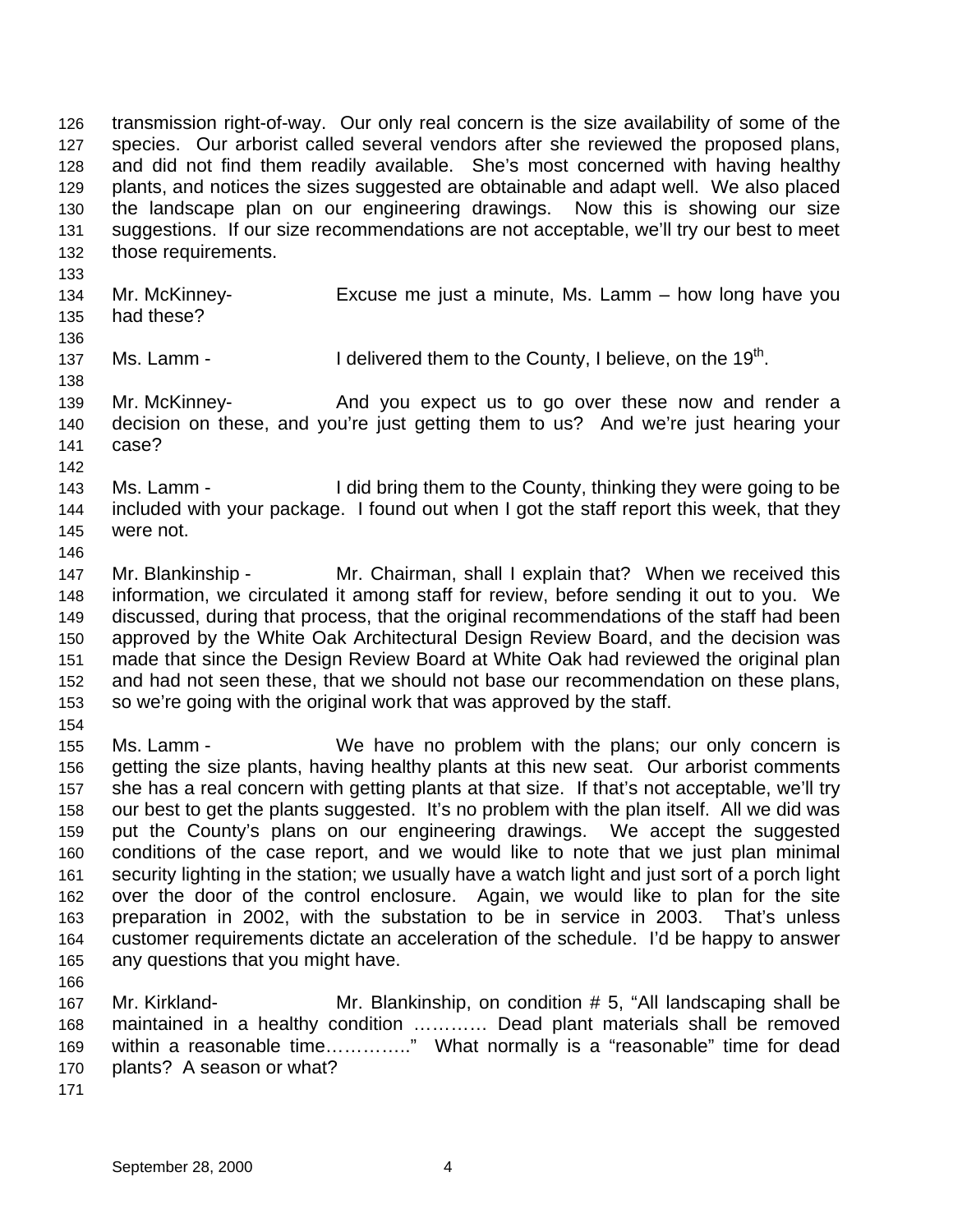Mr. Blankinship - Depends on what time of year it is, and 12 months, 6 months, -- either way it says "removed with a reasonable time and replaced during the normal planting season," so it wouldn't be any longer than whatever the next season is, the spring or fall planting. Mr. Kirkland- So if it was taken out in the fall, it would be the next fall before it was replaced, correct? Mr. Blankinship - No, we'd ask them to plant in the spring. Mr. Wright- Isn't this question of the size of these plants something that the staff would review and work out with the -- that's really not before us. 185 Mr. Blankinship - And we've crafted the condition that way, to say, "A detailed landscaping plan shall be submitted to the Planning Office for review and approval." Ms. Lamm - That isn't a problem; that was our concern. Mr. Blankinship - At this point staff's position is that we want what was originally recommended, so it is good to have the discussion in front of you, for you to be aware of staff's position, as well as Virginia Power's. Mr. Kirkland- But if you all sit down at a table and work it out, and come to an agreement, it doesn't interfere with what we're deciding today? Mr. Blankinship - Right. Mr. Wright- My point is, it's open, you're not binding either side; it's up to the staff. Get with the staff, if they would be willing to listen to you and work with you on that. Mr. McKinney- This criteria you have here for the landscaping – is it normal in M-2? Mr. Blankinship - No. This was done specifically for the White Oak Development – they have, in their restrictive covenants out there, they have much higher than average requirements for, I think a variety of esthetic concerns, so this was done very much with the White Oak Design Review Board in mind. 211 Mr. Kirkland - Any other questions of Board members? Anyone else wish to speak on this case? If not, that concludes the case. Upon a motion by Mr. Nunnally, seconded by Mr. Wright, the Board **granted** your application **UP-28-2000** for a conditional use permit subject to the following conditions: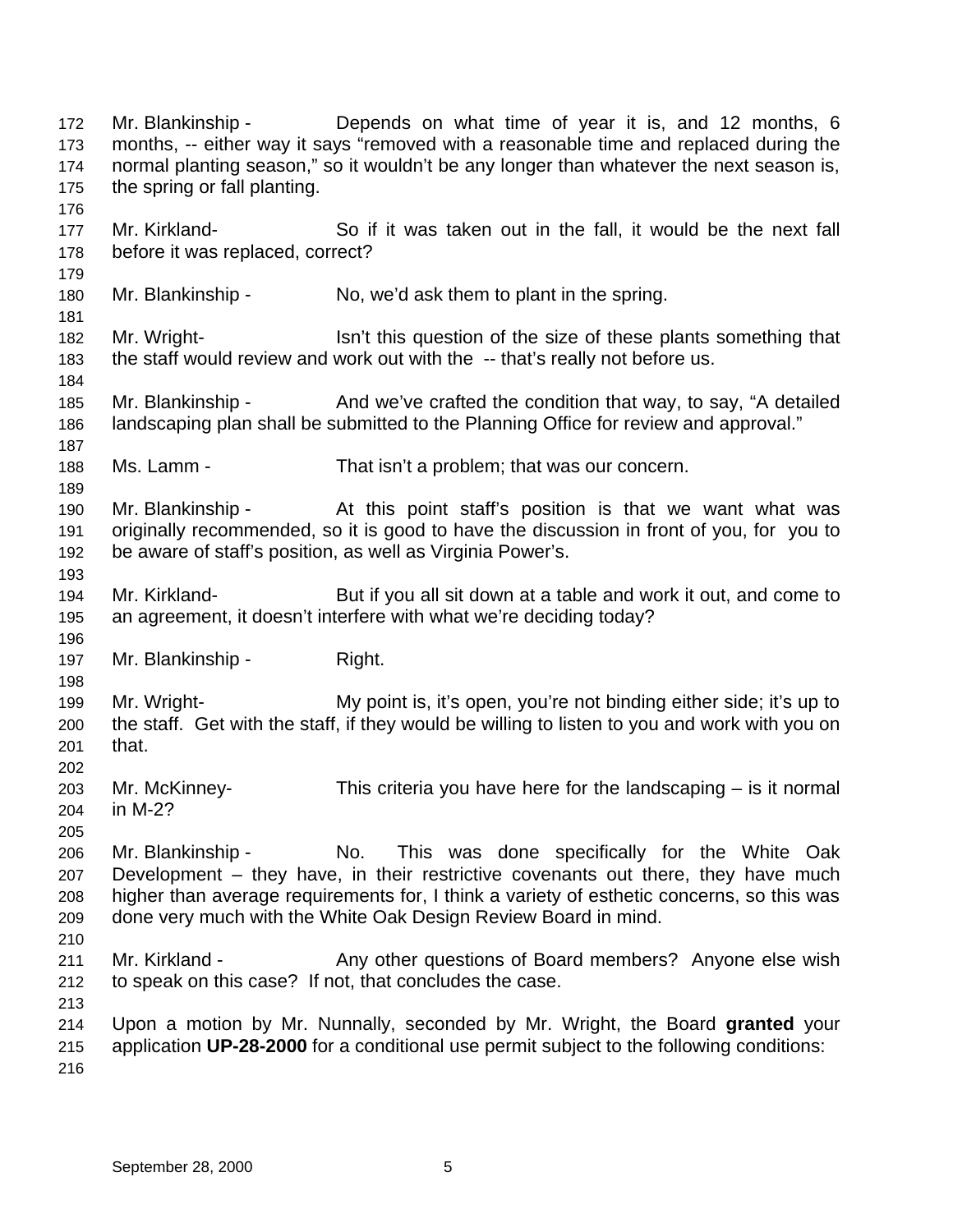1. The property shall be developed in substantial conformance with the plan filed with the application. No changes or additions to the layout may be made without the approval of the Board of Zoning Appeals. 

- 2. Before beginning any work, the applicant shall submit erosion control plans to the Department of Public Works for review and approval. Throughout the life of the operation, the applicant shall continuously satisfy the Department of Public Works that erosion control procedures are properly maintained, and shall furnish plans and bonds that the department deems necessary.
- 

- 227 3. A detailed landscaping and site lighting plan shall be submitted to the Planning Office for review and approval.
- 4. All exterior lighting shall be shielded to direct light away from adjacent property and streets.
- 5. All landscaping shall be maintained in a healthy condition at all times. Dead plant materials shall be removed within a reasonable time and replaced during the normal planting season.
- 6. This conditional use permit is not transferable.
- The Board granted this request, as it found from the evidence presented, that authorizing this use permit will not be of substantial detriment to adjacent property and will not materially impair the purpose of the zoning regulations.
- Affirmative: Balfour, Kirkland, McKinney, Nunnally, Wright 5 Negative: 0 Absent: 0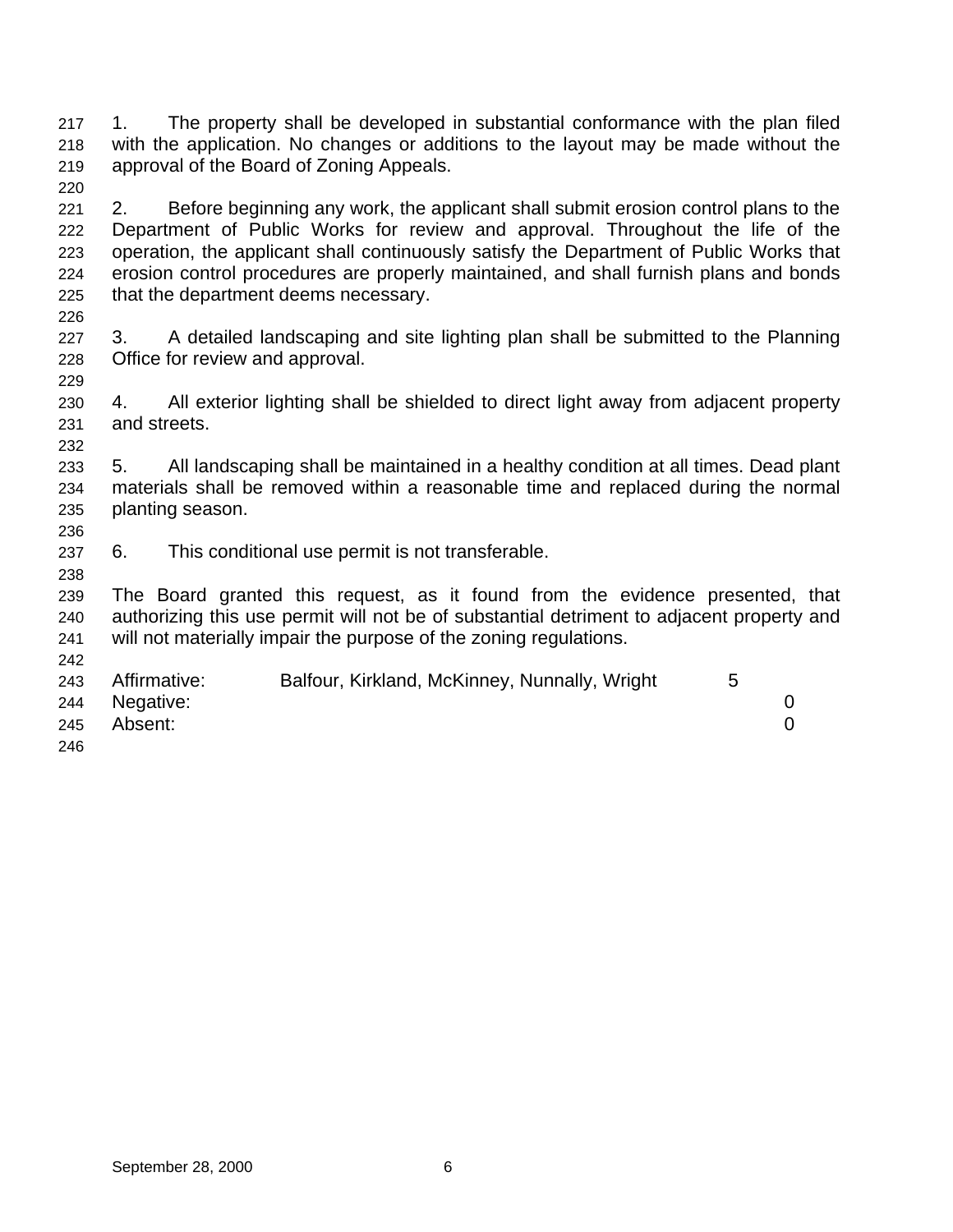**A - 87-2000 URSULA M. BARRAVECCHIA** requests a variance from Section 24-94 of Chapter 24 of the County Code to enclose a deck as a sunroom at 3808 Reynard Court (Foxhall) (Tax Parcel 45-2-B-71), zoned R-2AC, One-family Residence District (Conditional) (Three Chopt). The rear yard setback is not met. The applicant has 34 feet rear yard setback, where the Code requires 45 feet rear yard setback. The applicant requests a variance of 11 feet rear yard setback. Mr. Kirkland - Is the applicant here for this case? If you would, come forward. Does anyone else wish to speak on this case? If you would, raise your right hand and be sworn in. Mr. Blankinship - Do you swear that the testimony you are about to give is the truth, the whole truth, and nothing but the truth, so help you God? Mr. Kirkland - State your name for the record, please. Ms. Barravecchia - I do. Ursula M. Barravecchia. Mr. Lane - Edward Lane. Mr. Kirkland - Have all your notices been turned in, according to County Code? If you would, state your case. Ms. Barravecchia - I presently have a deck on the back of my house that receives full sun all day long, and it gets extremely hot out there, and what I would like to do, is to put a roof and screen it in, so that we could enjoy the use of the deck. It's in the back of the house, along the kitchen, and in the afternoons, I have to drop all the shades. It gets very, very hot out there, and we don't get any shade from any existing trees because the deck is 8 feet above ground, and so we'd like to put a roof and screen in the deck so we can enjoy it. Mr. Wright- Is there any screening to the rear of your property, between your property and the property to the rear? Ms. Barravecchia - Yes sir, there is a full tree line there. Mr. Wright- So this would probably not be visible, quite visible, from the property to the rear? Ms. Barravecchia - Correct. Mr. Wright- Also, it appears that you have, at least the lot is not perfectly rectangular in shape………..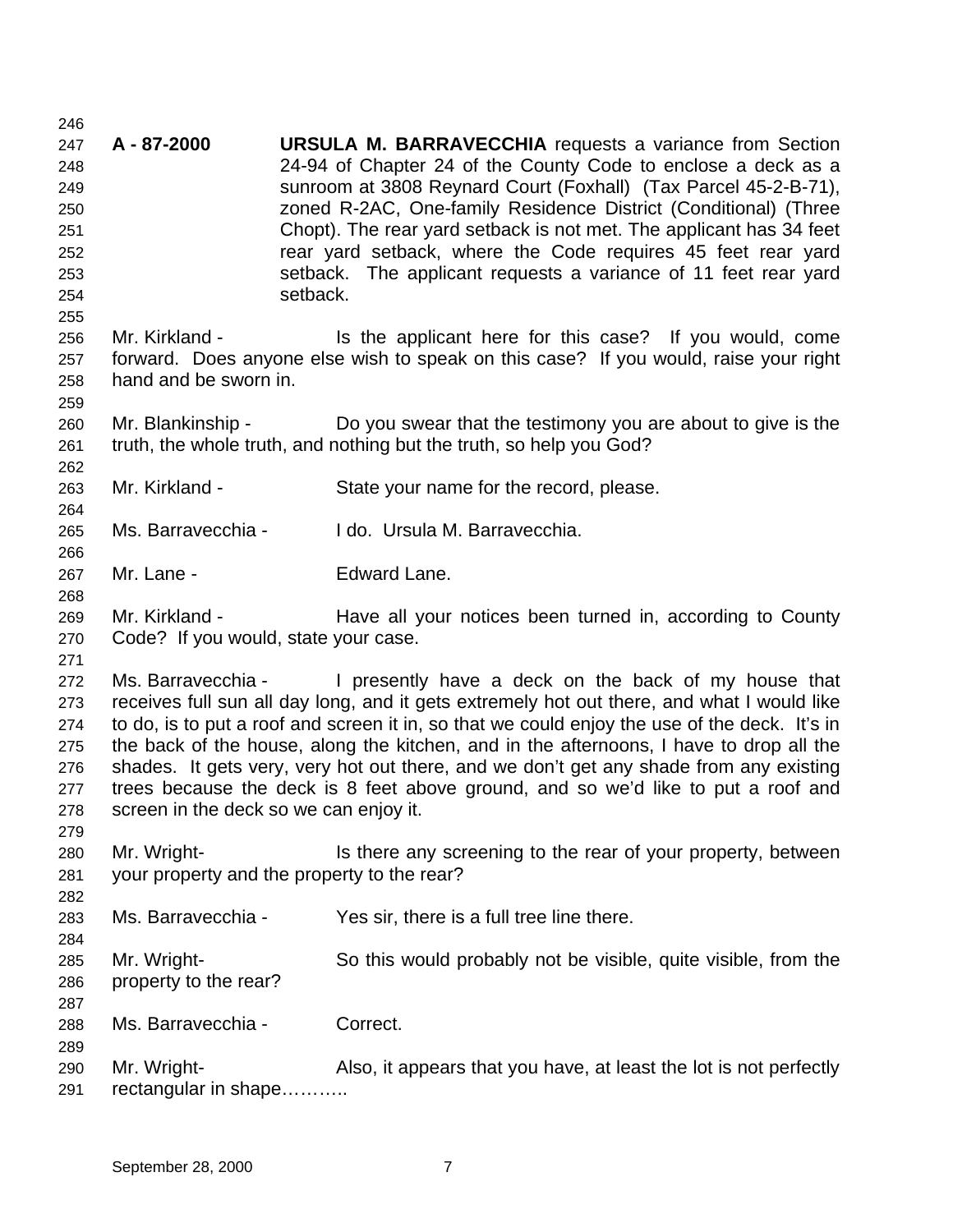| 292 |                                           |                                                                                         |
|-----|-------------------------------------------|-----------------------------------------------------------------------------------------|
| 293 | Ms. Barravecchia -                        | It's a very odd shaped lot, sir.                                                        |
| 294 |                                           |                                                                                         |
| 295 | Mr. Kirkland -                            | Any other questions?                                                                    |
| 296 |                                           |                                                                                         |
| 297 | Mr. McKinney-                             | What's under this deck?                                                                 |
| 298 |                                           |                                                                                         |
| 299 |                                           | Ms. Barravecchia - We have a walk-out basement, so there's a walk-out                   |
| 300 | underneath there, and then there's gravel |                                                                                         |
| 301 |                                           |                                                                                         |
| 302 |                                           | Mr. McKinney- $\blacksquare$ I mean, you go out of what to get underneath it $-$ do you |
| 303 | have sliding doors                        |                                                                                         |
| 304 |                                           |                                                                                         |
| 305 |                                           | Ms. Barravecchia - French doors, yes sir. From the rec room down below; then            |
| 306 | the rest of it is the garage.             |                                                                                         |
| 307 |                                           |                                                                                         |
| 308 | Mr. McKinney-                             | Do you ever talk about screening that in? Then you would                                |
| 309 |                                           | have the best of both worlds. I just made the suggestion. You might want to think       |
| 310 | about that.                               |                                                                                         |
| 311 |                                           |                                                                                         |
| 312 | Ms. Barravecchia -                        | No, because Well, that would be nice, OK. That                                          |
| 313 | would be very nice.                       |                                                                                         |
| 314 |                                           |                                                                                         |
| 315 | Mr. Lane -                                | But screening that in, it just wouldn't solve the problem of the                        |
| 316 |                                           | heat coming on the back of the house, as far as the kitchen is concerned, and the       |
| 317 | usability of the deck.                    |                                                                                         |
| 318 |                                           |                                                                                         |
| 319 | Mr. McKinney-                             | They make awnings for that also, Mr. Lane.                                              |
| 320 |                                           |                                                                                         |
| 321 | Mr. Lane-                                 | Yes, she just wanted to do something, though, that was                                  |
| 322 |                                           | going to be esthetically pleasing and blend in with the architecture of the home.       |
| 323 |                                           |                                                                                         |
| 324 | Mr. McKinney-                             | Are you the contractor? Well, see, you might get two jobs                               |
| 325 | out of this.                              |                                                                                         |
| 326 |                                           |                                                                                         |
| 327 | Mr. Kirkland -                            | Any other questions of the Board members? Do you have                                   |
| 328 |                                           | anything to say, sir, other than what you have? If there are no other questions, that   |
| 329 | concludes the case.                       |                                                                                         |
| 330 |                                           |                                                                                         |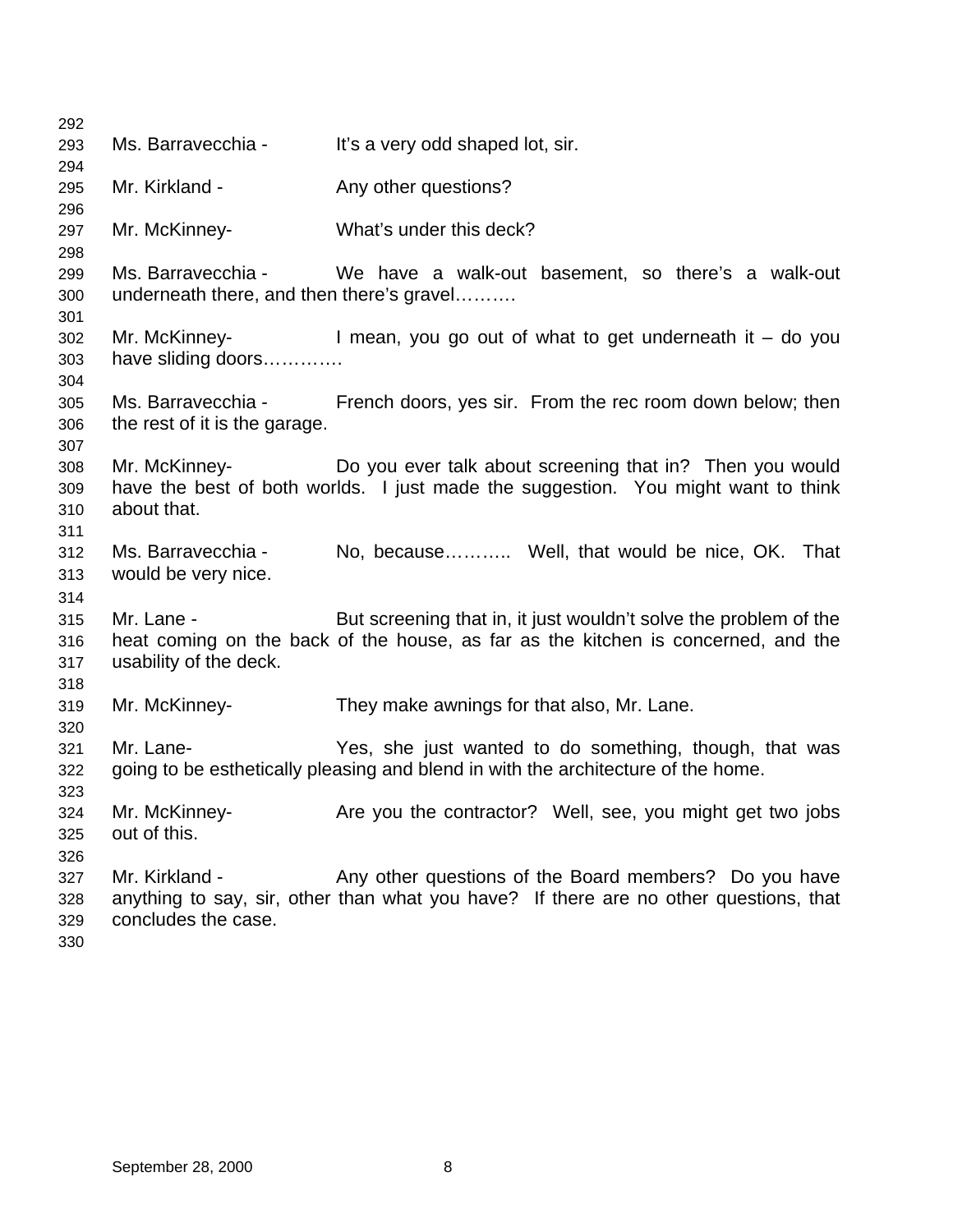| 330 |                                             |                                                                                              |  |  |
|-----|---------------------------------------------|----------------------------------------------------------------------------------------------|--|--|
| 331 |                                             | Upon a motion by Mr. Wright, seconded by Mr. Balfour, the Board approved this                |  |  |
| 332 | request subject to the following condition: |                                                                                              |  |  |
| 333 |                                             |                                                                                              |  |  |
| 334 | 1.                                          | Only the improvements shown on the plan filed with the application may be                    |  |  |
| 335 |                                             | constructed pursuant to this approval. Any additional improvements shall comply with         |  |  |
| 336 |                                             | the applicable regulations of the County Code.                                               |  |  |
| 337 |                                             |                                                                                              |  |  |
| 338 |                                             | The Board granted this request, as it found from the evidence presented, that                |  |  |
| 339 |                                             | authorizing this variance will not be of substantial detriment to adjacent property and will |  |  |
| 340 |                                             | not materially impair the purpose of the zoning regulations.                                 |  |  |
| 341 |                                             |                                                                                              |  |  |
| 342 | Affirmative:                                | Balfour, Kirkland, McKinney, Nunnally, Wright<br>5                                           |  |  |
| 343 | Negative:                                   | 0                                                                                            |  |  |
| 344 | Absent:                                     | $\overline{0}$                                                                               |  |  |
| 345 |                                             |                                                                                              |  |  |
| 346 | Mr. Kirkland -                              | Next one, sir.                                                                               |  |  |
| 347 |                                             |                                                                                              |  |  |
| 348 | A - 92-2000                                 | <b>WILLIS L. BARNETT</b> requests a variance from Section 24-30.1(a)                         |  |  |
| 349 |                                             | of Chapter 24 of the County Code to build an addition at 5430                                |  |  |
| 350 |                                             | Barleycorn Drive (Village of Azalea) (Tax Parcel 84-4-A-33), zoned                           |  |  |
| 351 |                                             | R-5, General Residence District (Fairfield). The rear yard setback is                        |  |  |
| 352 |                                             | not met. The applicant has 24 feet rear yard setback, where the                              |  |  |
| 353 |                                             | Code requires 35 feet rear yard setback. The applicant requests a                            |  |  |
| 354 |                                             | variance of 11 feet rear yard setback.                                                       |  |  |
| 355 |                                             |                                                                                              |  |  |
| 356 | Mr. Kirkland -                              | If you would, please. Does anyone else here wish to speak                                    |  |  |
| 357 |                                             | on this case. If you would, raise your right hand and be sworn in.                           |  |  |
| 358 |                                             |                                                                                              |  |  |
| 359 | Mr. Blankinship -                           | Do you swear that the testimony you are about to give is the                                 |  |  |
| 360 |                                             | truth, the whole truth, and nothing but the truth, so help you God?                          |  |  |
| 361 |                                             |                                                                                              |  |  |
| 362 | Mr. Barnett-                                | I do.                                                                                        |  |  |
| 363 |                                             |                                                                                              |  |  |
| 364 | Mr. Kirkland -                              | Would you state your name for the record.                                                    |  |  |
| 365 |                                             |                                                                                              |  |  |
| 366 | Mr. Barnett -                               | Willis L. Barnett.                                                                           |  |  |
| 367 |                                             |                                                                                              |  |  |
| 368 | Mr. Kirkland -                              | Have all your notices been turned in, according to the Count                                 |  |  |
| 369 |                                             | Code? Thank you very much. If you would, proceed with the case.                              |  |  |
| 370 |                                             |                                                                                              |  |  |
| 371 | Mr. Barnett -                               | Yes sir. Thank you. Good morning, Mr. Chairman, Board                                        |  |  |
| 372 |                                             | members. Thank you. In 1984 my home was constructed. My wife and I purchased                 |  |  |
| 373 |                                             | that house from friends in 1987. At that time we had 3 small children under age 6. I         |  |  |
| 374 |                                             | serve as a minister of worship, and I teach at Virginia Union University. My line of work    |  |  |
| 375 |                                             | requires that I have a place to study and write quietly. Since 1987 my 3 small children      |  |  |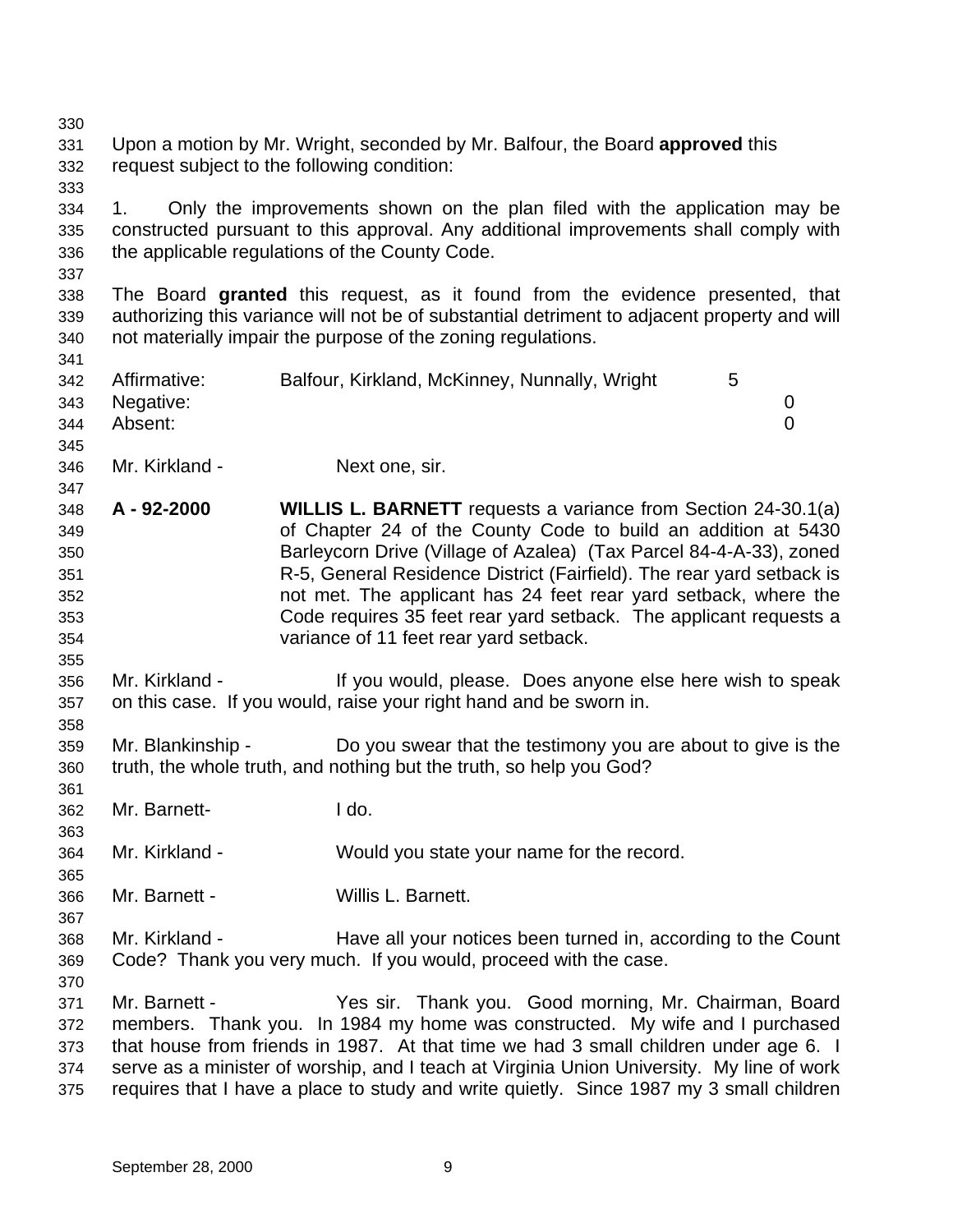have become 4 children, and the 3 small ones have become 3 adults, one married, possibility of becoming a grandfather. The quiet house has now become Grand Central Station. My wife teaches and leads a very active life, civic wise, in the community, and we just don't have enough space for study, for sharing with friends, and for eating, and we need to expand. We don't want to move; we like the neighborhood and want to remain there, and that's why we need to do the addition.

| 383<br>384               | Mr. Kirkland -                                                    | Any questions of Board members?                                                                                                                             |
|--------------------------|-------------------------------------------------------------------|-------------------------------------------------------------------------------------------------------------------------------------------------------------|
| 385<br>386               | Mr. Nunnally-                                                     | What size addition are you going to put on, Mr. Barnett?                                                                                                    |
| 387<br>388               | Mr. Barnett -                                                     | I believe it's 20 by 17.                                                                                                                                    |
| 389<br>390               | Mr. McKinney-                                                     | Eighteen by 17, according to the plans.                                                                                                                     |
| 391<br>392               | Mr. Barnett -                                                     | I better ask the expert here.                                                                                                                               |
| 393<br>394               | Mr. McKinney-                                                     | One's 20, and one's 18.                                                                                                                                     |
| 395<br>396<br>397        | Mr. Keith -<br>first floor.                                       | The existing house has a cantilever; it's a basement with a                                                                                                 |
| 398<br>399               | Mr. McKinney-                                                     | And your name sir?                                                                                                                                          |
| 400<br>401<br>402        | Mr. Keith -                                                       | Jeffrey Keith, with Keith and Associates. The basement, the<br>first floor has a 2-foot cantilever over top of the basement in the rear.                    |
| 403<br>404               | Mr. Wright-                                                       | Mr. Barnett, what's located to the rear of your property?                                                                                                   |
| 405<br>406               | Mr. Barnett -                                                     | An apartment complex, Brook Ridge Apartments.                                                                                                               |
| 407<br>408<br>409        | Mr. Wright-<br>your lot?                                          | And what is characteristic of the size of your lot, the shape of                                                                                            |
| 410<br>411<br>412<br>413 | Mr. Barnett -<br>it sits right in the middle at an awkward angle. | It's very peculiar; it looks somewhat, we're in a cul-de-sac; it<br>looks like a strange rectangle, and our house, a triangle. Our home is rectangular, and |
| 414<br>415               | Mr. Kirkland -                                                    | Any other questions? If not, that concludes the case.                                                                                                       |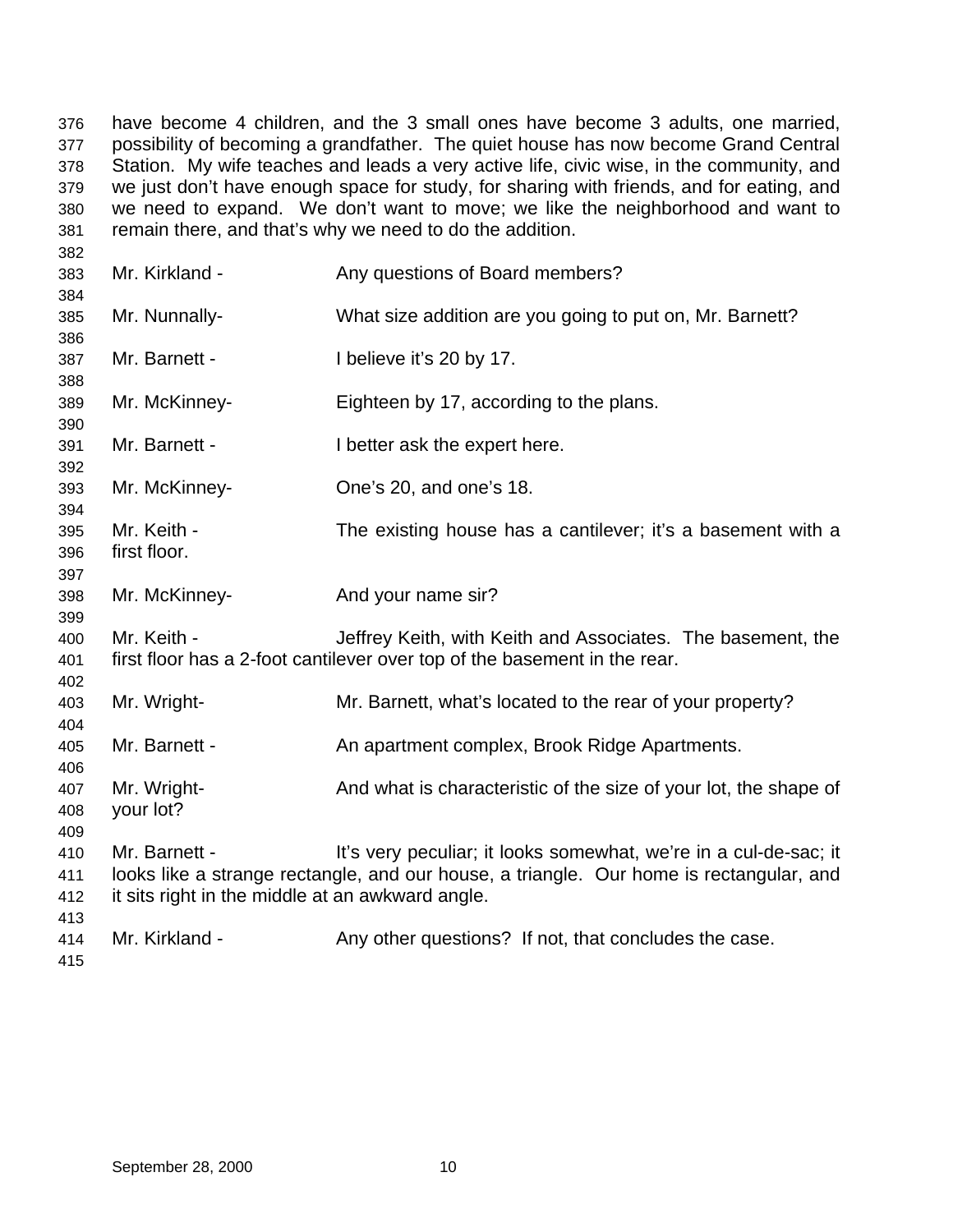After an advertised public hearing and on a motion by Mr. McKinney, seconded by Mr. Wright, the Board **approved** this variance request subject to the following conditions: 1. Only the improvements shown on the plan filed with the application may be constructed pursuant to this approval. Any additional improvements shall comply with the applicable regulations of the County Code. The Board granted this request, as it found from the evidence presented, that authorizing this variance will not be of substantial detriment to adjacent property and will not materially impair the purpose of the zoning regulations. Affirmative: Balfour, Kirkland, McKinney, Nunnally, Wright 5 Negative: 0 Absent: 0 Mr. Kirkland - Next one, sir. **UP- 30-2000 SANDSTON MOOSE LODGE** requests a temporary conditional use permit pursuant to Section 24-116(c)(1) of Chapter 24 of the County Code to operate a turkey shoot at 4505 Oakley's Lane (Tax Parcel 155-A-2), zoned A-1, Agricultural District and M-1C, Light Industrial District (Conditional) (Varina). 439 Mr. Kirkland - Anyone else wish to speak on this case? If you would, raise your right hand and be sworn in. Mr. Blankinship - Do you swear that the testimony you are about to give is the truth, the whole truth, and nothing but the truth, so help you God? Mr. Kirkland - State your name for the record sir. Have all your notices been turned in, according to the County Code? If you would, state your case. Mr. Klein - I do. It's Chris Klein. What we would like to do, we've been having this turkey shoot since 1982, and we would like to get a renewal, I'll call it. We donate most of the money back to the community and Massey Cancer, and that's basically it. Mr. Kirkland - Mr. Secretary, have we had any complaints on this turkey shoot? Mr. Blankinship - Not to my knowledge. Mr. Nunnally- This is the same operation that you've been having? Mr. Bowles - You get one shell out at a time, so…………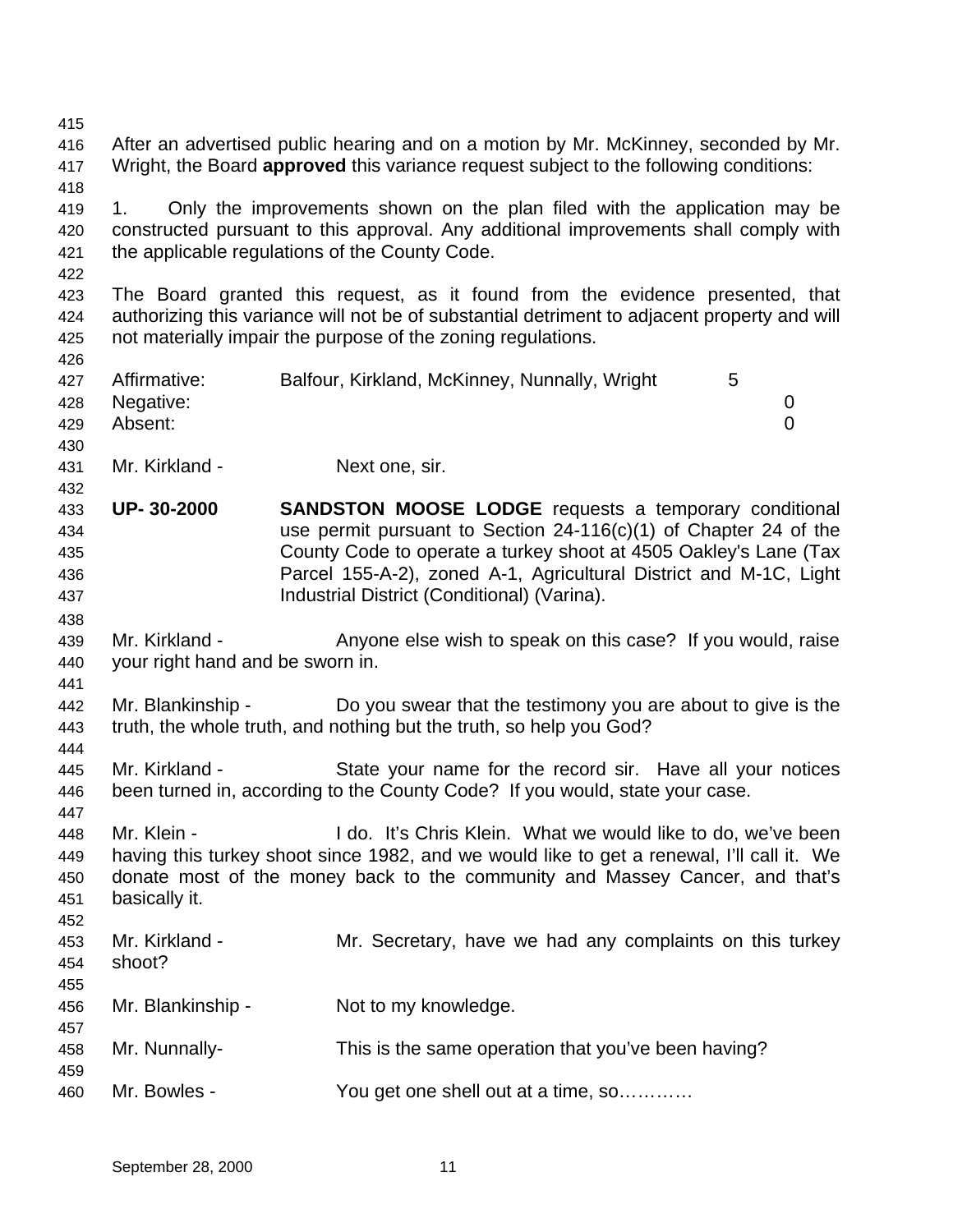Mr. Kirkland - State your name, sir, for the record. Mr. Bowles - My name is Mike Bowles. I run it. I give one shell out at a time, so there's no chance of anybody being endangered. We run one of the safest ones there is in the County. Mr. Nunnally- Have you read the conditions in this case. Mr. Bowles - Yes sir. We meet them all. Mr. Nunnally- Now, what I'd like to know – you said 7:00 pm to 11:00 pm on Fridays and Saturdays. When does this turkey shoot start and end? I mean, does it start in November and go until December – what is the date on it. Mr. Bowles - December. September, as soon as we get this permit, to December. It'll stop December. 479 Mr. Klein - Normally we end it the first or second week in December. Mr. Blankinship - And this permit would be for 2 seasons, for this season and next. Mr. Klein - Two seasons, it's a double season permit. Mr. Kirkland - OK. Thank you. Any other questions by Board members? Anyone else wish to speak on this case? That concludes the case. After an advertised public hearing and on a motion by Mr. Nunnally, seconded by Mr. Wright, the Board **granted** this temporary use permit to operate a turkey shoot subject to the following conditions: 1. Hours of firing shall be from 7:00 PM to 11:00 PM on Fridays and Saturdays. 2. The land shall be properly posted to clearly show the particular area in which the shooting is occurring. 3. No alcoholic beverages shall be consumed on the area of the shooting. A sign to this effect shall be posted on the property. 4. Restrooms shall be provided. 5. The turkey shoot shall involve only the use of shotguns no larger than 12 gauge and low powered shells containing No. 8 shot. 6. This permit is valid from September 1, 2000 through December 31, 2001.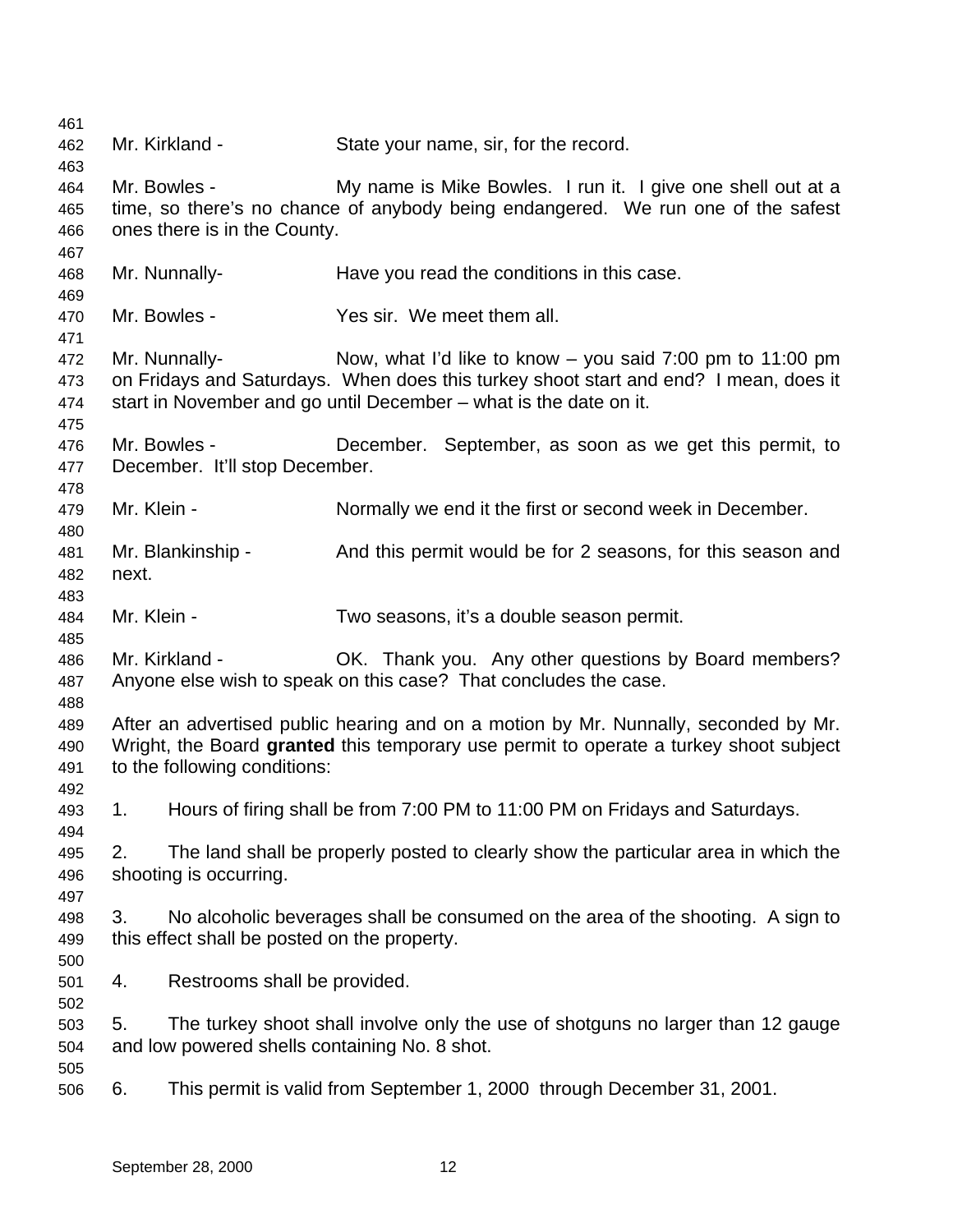The Board granted this request, as it found from the evidence presented, that authorizing this temporary use permit will not be of substantial detriment to adjacent property and will not materially impair the purpose of the zoning regulations. 512 Affirmative: Balfour, Kirkland, McKinney, Nunnally, Wright 5 Negative: 0 Absent: 0 Mr. Kirkland - Next case sir. **A - 95-2000 HAROLD NEAL** requests a variance from Section 24-94 of Chapter 24 of the County Code to allow a screened porch to remain at 8016 Nicewood Road (Mountain Ridge) (Tax Parcel 42-2-B-11), zoned R-3, One-family Residence District (Fairfield). The rear yard setback is not met. The applicant has 20 feet rear yard setback, where the Code requires 40 feet rear yard setback. The applicant requests a variance of 20 feet rear yard setback. 526 Mr. Kirkland - Is the applicant here? Come forward sir. Anyone else wish to speak on this case? If you would sir, raise your right hand and be sworn in. Mr. Blankinship - Do you swear that the testimony you are about to give is the truth, the whole truth, and nothing but the truth, so help you God? Mr. Kirkland - Would you state your name for the record. Mr. Neal - I do. Good morning, Mr. Chairman, members of the Board. My name is Harold Neal, N-E-A-L. Mr. Kirkland - OK, have all your notices been turned in, according to the County Code. Thank you, if you would, proceed with the case. Mr. Neal - Yes sir. Mr. Chairman, members of the Board, I have a patio, and my privacy is somewhat situated where this patio is in between the home and the rear, and I had submitted a request to build a deck, and at the time, we didn't know that we had to have a separate permission to put a roof on top of it, so all of this had been completed, and later on I learned that I had to get permission to put a roof on top of the enclosure. Well, my wife and I are now retired, and we have a family, as was mentioned by a previous person here, that had increased, and in the area where we are, in the rear, there are a lot of trees in the wooded area, and there are a lot of bugs and insects, and when we sit out there, we can't enjoy ourselves for the insects. So our intent was to screen it in, so that when we try to sit out there, we won't be escorted in the house by these insects, and won't be constantly fanning ourselves. This patio that we had was already constructed there, and it was in concrete, and I extended the porch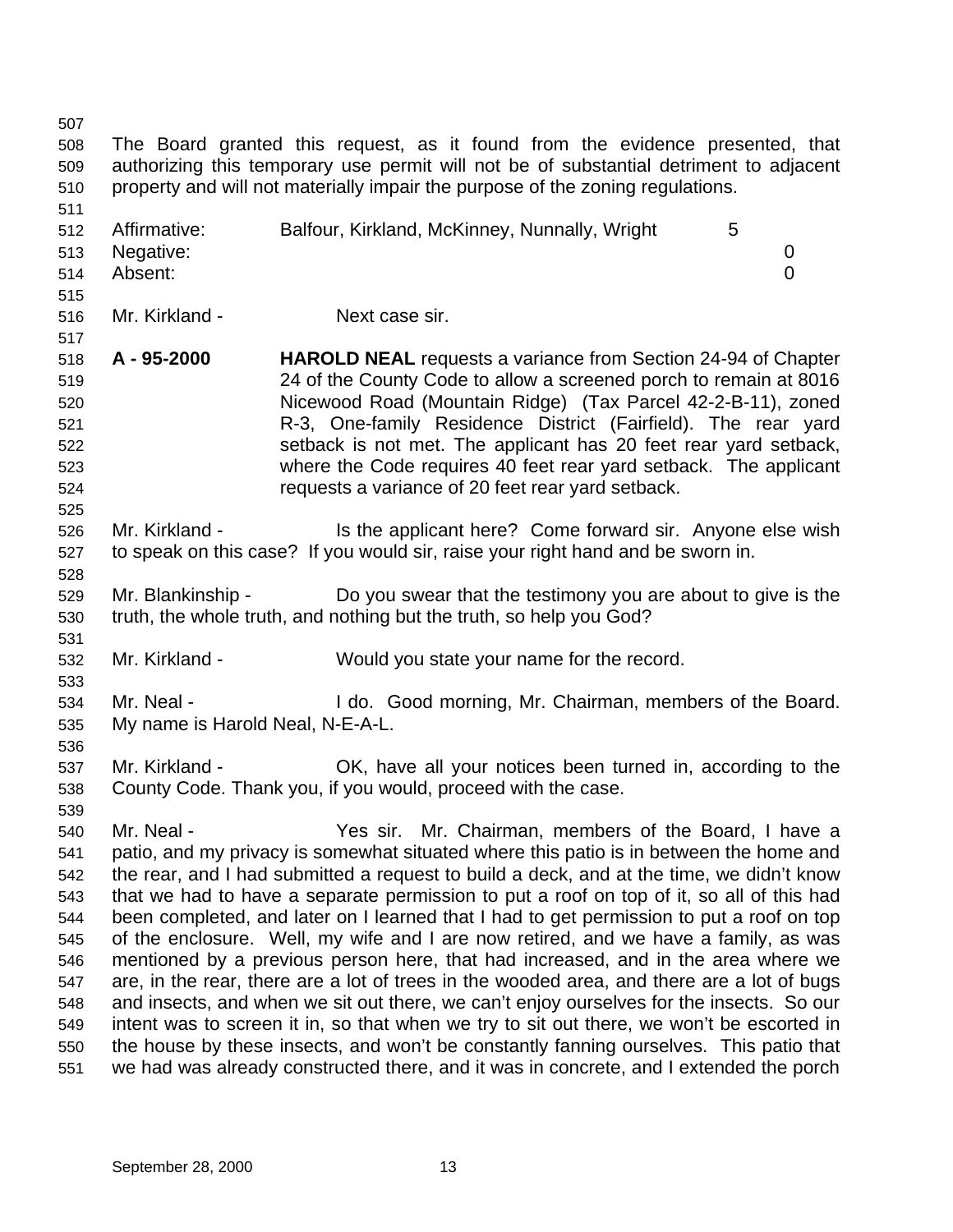| 552<br>553        | about 8 or 9 feet beyond that, and the reason that I'm here today, because the setback<br>that I'm supposed to meet, is only half the distance, for it should be 40, and it's only 20. |                                                                                                                                    |  |
|-------------------|----------------------------------------------------------------------------------------------------------------------------------------------------------------------------------------|------------------------------------------------------------------------------------------------------------------------------------|--|
| 554<br>555<br>556 | Mr. Wright-                                                                                                                                                                            | Mr. Neal, what's located to the rear of your property?                                                                             |  |
| 557<br>558        | Mr. Neal -                                                                                                                                                                             | It's undeveloped area in the back, sir.                                                                                            |  |
| 559<br>560<br>561 | Mr. Wright-<br>property, any trees or bushes or anything?                                                                                                                              | Is there any screening between your property and that                                                                              |  |
| 562<br>563        | Mr. Neal -                                                                                                                                                                             | There are trees, oh, yes sir, all the way across, behind it.                                                                       |  |
| 564<br>565<br>566 | Mr. McKinney-                                                                                                                                                                          | Can you go back to the picture that you had before, can you<br>site that one. Mr. Blankinship, who took this picture, do you know? |  |
| 567<br>568        | Mr. Blankinship -                                                                                                                                                                      | Either I did, or Jim Lehmann.                                                                                                      |  |
| 569<br>570<br>571 | Mr. McKinney-<br>It appears that it's out further than this one.                                                                                                                       | The house on the other side of this, did it have a variance?                                                                       |  |
| 572<br>573<br>574 | Mr. Blankinship -<br>from this view.                                                                                                                                                   | That is a detached accessory building; it looks like a house                                                                       |  |
| 575<br>576        | Mr. McKinney-                                                                                                                                                                          | OK, it's a detached accessory building?                                                                                            |  |
| 577<br>578<br>579 | Mr. Blankinship -<br>about a foot of it cut off.                                                                                                                                       | Yes sir, you see almost the whole thing there. There's only                                                                        |  |
| 580<br>581<br>582 | Mr. McKinney-<br>windows - what's that used for?                                                                                                                                       | Why did the picture change? And it has double hung                                                                                 |  |
| 583<br>584        | Mr. Blankinship -                                                                                                                                                                      | I have no idea – do you know Mr. Neal?                                                                                             |  |
| 585<br>586<br>587 | Mr. Neal -<br>one of these sun type, a sunroom, yes sir.                                                                                                                               | That was an addition that the neighbor placed on the corner,                                                                       |  |
| 588<br>589        | Mr. McKinney-                                                                                                                                                                          | Is it attached to his house?                                                                                                       |  |
| 590<br>591        | Mr. Neal -                                                                                                                                                                             | Yes sir, they had to get a variance also, yes they did,                                                                            |  |
| 592<br>593        | Mr. Blankinship-                                                                                                                                                                       | They did?                                                                                                                          |  |
| 594<br>595        | Mr. McKinney-                                                                                                                                                                          | It does not show it being attached to the house.                                                                                   |  |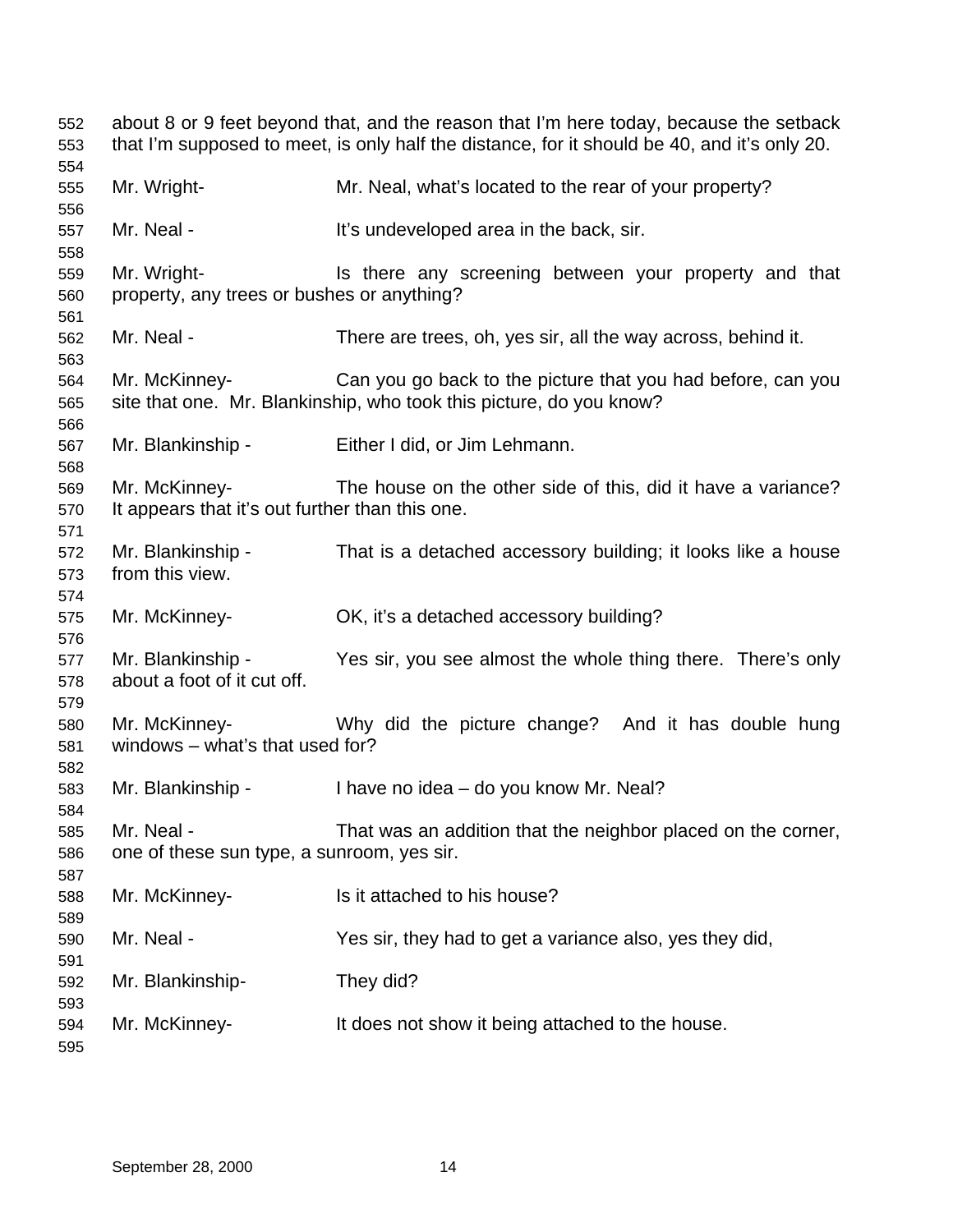Mr. Neal - What you see now is the addition. The home, you see where my addition starts, that screened in area. The other part of that house comes out even from that part, but this is the addition that you see. Mr. McKinney- I'm looking just beyond that pick-up truck. 602 Mr. Neal - Right – that's the addition. Mr. McKinney- That's an addition? And that protrudes out further than yours? It appears to be a residence rather than a tool shed or whatever. 607 Mr.; Kirkland - Any other questions of the Board members? Anyone else wish to speak on this case? That concludes the case. Thank you sir Mr. Neal - Thank you. After an advertised public hearing and on a motion by Mr. McKinney, seconded by Mr. Nunnally, the Board **granted** your variance subject to the following conditions: 1. Only the improvements shown on the plan filed with the application may be constructed pursuant to this approval. Any additional improvements shall comply with the applicable regulations of the County Code. The Board granted this request, as it found from the evidence presented, that authorizing this variance will not be of substantial detriment to adjacent property and will not materially impair the purpose of the zoning regulations. Affirmative: Balfour, Kirkland, McKinney, Nunnally, Wright 5 Negative: 0 Absent: 0 Mr. Kirkland - Next case.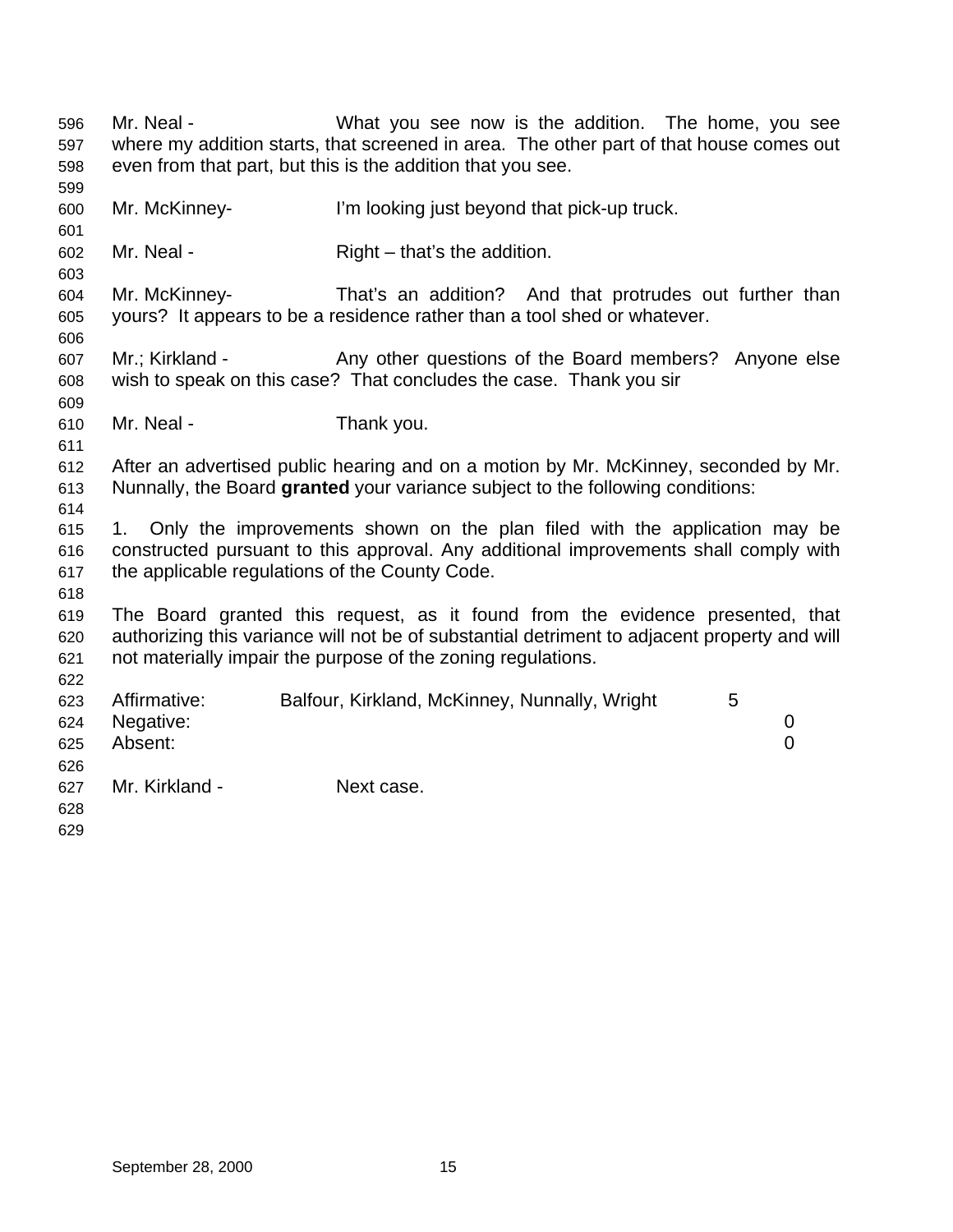**A - 96-2000 LITTLE SISTERS OF THE POOR** requests a variance from Section 24-94 of Chapter 24 of the County Code to build an independent living facility at 1503 Michael Road (Tax Parcel 91-A- 47A), zoned A-1, Agricultural District (Three Chopt). The structure height requirement is not met. The applicant requests a variance to allow construction of four stories where the Code allows three stories. Mr. Kirkland - Anyone else wish to speak on this case? Mr. Spinella - Angela Newsome, who is the architect, and Mother Regina and I will speak. Mr. Kirkland - Okay, if you would, raise your right hand and be sworn in. Mr. Blankinship - Do you swear that the testimony you are about to give is the truth, the whole truth, and nothing but the truth, so help you God? 647 Mr. Kirkland - If you would, sir, state your name for the record. Mr. Spinella - I do. Nicholas A. Spinella, an attorney representing Little Sisters of the Poor, and I have the notices here. 652 Mr. Kirkland- **Are they the originals?**  Mr. Blankinship - Yes, these are the originals; the copies are in the file. Mr. Kirkland - Okay, if you would, sir, state your case. Mr. Spinella - All right sir. My name is Nicholas A. Spinella; I'm an attorney and have represented the Little Sisters of the Poor for many years. We first presented this variance on 8/26/99, and at that time, the Board granted it. However, we have been attempting to raise money for the project and, so that we have another variance to present to you at this time, the same variance. Mother Regina is here; she is the President of the Little Sisters of the Poor, and Sister Marie is back there with her. We also have Angela L. Newsome, who is the architect, who can answer any questions regarding this matter. Little Sisters of the Poor first came to the Richmond area in 1874, having the General Assembly pass an act to incorporate them on April 17, 1874. Prior to the existence of the State Corporation Commission. On September 11, last year, this coming year they have celebrated 126 anniversary in serving the poor and aged, first in the city of Richmond, and now in Henrico County, at their home on Michael Road, which has been in existence for about 24 years. The variance itself is for a variance due to the maximum number of stories is exceeded. The Little Sisters require a variance of one story in height. The new building will have the same roofline as the existing chapel, and the ground slopes down toward both ends. Accordingly, because of the slope, there is room for an additional floor. The second floor of the proposed building will be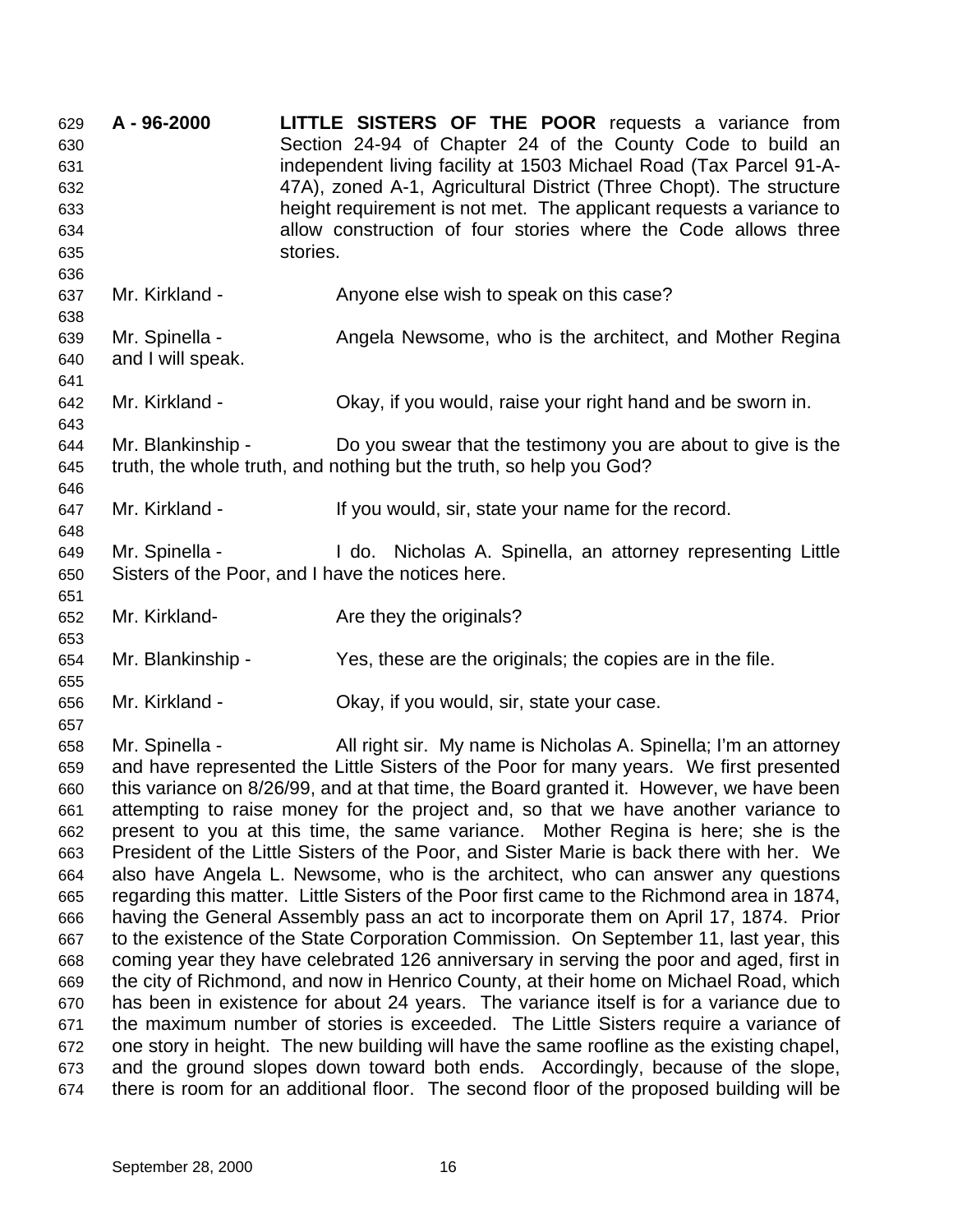level with the first floor of the existing building. The Little Sisters need to make the most efficient use of the property, and we feel that a hardship exists, because of the nature of the site, and although they could build the same number of units with 3 stories, it would prevent buffering from other properties and would be an inefficient use of the property and cause impervious services to be present. Because of the existing use of the property as a home for the aged, it would be a hardship on the Little Sisters not to have a variance granted by this Board, for the construction of 4 stories, instead of 3 stories, due to the slope downward of the site where the new building is constructed. There is no other site on their property, and therefore, this constitutes a hardship. The architect is here, and if you have any further questions by any Board members, I think she could respond to them. 

 Mr. Wright- Mr. Spinella, I only have one question. It appears to me that if it were 3 stories, it would look odd from the street. The appearance would be much better for it to be at the same line as the other building.

- Mr. Spinella Yes, it would. That's right.
- Mr. Kirkland Any other questions of the Board members?
- Mr. McKinney- Mr. Spinella, the materials that this would be constructed out of, it's the same as what's existing?
- Mr. Spinella I believe so, but the I think the architect could respond to that.
- Mr. Kirkland Yes ma'am, if you'd state your name?
- Ms. Newsome Angela Newsome, and yes sir, we intend to match the brick and keep porches similar to what's existing.
- Mr. McKinney- Okay, thank you.
- 708 Mr. Kirkland Any other questions? Anyone else wish to speak on this case? If not, that concludes the case. Thank you.
-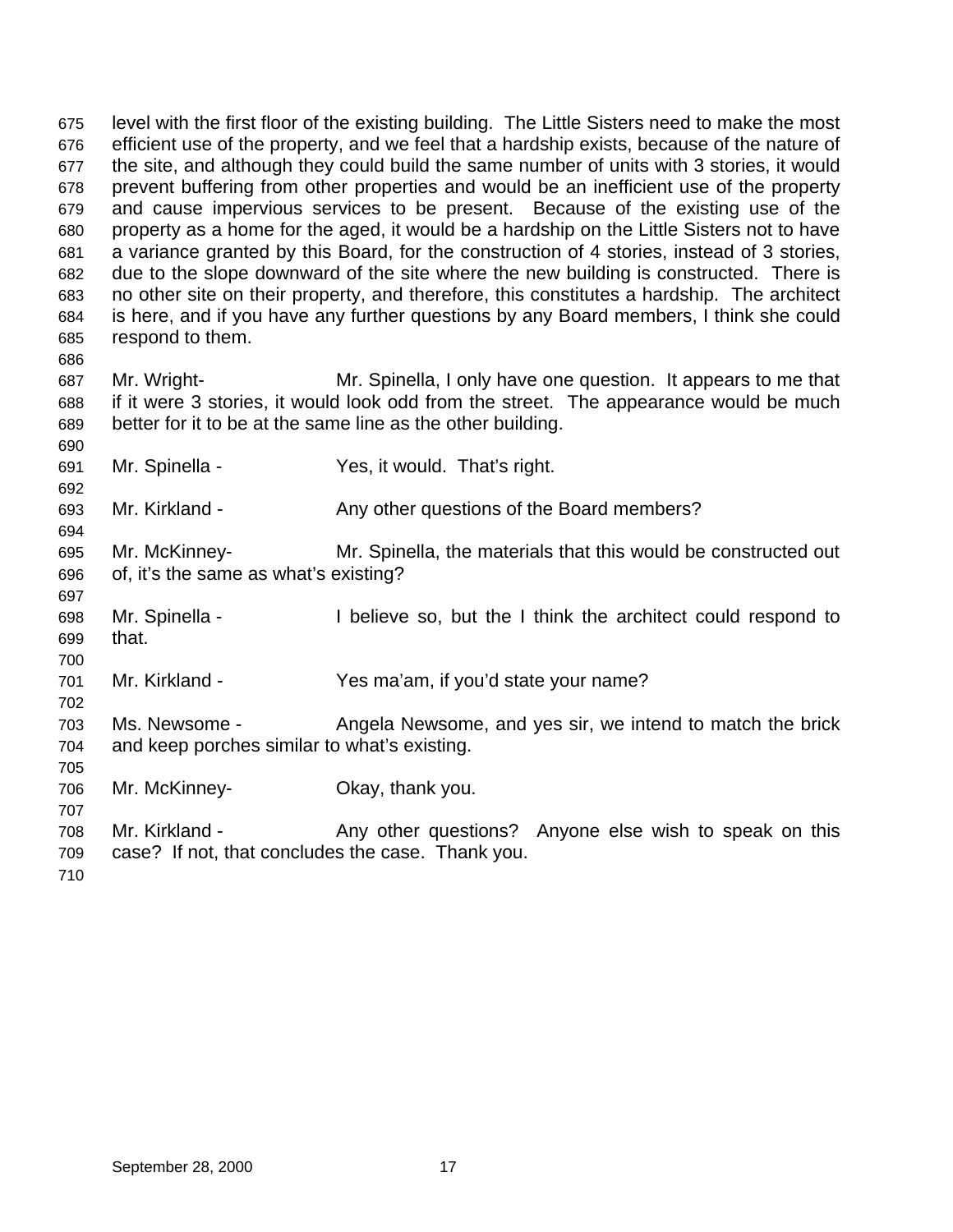After an advertised public hearing and on a motion by Mr. Wright, seconded by Mr. McKinney, the Board **granted** this variance subject to the following conditions 1. Only the improvements, subject to this approval and shown on the plan filed with the application may be constructed pursuant to this approval. Any additional improvements shall comply with the applicable regulations of the County Code. The Board **granted** this request, as it found from the evidence presented, that authorizing this variance will not be of substantial detriment to adjacent property and will not materially impair the purpose of the zoning regulations. Affirmative: Balfour, Kirkland, McKinney, Nunnally, Wright 5 Negative: 0 Absent: 0 Mr. Kirkland - Next, sir. **A - 97-2000 CHARLES T. AND KAREN S. ELLIOTT** request a variance from Section 24-95(i)(1) of Chapter 24 of the County Code to build an uncovered deck at 3309 Cartwright Court (Foxhall) (Tax Parcel 35- 1-A-6), zoned R-2A, One-family Residence District (Three Chopt). The setback for a deck is not met. The applicants have 25 feet rear yard setback, where the Code requires 35 feet rear yard setback. The applicants request a variance of 10 feet rear yard setback. Mr. Kirkland - Does anyone else wish to speak on this case? If not, sir, raise your right hand. Mr. Blankinship - Do you swear that the testimony you are about to give is the truth, the whole truth, and nothing but the truth, so help you God? Mr. Kirkland - State your name for the record, please. 744 Mr. Elliott - I do. Tom Elliott. Mr. Kirkland - Mr. Elliott, have all your notices been turned in, according to the County Code? Thank you very much. Proceed with your case. Mr. Elliott - Yes they have. Mr. Chairman, members of the Board, I am before the Board today to request in order to construct an uncovered deck. The background information in your packet indicates adding to the existing deck; however, this is incorrect. The request is to demolish the present deck and construct a new one. When completed, the new deck will be less visible than the existing deck, due to the step-down configuration of the planned deck and the extensive screening that is being planted. As presented in the submitted plans, the planned deck will come off the back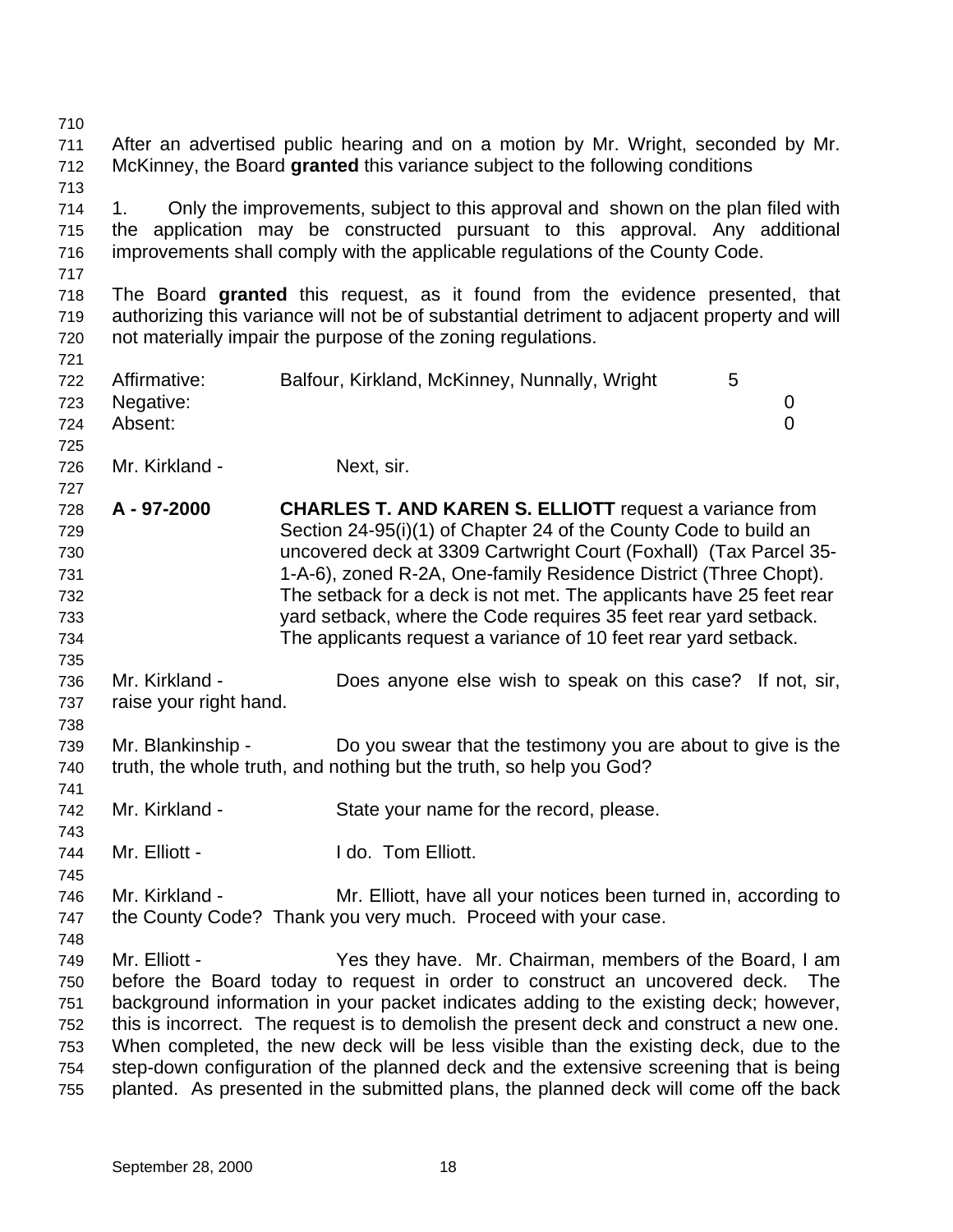| 756 |                                   | of the house for 5 feet and step down close to ground level, will be screened from view.  |
|-----|-----------------------------------|-------------------------------------------------------------------------------------------|
| 757 |                                   | Due to the restrictions that we face, we are requesting that a variance of 10 feet rear   |
| 758 |                                   | yard setback be granted. Do you have any questions?                                       |
| 759 |                                   |                                                                                           |
| 760 | Mr. Wright-                       | Mr. Elliott, describe the shape of your lot, please.                                      |
| 761 |                                   |                                                                                           |
| 762 | Mr. Elliott -                     | I've always described it to my neighbors as being a                                       |
| 763 |                                   | peninsula in our neighborhood. We've got 3 sides of essentially frontage, with just a     |
| 764 | back to our neighbors.            |                                                                                           |
| 765 |                                   |                                                                                           |
| 766 | Mr. Wright-                       | Makes it very difficult to do any kind of construction, doesn't                           |
| 767 |                                   | it? And secondly, is there any screening behind this deck and the lot that would be       |
| 768 | adjacent to it, lot 5.            |                                                                                           |
| 769 |                                   |                                                                                           |
| 770 | Mr. Elliott -                     | Very difficult, yes sir. As you can see, it's a wooded area,                              |
| 771 |                                   | and that wooded area extends all the way up to the garage area, and at the garage we      |
| 772 |                                   | have, over to the left part, you can just see some of the English laurel right there, and |
| 773 |                                   | that extends across, probably about 8 to 10 feet high now, and we're also planting        |
| 774 |                                   | across the back with Nellie hollies too, to also provide further screening.               |
| 775 |                                   |                                                                                           |
| 776 | Mr. McKinney-                     | Mr. Elliott, are you Charles T.?                                                          |
| 777 |                                   |                                                                                           |
| 778 | Mr. Elliott -                     | Charles T. Elliott, that's correct.                                                       |
| 779 |                                   |                                                                                           |
| 780 | Mr. McKinney-                     | You listed yourself as Tom; I just wondered if you were the                               |
| 781 | same one. Go by your middle name. |                                                                                           |
| 782 |                                   |                                                                                           |
| 783 | Mr. Elliott -                     | Correct.                                                                                  |
| 784 |                                   |                                                                                           |
| 785 | Mr. Kirkland -                    | Any other questions by Board members? Anyone else wish                                    |
| 786 |                                   | to speak on this case? If not, that concludes the case.                                   |
| 787 |                                   |                                                                                           |
| 788 | Mr. Elliott -                     | Thank you for your consideration.                                                         |
| 789 |                                   |                                                                                           |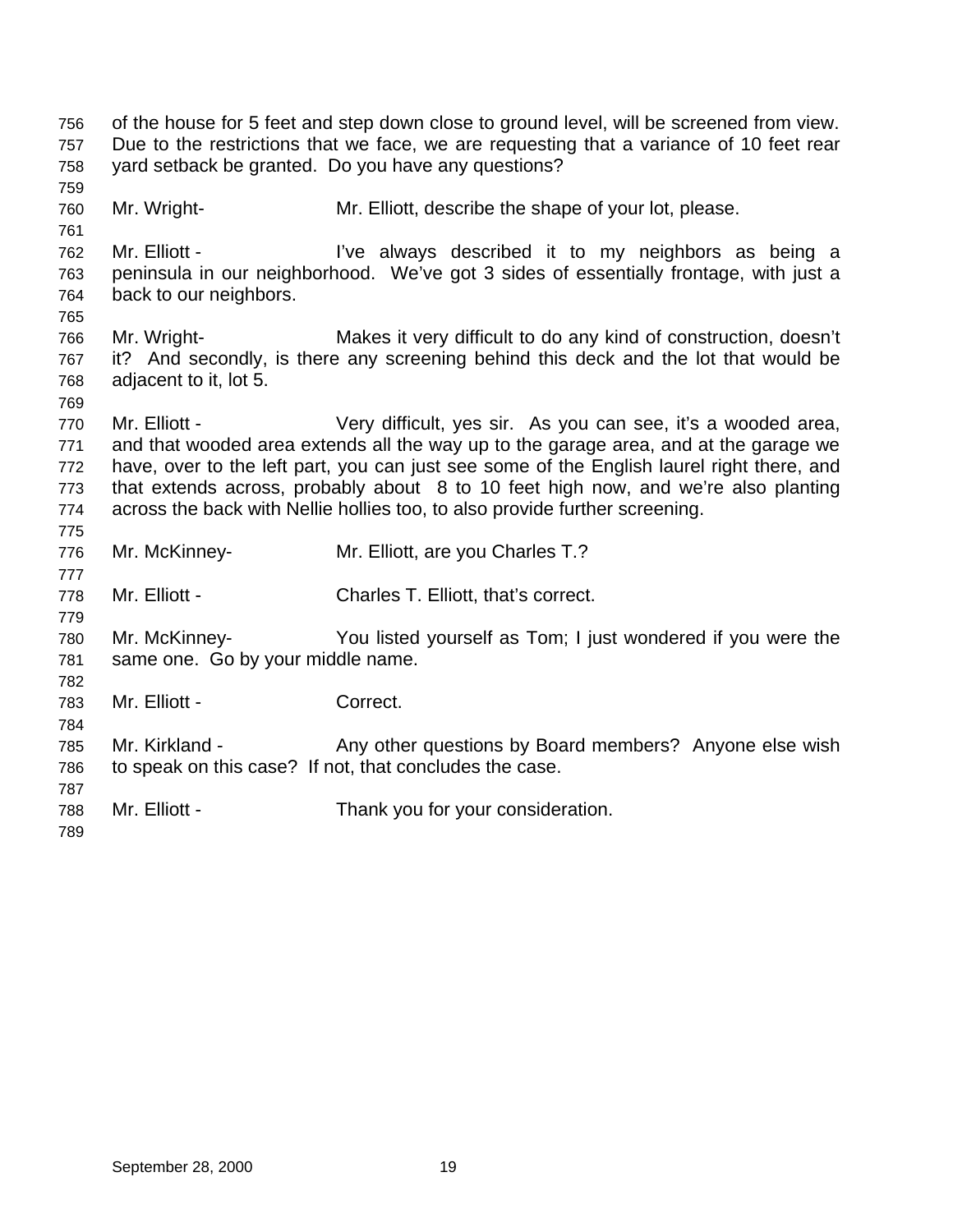After an advertised public hearing and on a motion by Mr. Wright, seconded by Mr. Nunnally, the Board **granted** variance subject to the following conditions: 1. The property shall be developed in substantial conformance with the plan filed with the application. No changes or additions to the layout may be made without the approval of the Board of Zoning Appeals. The Board granted this request, as it found from the evidence presented, that authorizing this variance will not be of substantial detriment to adjacent property and will not materially impair the purpose of the zoning regulations. Affirmative: Balfour, Kirkland, McKinney, Nunnally, Wright 5 Negative: 0 Absent: 0 **UP- 32-2000 WEST SAND & GRAVEL CO., INC**. requests a conditional use permit pursuant to Sections 24-52(d) and 24-103 of Chapter 24 of the County Code to extract materials from the earth at 3464 Meadow Road (Tax Parcel 167-A-25), zoned A-1, Agricultural District (Varina). Mr. Kirkland - Would the applicant come forward, please. Anyone else wish to speak on this case? Okay, if you will raise your right hands and be sworn in. 814 Mr. Blankinship - Do you swear that the testimony you are about to give is the truth, the whole truth, and nothing but the truth, so help you God? 817 Mr. Kirkland - If you would, sir, state your name. Mr. McCaul - I do. Mr. Chairman, for the record, my name is Eugene McCaul, and I'm here on behalf of West Sand and Gravel Company, the applicant. 822 Mr. Kirkland - Have all your notices been turned in? Mr. McCaul - They have, yes sir. This is a request for a renewal. As your record will reflect, this operation started 2 years ago. At the present time, we are requesting a renewal on 65.43 acres of land. You will note that it is substantially less than what we had under bond initially. That comes about by reason of the fact that \$1,000 an acre is not so bad, but when you get to \$2,000 an acre, it begins to hurt. Therefore, there was a more discreet outline of the area which was going to be subject to our operation steward the next couple of years. We've reviewed the conditions; we find them all to be in order, and we are prepared to go along with them. I would like, however, to make 2 comments. They relate to conditions 11 and 12. Twelve, I'll address that first – provides that we will enforce the regulations which are imposed by that particular operation. We discussed this at some length 2 years ago when it came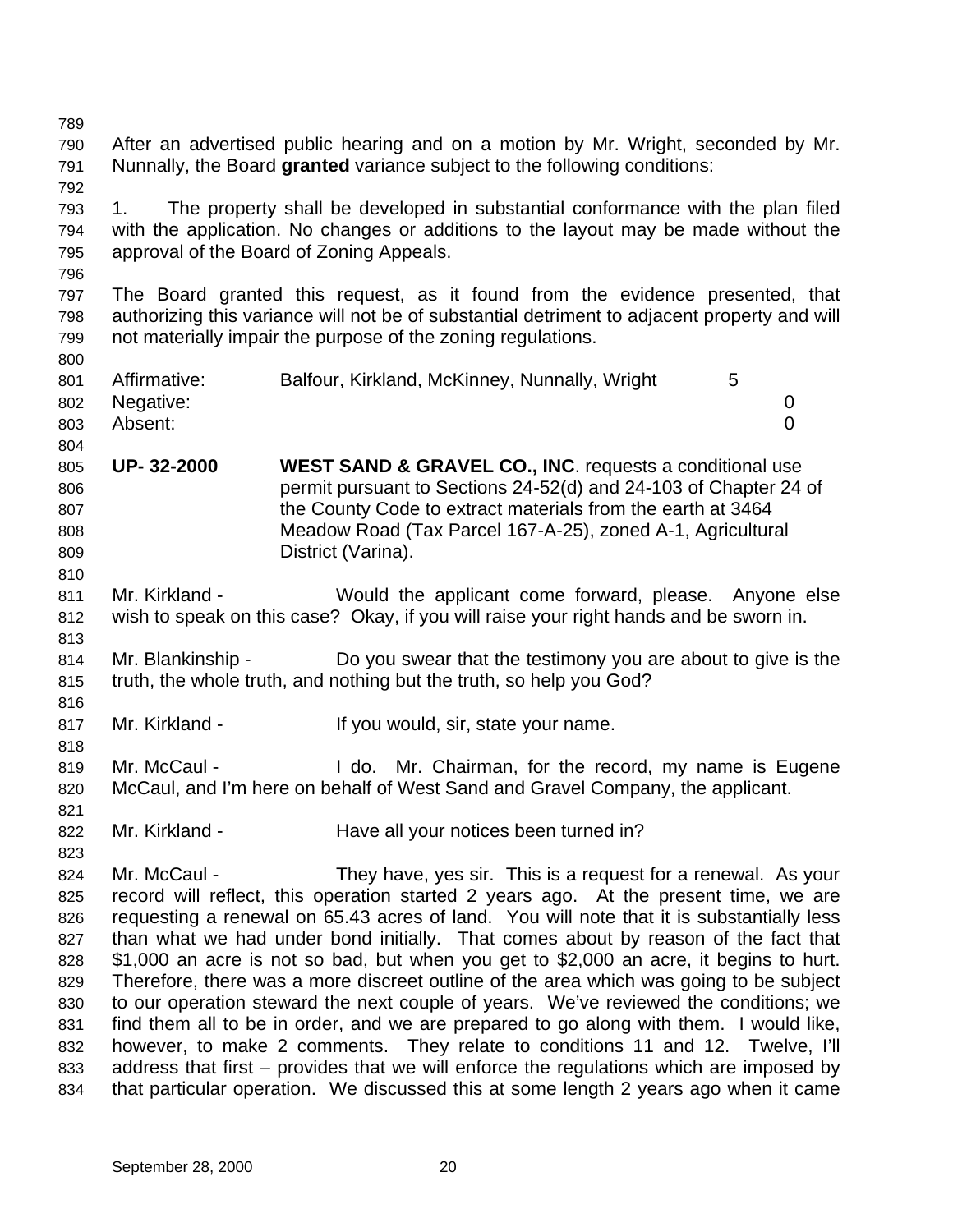up, because of the language that it would be enforced by West Sand and Gravel Company. On site we can do that. Once the trucks leave our entrance, or course, we have no control over them, in so far as the operation is concerned. We will do our best to see that everything is conducted in an efficient and a safe manner. With respect to number 11, you have a new provision that truck traffic from this site will not be permitted on that road to the north. There has been a complaint by neighbors in that area, that truckers were using that as a shortcut to get over to Route 60. When this came to our attention, we directed the truckers to cease that use, and it has been done. We are agreeable to that condition, and we will undertake in every way to enforce it. I have only one comment to make in connection therewith; that is that we may occasionally have a local order that we have to fulfill in that area. If such is the case, we, of course would need to turn that particular truck to that direction in order to serve that customer. The bond is agreeable. The only other thing that I would call to your attention is that we do have a duplication in conditions 22 and 30; they appear to be the same, and we'll comply with them twice if that be necessary. Mr. Brian Cline, who's the engineer for the company is here, and is there's any questions, he can respond to them, I'm sure. 

- Mr. McKinney Mr. McCaul, who owns these trucks?
- 854 Mr. McCaul They are owned by individual operators, Mr. McKinney. West Sand and Gravel Company has no trucks at all.
- Mr. McKinney But you can take care of them on condition 11, but you can't on 12; I mean you can give them a list of rules required by West Sand and Gravel to be a contract hauler for them.
- Mr. McCaul We do that sir. And we do have signs posted with respect to no traffic to the right upon leaving.
- Mr. McKinney- Your comment on condition number 4 did it go from \$1,000 to \$2,000, or was it \$2,000 in the past?
- 867 Mr. McCaul No, it was \$1,000 last time.
- Mr. McKinney- And why did it go to \$2,000 this time?
- Mr. McCaul Well, Mr. Blankinship says that you all have decided that you need \$2,000 in order to do rehabilitation if it falls upon you to do so.
- 

- Mr. McKinney- I don't know if it's Code; we have discussed this in certain areas, and some of them we've had \$1,000, and some of them we've had \$2,000 – is this the opinion of the Planning Department, Mr. Blankinship, that it's going to take \$2,000 if West Sand and Gravel should go under, that's been in business around here for 100 years.
-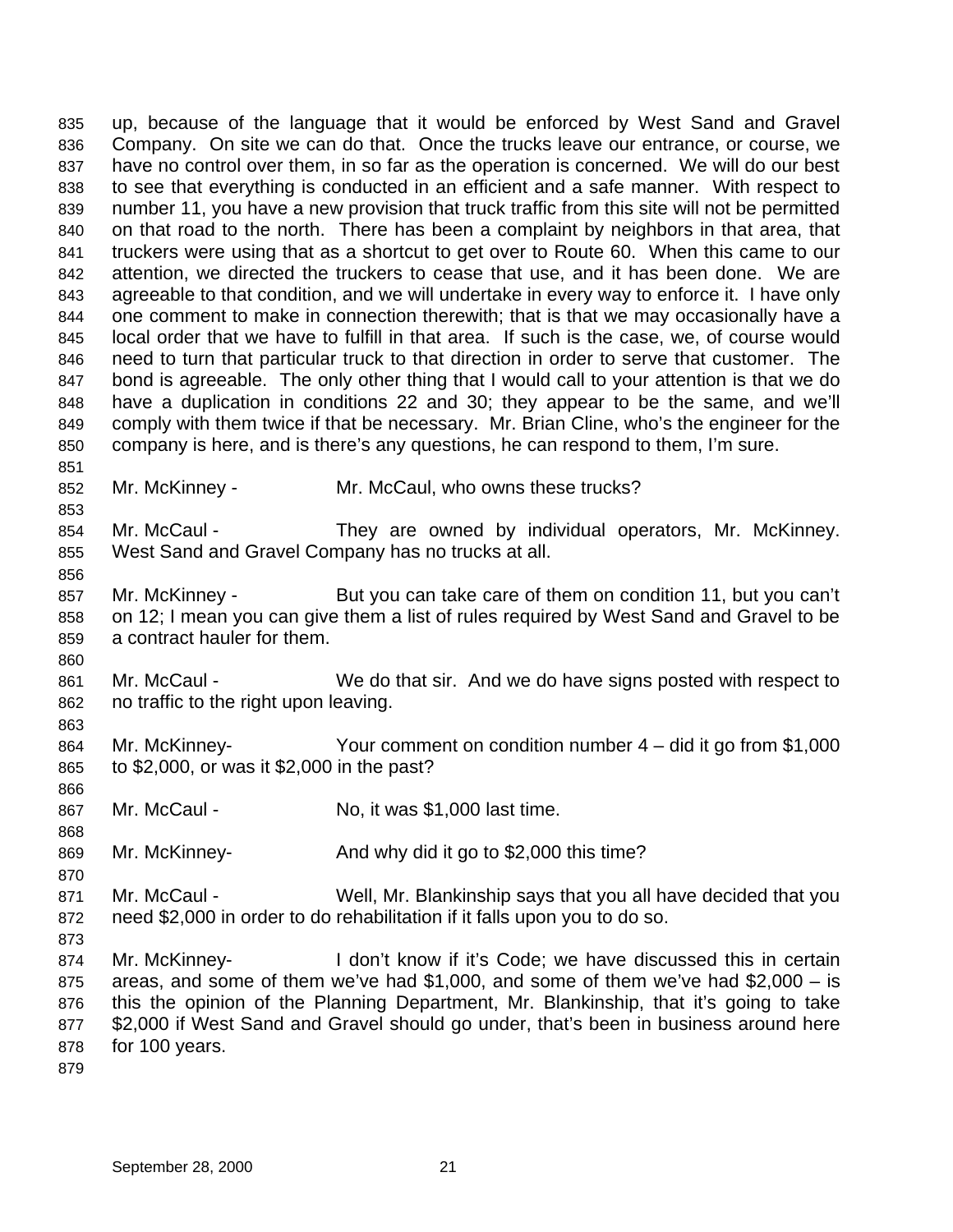880 Mr. Blankinship - Yes sir, for some time we've been using, for several months, not more than a year, we've been doing all the new renewals at \$2,000. It's partly on the advice of the Department of Mines, Minerals, and Energy, and is a result of a telephone survey that we did. Mr. McKinney- Have we got a report on it, because I haven't seen anything on it. 888 Mr. Blankinship - Well, we've discussed it…………we haven't had anything in writing. Of course the final decision is yours; you can set the bond wherever you wish. Mr. McKinney- I know we've discussed it. I mean if it should be \$2,000, I don't have any problem with \$2,000. If it's undue hardship on the applicant, and they haven't done it in the past, because every time we do this, it gets passed along to the public, and the public, bottom line, pays for this. I think if we can look out for the public, it's one thing. If it's really going to take that much to put this land back in shape, then I agree that it if it has to be done, it has to be done, that's my opinion. Mr. Nunnally- Well we've approved 3 or 4, I guess, in the last 3 or 4 899 months, and we put \$2,000 on there, so I don't think we can................. Mr. McKinney- Were they renewals or were they new ones? 903 Mr. Nunnally-<br>
Both. Mr. Kirkland - Any further questions? Anyone else wish to speak in favor of the case? Okay, we'll hear the opposition, and then you can rebut…………opposition to the case? Mr. Slater - Thank you. May it please the Board, my name is Park Slater. I live at 1243 Grapevine Road. I'm here to address the Board as it considers renewing the permit of West Sand and Gravel as it hauls from the Meadow Road location. As I digress from what I've prepared for just a second, to say that I've read, just a few moments ago, the recommendations of the Board, but lest I leave anything to chance, and the time I spent at 2:00 o'clock this morning putting this presentation together be wasted, if the Board would indulge me just for a moment, please. As this Board knows, Simons Hauling operates the pit on Grapevine Road nearest its terminus with Meadow Road. To my satisfaction and that of every other resident of Grapevine Road with whom I've spoken, the BZA restricts the Simons route to either Drybridge Road or to go out Meadow Road. No trucks are permitted to haul, either empty or full. Again, when the JJ & B pit on Meadow Road was recently active, again this Board required that trucks servicing JJ & B to use identical routes. However, I for one, have been waiting for this day for about a year and a half, after the Meadow Road pit for West Sand and Gravel, opened. For when the West pit opens, truck drivers immediately found that absent any route restrictions imposed by this Board, not only could they, by choice, use the routes required of the trucks servicing the former pits, but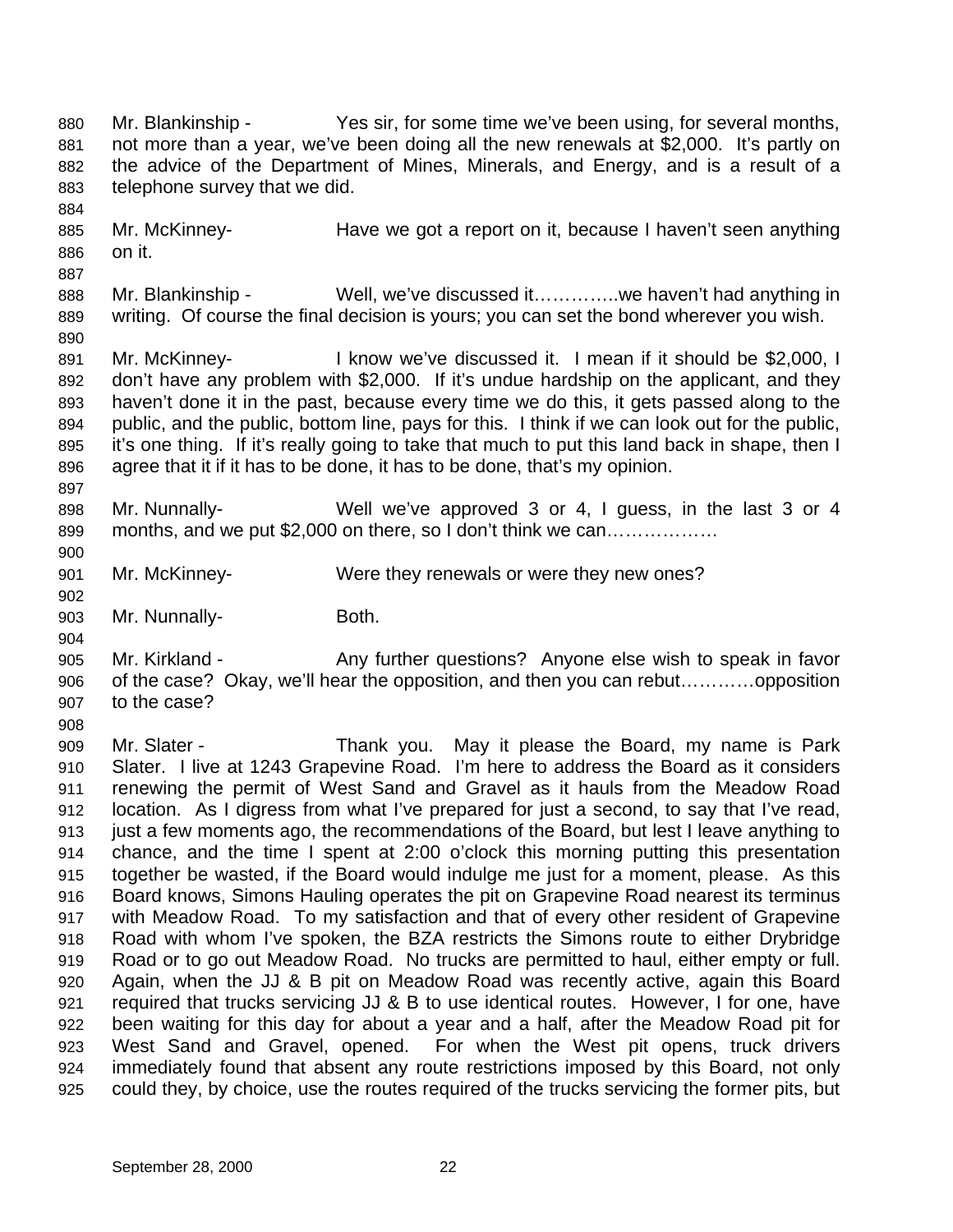they could also traverse Grapevine Road, in its entirety, adversely affecting the health, safety, and welfare of the residents. Were this Board to impose route restrictions on all trucks involved in the West Sand and Gravel operation on Meadow Road, the following would be possible. A mere 9/10ths of a mile trek to Route 60, which is a 4-lane divided highway, only passes one residence. But because there are no restrictions, many of these trucks travel Grapevine Road, now passing directly by 78 houses, not including the many houses from three other subdivisions as well, it's an additional 100. I didn't have the exact miles there at the time, but I would submit to the Board that it exceeds 3 miles. In the meantime the Board can help stem this tide. I want to remind the Board exactly what we're dealing with here, realizing that we cannot live in a vacuum, I still strongly believe that the BZA can help us restore the quality of life that has caused many of us to move here. I submit to the Board again that the health, safety, and welfare is at the center of this particular issue. On Grapevine Road we enjoy a rural, residential quality of life. It is not at all uncommon to see farm machinery passing down the road, past the residences that we take pride in. Many of us have purposely chosen this area to raise our children, but this traffic remains a threat to them. School buses pick up and discharge children. The dangers of cars traveling 45 to 55 miles an hour without impunity, are miniscule compared to the exponentially higher number of foot pounds of energy generated by a fully loaded dump truck or 18-wheeler at the same speed. There is no comparison. Grapevine Road is also the home of the Trent House, a Civil War hospital that sometimes draws both pedestrians and tour buses. Confederate soldier re-enactors have marched up Grapevine Road, recreating the trek to Malvern Hill. Grapevine Road is the place where neighbors meet neighbors at the fence and go for a walk in the evening. It has been declared a state bicycle route, where it is routine to see a dozen or more cyclists at a time, out for exercise. As I've testified before to this Board, along with my wife, Grapevine Road has undergone rapid change. Gravel pit activity from the construction of the state highway depot on Ponderosa Drive, as well as other area construction, in the gravel pit traffic, has cumulatively transformed our road right before our eyes. And now we find that Grapevine Road looks like this. *(film of truck traffic)* Again, the wonderful world of electronics. This computer seems to be frozen up, but I'll continue. As you can see, Grapevine Road is not even wide enough to accommodate striping, and passing trucks have in the past, forced cyclists, like you saw a moment ago, into the ditch. The trucks cannot even negotiate the turns without either going into the oncoming lanes of travel, or driving onto the shoulder. I had in my presentation pictures of skid marks from trucks, on both sides of the road, that can't negotiate the turns safely. The recently asphalted surface has already shown unusual signs of wear caused by the undo weight. In addition, the noisy practice of braking occasionally occurs as trucks try to slow to negotiate the 90-degree turn at Old Hanover Road. In contrast to Grapevine, Meadow Road is much wider, and it is marked with lines. Members of the Board, West Sand and Gravel has posted a sign near where its trucks exit on Meadow Road. Not recalling the exact wording, I will submit that the gist of it is this. "Remember we have neighbors on Meadow Road, and we want to be good ones – do what you can to foster a good relationship." Well, if West means what it says, and by hearing testimony this morning, it sounds as if they do, it should not be objectionable to reasonable restrictions on its permit. At the same time, I submit to the BZA that your choice should be relatively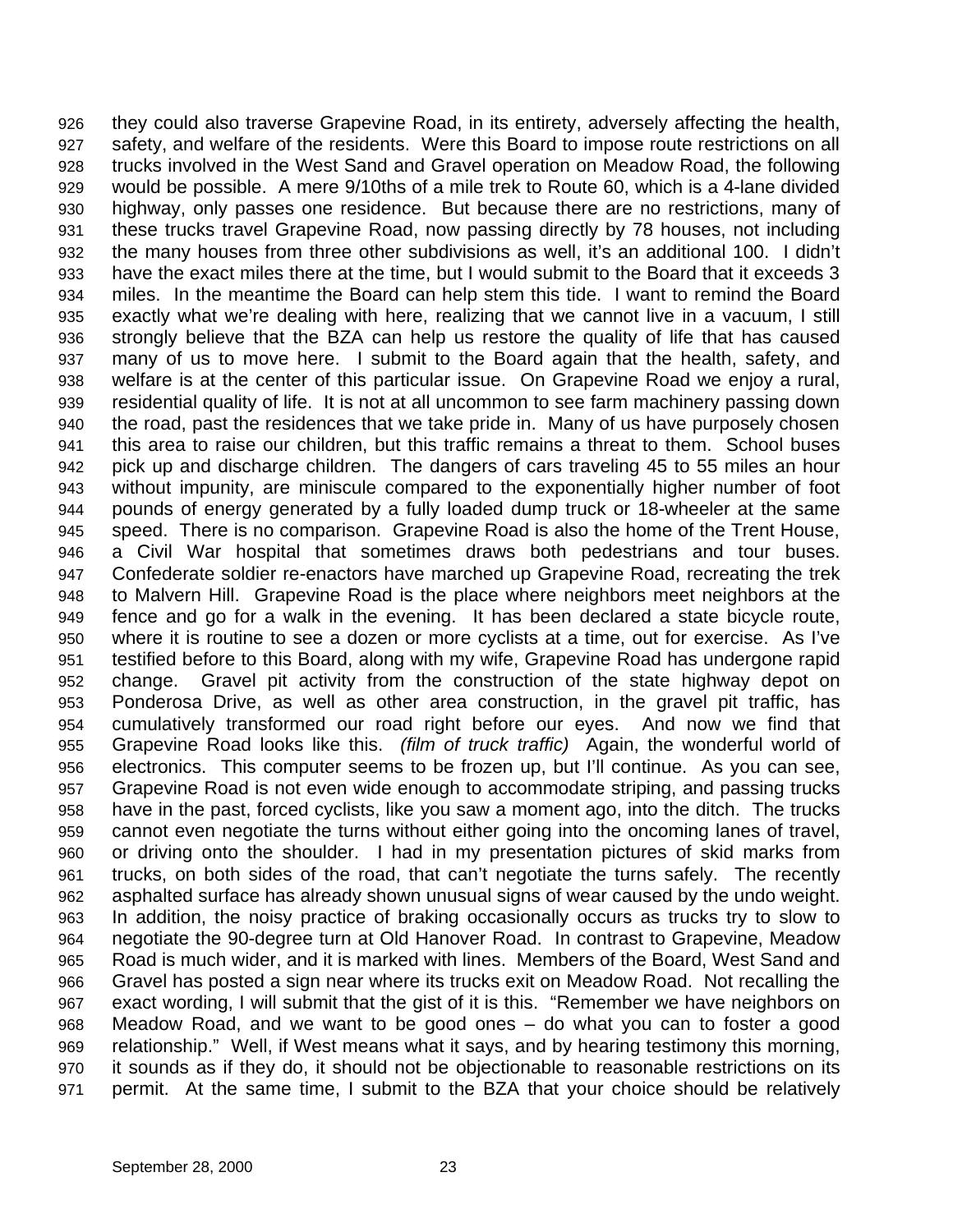simple – to weigh the minor inconvenience upon truck drivers that will cost a few minutes time, against the health, safety and welfare of a community now plagued by commercial vehicles. Members of the Board, I had pictures of the 2 children earlier – they're my children, and they're but 2 of the people who are counting on you make a decision. I ask that you seriously consider the restrictions you have placed on the Simons permit, in order to be fair to all. Not knowing the existing parameters of the West permit, I respectfully request that 1. you restrict the number of trucks, 2. the hours of operation, and 3. that all trucks servicing the West Sand and Gravel pit be required to turn left when they exit the facility and travel the 9/10 of a mile to Route 60. That concludes what I had prepared. In looking at the recommendations this morning, they are a little vague, and I see that in the opening paragraph, West says that they will be glad to instruct the trucks to access from the south. I'm concerned both about ingress and egress in the direction of travel. I told the Board when I appeared before them, most recently on the Simons permit, that I've been working with Mr. Donati, and requested him to take some action that would prohibit all through truck traffic off the road, so that my request today, for instance, would be a moot point. So far that has not proceeded. I'm glad to hear that West Sand and Gravel is willing to do what they can, like they say they are. I'm willing to be a good neighbor, but this has gotten out of control, and I've asked the Board to do what they can to rein it in. I'll be glad to answer any questions that you might have. Yes sir. 

- Mr. Balfour You say it's a little vague what specifically are you asking us to consider as a condition that's not there?
- Mr. Slater Currently, to require all truck traffic to turn left as it comes out of Meadow Road, comes onto Meadow Road, and go to Route 60 that way. To not be allowed to travel what would be reported as north on Meadow Road, to take either Grapevine Road as a route or Drybridge Road. I'm speaking for the people who live along Meadow Road, the people in Green Meadows subdivision as well. I noticed in the recommendations this morning, that under daylight savings time, the truck traffic will be permitted as early as 6:00 o'clock in the morning. Some of us sometime enjoy to sleep past 6:00 o'clock, and I would ask the Board to consider moving that to 7:00 opening time, regardless of whether it's Eastern Standard Time or Eastern Daylight Time.
- Mr. Balfour- If it all comes down your road, it wouldn't make any difference what time in the morning though, would it?
- Mr. Slater That is correct; that would be a moot point as well, for me.
- 1011 Mr. Wright- Number 11 says "travel to and from the site from the south."
- Mr. Slater I was referring to the opening paragraph, and to tell you the truth, I got home at 2:00 o'clock this morning, and I wrote it the best I could.
- Mr. Wright- Well wouldn't that take care of it, this new number 11 requires all truck traffic to travel to and from the site from the south via Meadow Road.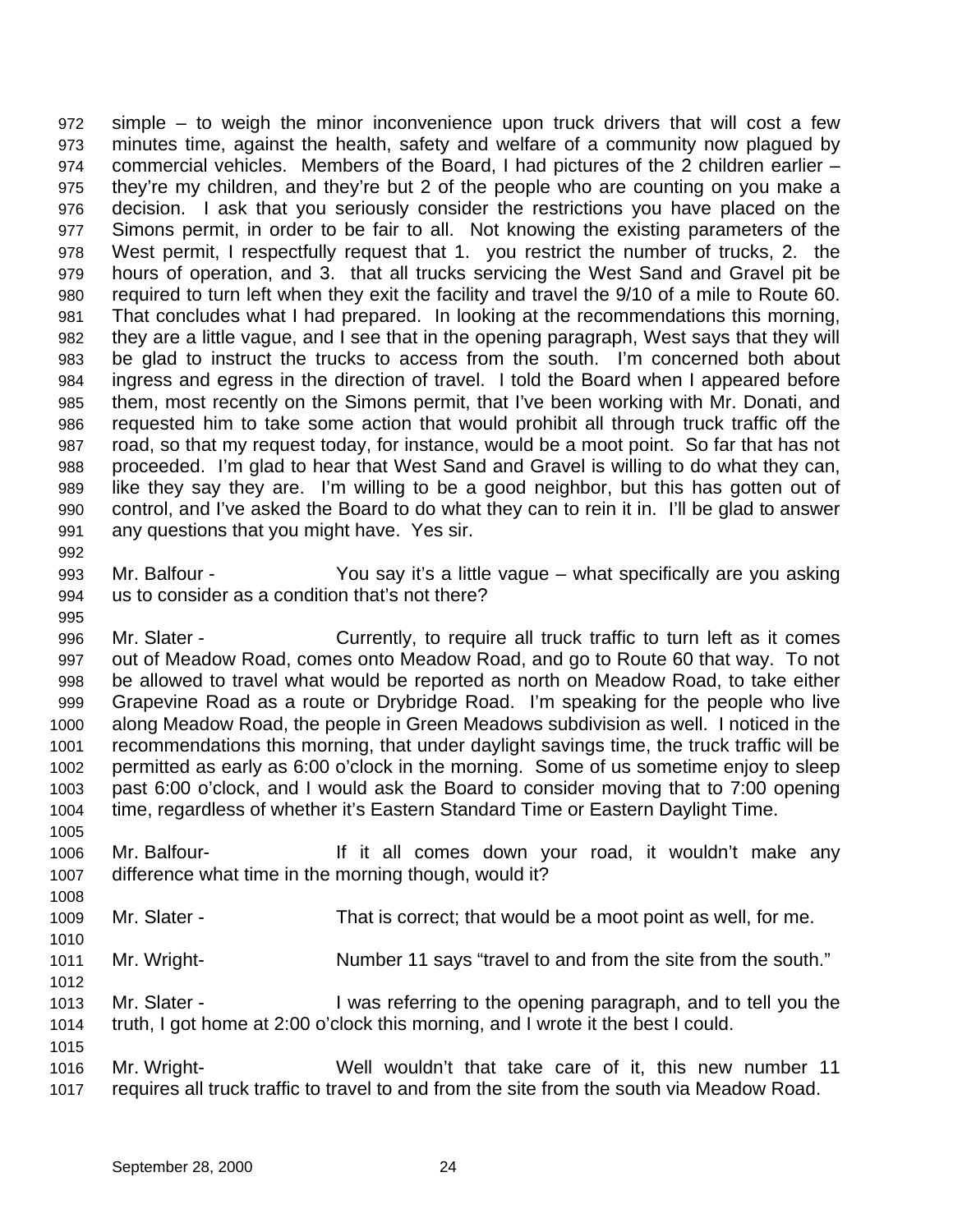Mr. Slater - That would take care of it, yes sir, but I didn't want to leave that for any interpretation, room for interpretation. Mr. McKinney- It also says that the truck traffic from the site will not be permitted on Meadow Road to the north. 1025 Mr. Slater - **OK, I realize that those are recommendations, but………**  Mr. McKinney- No, these are recommendations, but if we approve this, this is it, this would go along with it, unless we take it out. Mr. Slater - OK, well a year and a half ago, when this truck traffic began a crescendo, I called, and they said well, we'd have to wait another year and a half to 1032 get before the BZA................. said I can't believe that, so I've been waiting all this time and wasn't going to miss it on just hope that the Board would pass this. Mr. Wright- But doesn't that take care of your concerns? Mr. Slater - Yes sir, it would. Mr. Wright - I think that's what the intent was, to put that in. Mr. Kirkland- And you wouldn't have any trouble with the time being 6:00? Mr. Slater - No, there's only one house between where the trucks would enter Meadow Road and Route 60, and maybe you'll hear from them next time. Any other questions? Mr. Balfour- You feel comfortable that you can call the police or whomever if you see violations to this restriction? Mr. Slater - Yes, my wife calls them every day and complains about the truck traffic – I'm a police officer. Sometimes a profit has no water in his home town, and sometimes I can get things done for people, but I can't get things done for myself. Any other questions? Mr. Kirkland - Anyone else wish to speak in opposition to the case? Mr. McCaul, if you'd like to rebut? Thank you sir. Mr. McCaul - I want to assure you, we're going to try to comply with this condition. We may have to make local deliveries occasionally – if this gentleman wants a load of gravel, we're going to have to turn right to get to his house. 1062 Mr. Slater - It's the through traffic that I have a problem with, and not………your traffic, or anyone else's, servicing customers.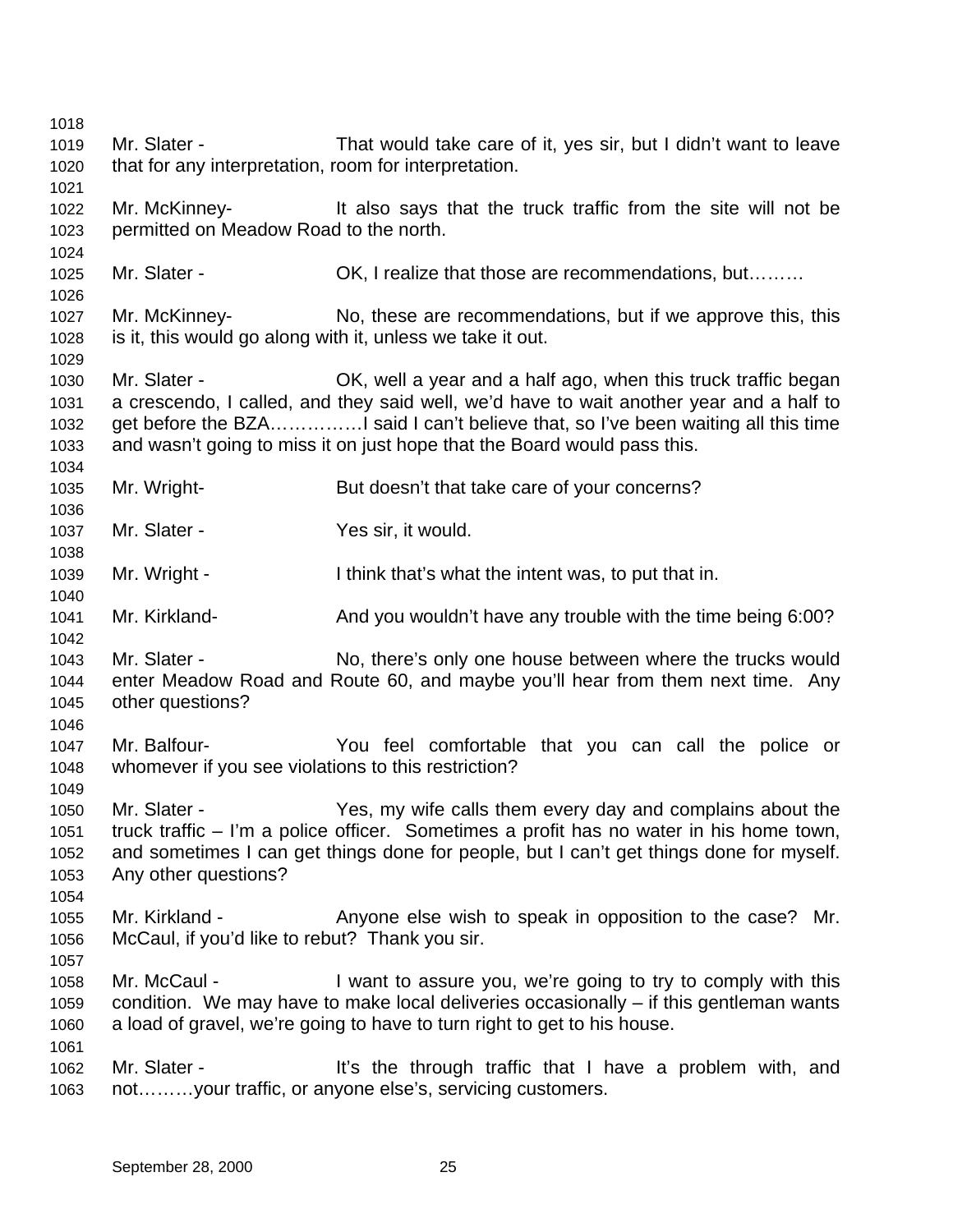| 1064 |                |                                                                                          |
|------|----------------|------------------------------------------------------------------------------------------|
| 1065 | Mr. Balfour-   | Would you agree to amending it to say "south" or whatever                                |
| 1066 |                | the word was that Mr. Wright suggested $-$ oh, it's there.                               |
| 1067 |                |                                                                                          |
| 1068 | Mr. McCaul -   | We request that we keep our hours of operation; those are                                |
| 1069 | essential.     |                                                                                          |
| 1070 |                |                                                                                          |
| 1071 | Mr. Kirkland - | Anyone else wish to speak? If not, that concludes the case.                              |
| 1072 |                |                                                                                          |
| 1073 |                | After an advertised public hearing and on a motion by Mr. Nunnally, seconded by Mr.      |
| 1074 |                | Wright, the Board granted the renewal of this use permit subject to the following        |
| 1075 | conditions:    |                                                                                          |
| 1076 |                |                                                                                          |
| 1077 |                | 1. This use permit is subject to all requirements of Section 24-103 of Chapter 24 of the |
| 1078 | County Code.   |                                                                                          |
| 1079 |                |                                                                                          |
| 1080 |                | 2. Before beginning any work, the applicant shall obtain a mine license from the         |
| 1081 |                | Virginia Department of Mines, Minerals and Energy. If this condition is not satisfied    |
| 1082 |                | within 90 days of approval, the use permit shall be void.                                |
|      |                |                                                                                          |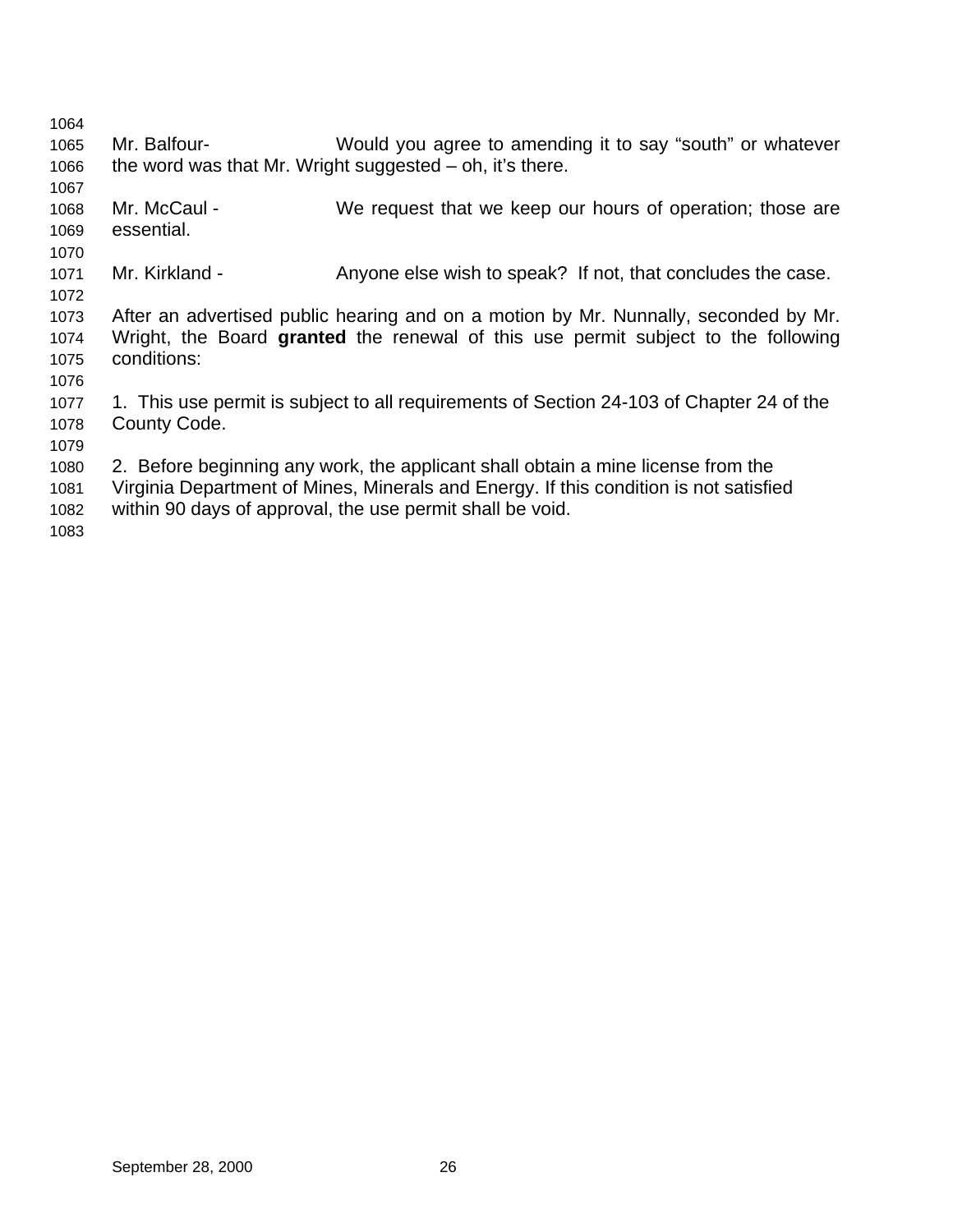## 

 3. Before beginning any work, the areas approved for mining under this permit shall be delineated on the ground by five(5)-foot-high metal posts at least five(5) inches in diameter and painted in alternate one(1) foot stripes of red and white. These posts shall be so located as to clearly define the area in which the mining is permitted. They shall be located, and their location certified, by a certified land surveyor. If this condition is not satisfied within 90 days of approval, the use permit shall be void.

 4. Before beginning any work, the applicant shall provide a financial guaranty in an amount of \$2,000.00 per acre for each acre of land to be disturbed, for a total of \$130,860.00, guaranteeing that the land will be restored to a reasonably level and drainable condition. This permit does not become valid until the financial guaranty has been approved by the County Attorney. The financial guaranty may provide for termination after 90 days notice in writing to the County. In the event of termination, this permit shall be void, and work incident thereto shall cease. Within the next 90 days the applicant shall restore the land as provided for under the conditions of this use permit. Termination of such financial guaranty shall not relieve the applicant from its obligation to indemnify the County of Henrico for any breach of the conditions of this use permit. If this condition is not satisfied within 90 days of approval, the use permit shall be void. 5. The applicant shall furnish a certification of his financial guaranty each year, verifying that the financial guaranty is in effect, premiums have been paid, and the financial guaranty holder affirms its responsibility under the use permit conditions. This certification shall be submitted to the Board on September 30 of each year. 

 6. Before beginning any work, the applicant shall submit erosion control plans to the Department of Public Works for review and approval. Throughout the life of the operation, the applicant shall continuously satisfy the Department of Public Works that erosion control procedures are properly maintained, and shall furnish plans and bonds that the department deems necessary. The applicant shall provide certification from a licensed professional engineer that dams, embankments and sediment control structures meet the approved design criteria as set forth by the State. If this condition is not satisfied within 90 days of approval, the use permit shall be void.

- 7. In the event that the Board's approval of this use permit is appealed, all conditions requiring action within 90 days will be deemed satisfied if the required actions are taken within 90 days of final action on the appeal.
- 8. The applicant shall comply with the Chesapeake Bay Preservation Act and all state and local regulations administered under such act applicable to the property, and shall furnish to the Planning Office copies of all reports required by such act or regulations.
- 9. Hours of operation shall be from 6:00 a.m. to 6:00 p.m. when Daylight Savings Time is in effect, and from 7:00 a.m. to 5:00 p.m. at all other times.
- 

 10. No operations of any kind are to be conducted at the site on Sundays or national holidays.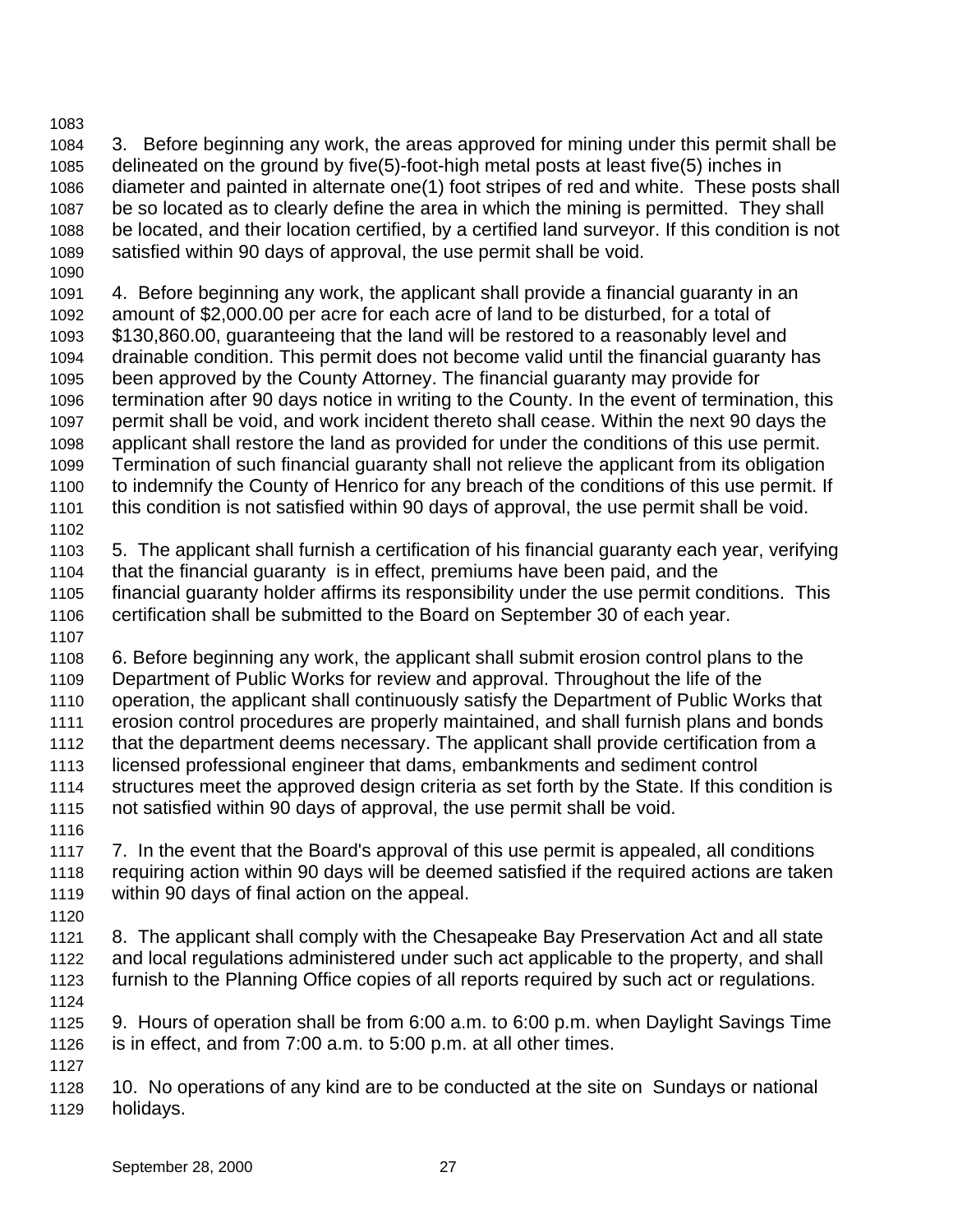11. All means of access to the property shall be from the established entrance onto Meadow Road. All truck traffic will travel to and from the site from the south via Meadow Road. Truck traffic from this site will not be permitted on Meadow Road to the North. 12. Rules for on-site operation of trucks and methods of their departure from the site to ensure their operation is safe and does not constitute or create traffic hazards to other users of Meadow Road shall be posted in a conspicuous place and enforced by West Sand and Gravel Company. 1141 13. The applicant shall erect and maintain gates at all entrances to the property. These gates shall be locked at all times, except when authorized representatives of the applicant are on the property. 14. The applicant shall post and maintain a sign at the entrance to the mining site stating the name of the operator, the use permit number, the mine license number, and the telephone number of the operator. The sign shall be 12 square feet in area and the letters shall be three inches high. 15. The applicant shall post and maintain "No Trespassing" signs every 250 feet along the perimeter of the property. The letters shall be three inches high. The applicant shall furnish the Chief of Police a letter authorizing the Division of Police to enforce the "No Trespassing" regulations, and agreeing to send a representative to testify in court as required or requested by the Division of Police. 16. Standard "Truck Entering Highway" signs shall be erected on Meadow Road on each side of the entrances to the property. These signs will be placed by the County, at the applicant's expense. 17. The applicant shall post and maintain a standard stop sign at the entrance to Meadow Road. 18. All roads used in connection with this use permit shall be effectively treated with calcium chloride or other wetting agents to eliminate any dust nuisance. 19. The operation shall be so scheduled that trucks will travel at regular intervals and not in groups of three or more. 20. Trucks shall be loaded in a way to prevent overloading or spilling of materials of any kind on any public road. 21. The applicant shall maintain the property, fences, and roads in a safe and secure condition indefinitely, or convert the property to some other safe use.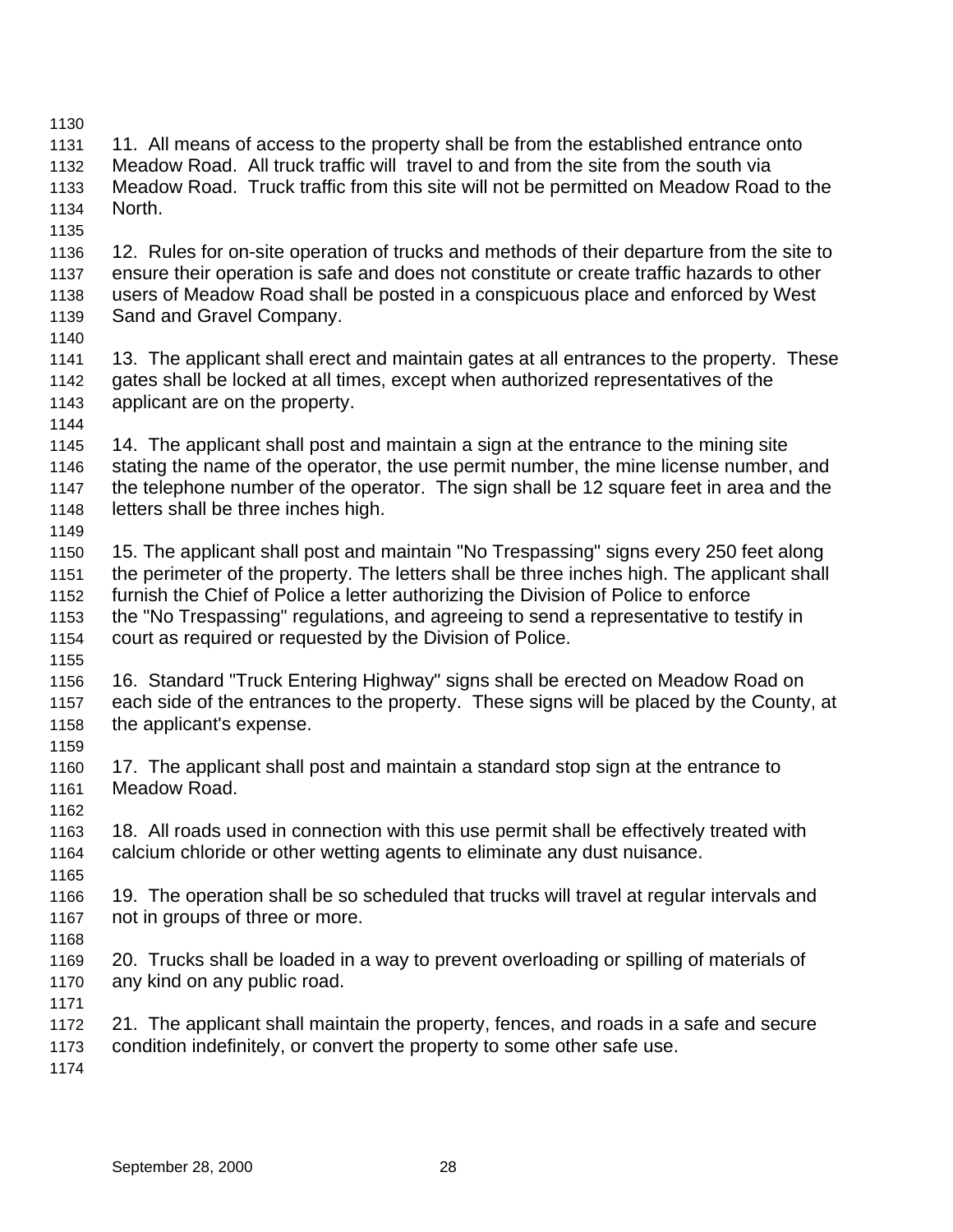- 22. If, in the course of its preliminary investigation or operations, the applicant discovers evidence of cultural or historical resources, or an endangered species, or a significant habitat, it shall notify appropriate authorities and provide them with an opportunity to investigate the site. The applicant shall report the results of any such investigation to the Planning Office. 23. Open and vertical excavations having a depth of 10 feet or more, for a period of more than 30 days, shall be effectively sloped to a 2:1 slope or flatter to protect the public safety.
- 

 24. Topsoil shall not be removed from any part of the property outside of the area in which mining is authorized. Sufficient topsoil shall be stockpiled on the property for respreading in a layer with five inches of minimum depth. All topsoil shall be stockpiled within the authorized mining area and provided with adequate erosion control protection. If the site does not yield sufficient topsoil, additional topsoil shall be brought to the site to provide the required five-inch layer of cover. All topsoil shall be treated with a mixture of seed, fertilizer, and lime as recommended by the County after soil tests have been provided to the County.

 25. No offsite-generated materials shall be deposited on the mining site without prior written approval of the Director of Planning.

 26. A superintendent, who shall be personally familiar with all the terms and conditions of Section 24-103 of Chapter 24 of the County Code, as well as the terms and conditions of this use permit, shall be present at the beginning and conclusion of operations each work day to see that all the conditions of the Code and this use permit are observed. 

 27. A progress report shall be submitted to the Board on September 30, 2001. This progress report must contain information concerning how much property has been mined to date of the report, the amount of land left to be mined, how much rehabilitation has been performed, when and how the remaining amount of land will be rehabilitated, and any other pertinent information about the operation that would be helpful to the Board.

 28. Excavation shall be discontinued by September 30, 2002 and restoration accomplished by not later than September 30, 2003, unless a new permit is applied for no later than 60 days before the expiration of the permit, and is subsequently granted by the Board of Zoning Appeals.

 29. The rehabilitation of the property shall take place simultaneously with the mining process. Rehabilitation shall not be considered completed until the mined area is covered completely with permanent vegetation.

 30. No more than 20 truck loads of material shall be removed from the site in any one hour on days that Henrico County Public Schools are in session and 25 truck loads per hour on days that schools are not in session.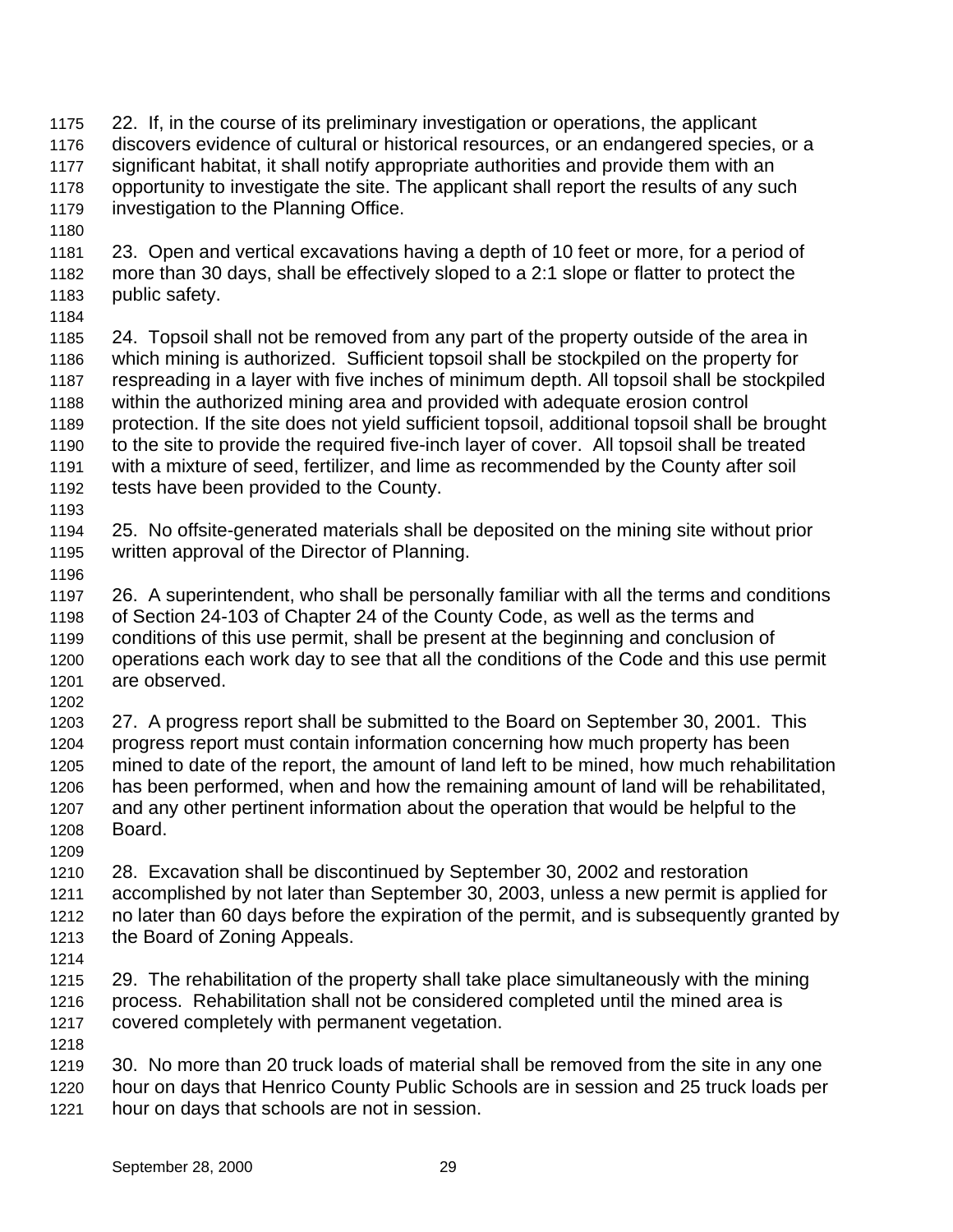- 31. Adequate sight distance must be provided at the access points of the site. 32. A 200 foot setback shall be maintained from any Chesapeake Bay Resource Protection Area features on the site. Additionally, a 50 foot setback shall be maintained from any non Chesapeake Bay Resource Protection Area wetland within the property boundaries unless a permit has been obtained for impacting these wetlands. Any encroachment into the setback areas would require approval by the Department of Public Works. 33. Failure to comply with any of the foregoing conditions shall automatically void this permit. The Board granted this request, as it found from the evidence presented, that authorizing the renewal of this use permit will not be of substantial detriment to adjacent property and will not materially impair the purpose of the zoning regulations. 1239 Affirmative: Balfour, Kirkland, McKinney, Nunnally, Wright 5
- Negative: 0 Absent: 0
- 
- **A 98-2000 CAROL P. JELLIE** requests a variance from Section 24-9 of Chapter 24 of the County Code to build a single family dwelling at 9380 Sherry Lane (Tax Parcel 267-A-8 (part)), zoned A-1, Agricultural District (Varina). The public street frontage requirement is not met. The applicant has 0 feet public street frontage, where the Code requires 50 feet public street frontage. The applicant requests a variance of 50 feet public street frontage. Mr. Kirkland - Would the applicant come forward, please. Anyone else wish to speak on this case? Okay, if you will raise your right hands and be sworn in. Mr. Blankinship - Do you swear that the testimony you are about to give is the truth, the whole truth, and nothing but the truth, so help you God? 1257 Mr. Kirkland - If you would, sir, state your name. Ms. Jellie - I am Carol Jellie, 1261 Mr. Kirkland - Have all your notices been turned in? Ms Jellie- Yes they have. Mr. Kirkland- Please present your case.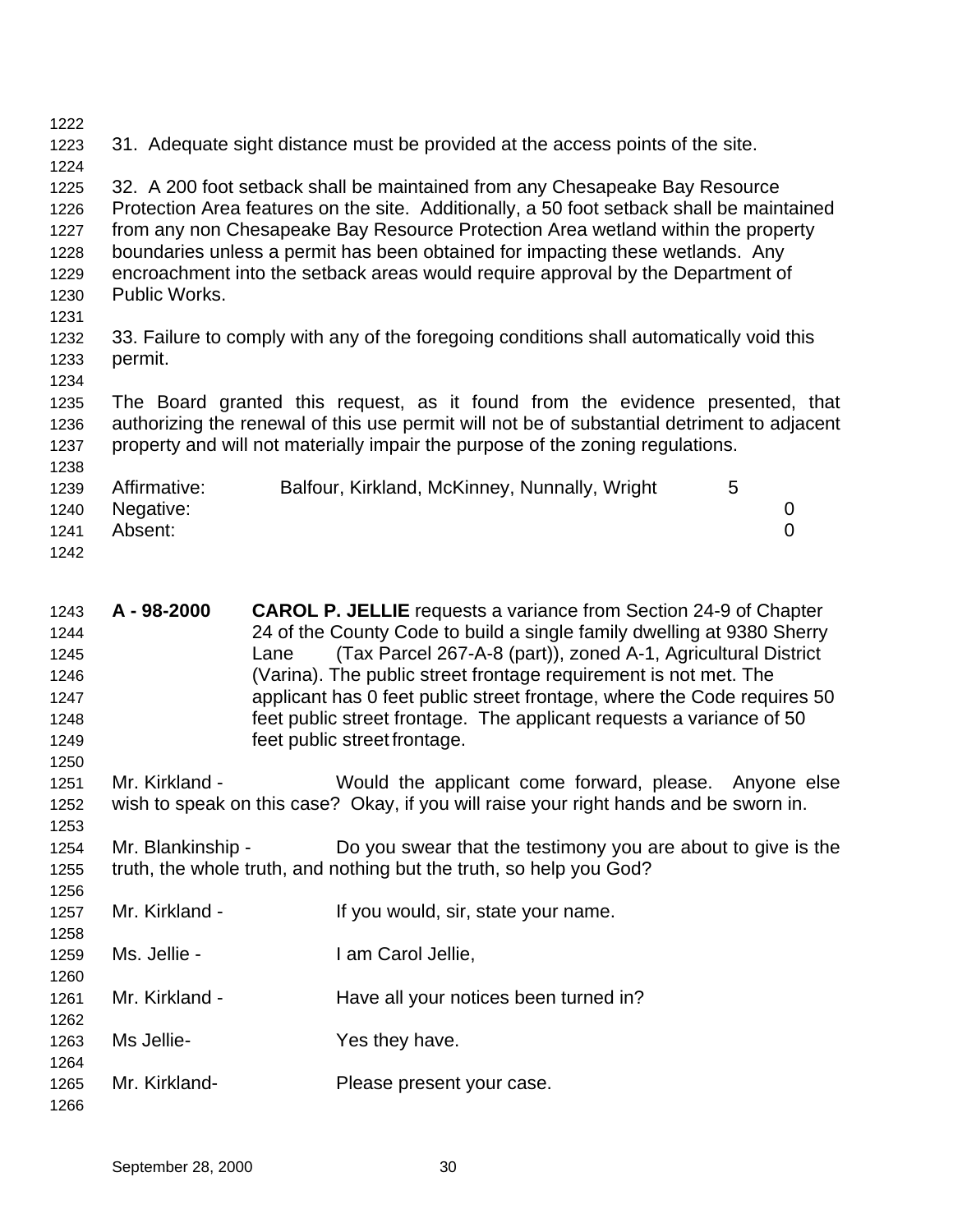1267 Ms. Jellie- I would like to request a variance to build a single family dwelling and I would like to share a little history with you on this property. Originally, I lived in the house on the property . There were two lots, the larger lot is the one we are speaking of now. The former owners had built a barn on part of the lot. When we decided to sell our home, we spoke to several realtors, the health department and had the lot surveyed and with all those folks we talked to, there was no indication that the way we were separating the property there would be a problem. I was surprised when we learned that there was no road frontage for this lot. My request is that we be allowed to build a home on this lot, it does have access to the road. 

- Mr. Nunnally- When did you sell this property? Did you sell this lot to your neighbor?
- Ms. Jellie- No sir. We owned the lot with the house on it and the extra lot. It was a field with a barn. When we sold the house, we had the line changed to include the barn with the house. We kept the extra lot, because we were not sure what we wanted to do with it. We would like the variance approved for another home. And as you can see, it would be very accessible to the cul-de-sac.
- Mr. Nunnally- Have you read the conditions, Ms. Jellie? You do have a legal access to the property, you can get back to the property?
- Ms. Jellie- Yes.
- Mr. Wright- Eventually, that cul-de-sac is not an official cul-de-sac.
- Ms. Jellie- In 22 years, I did not know that. I was shocked.
- 1295 Mr. Kirkland- **Any other questions by Board Members?**
- 1297 Ms. Jellie- I have spoken to my neighbors, and they do not object. In fact it would probably help the neighborhood, because several of the residents use the lot for dumping trees.
- 1301 Mr. Kirkland- Any other questions? That concludes the case. Thank you.
- After an advertised public hearing and on a motion by Mr. Nunnally, seconded by Mr. Wright, the Board **granted** variance subject to the following conditions:
- 

 1. This variance only allows the lot shown on the plan filed with the application to be used for a single-family dwelling. Any other use or improvements shall comply with the applicable regulations of the County Code.

 2. Approval of this request does not imply that a building permit will be issued. Building permit approval is contingent on Health Department requirements, including, but not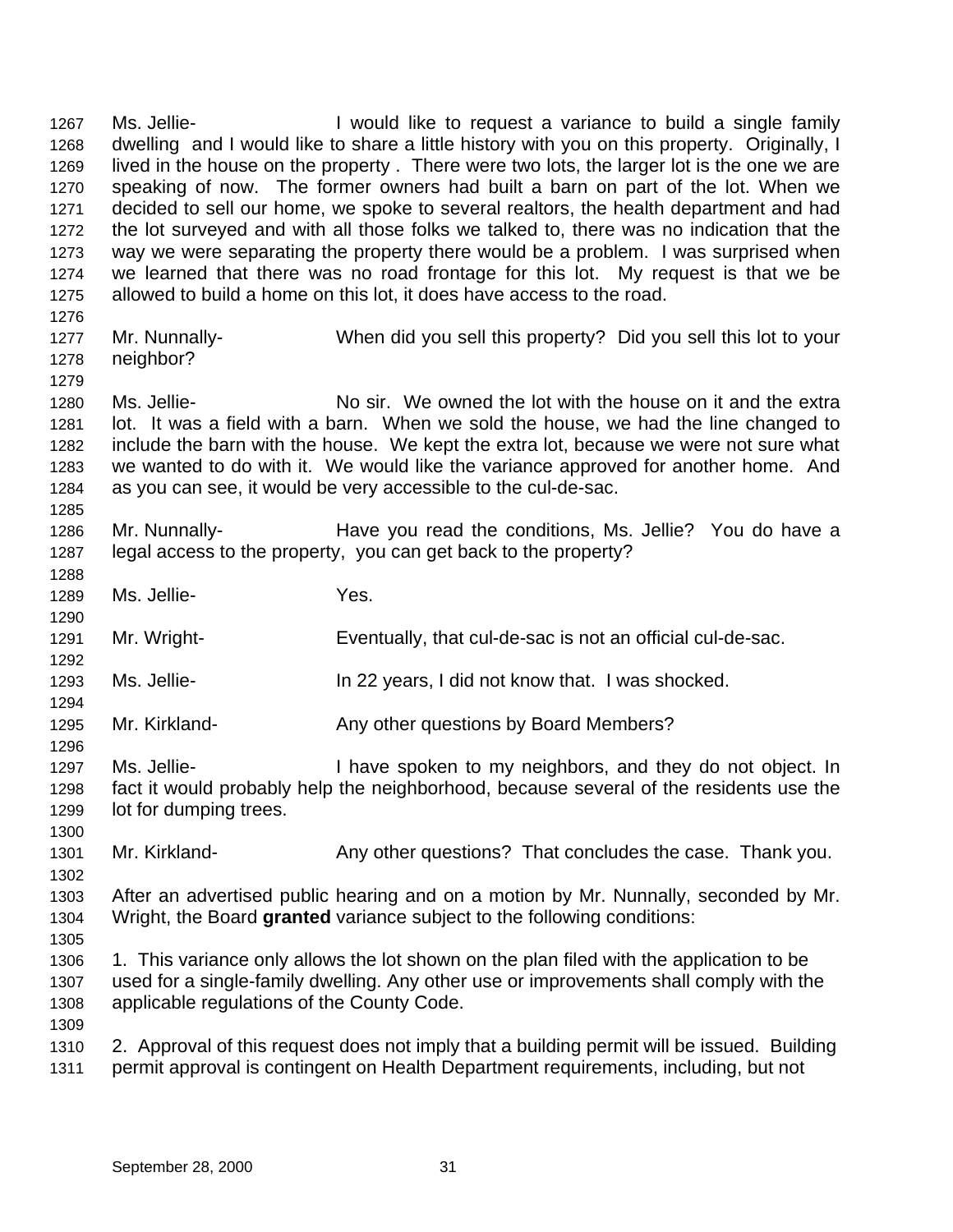| 1312<br>1313                                 | location.                                                                                                                          |              | limited to, soil evaluation for a septic drainfield and reserve area, and approval of a well                                                                                                                                                                                    |                          |  |
|----------------------------------------------|------------------------------------------------------------------------------------------------------------------------------------|--------------|---------------------------------------------------------------------------------------------------------------------------------------------------------------------------------------------------------------------------------------------------------------------------------|--------------------------|--|
| 1314<br>1315<br>1316                         | 3. The applicant must present proof with the building permit application that a legal<br>access to the property has been obtained. |              |                                                                                                                                                                                                                                                                                 |                          |  |
| 1317<br>1318<br>1319<br>1320<br>1321         |                                                                                                                                    |              | 4. The owners of the property, and their heirs or assigns, shall accept responsibility for<br>maintaining access to the property until such a time as the access is improved to<br>County standards and accepted into the County road system for maintenance.                   |                          |  |
| 1322<br>1323<br>1324<br>1325                 |                                                                                                                                    |              | The Board granted this request, as it found from the evidence presented, that<br>authorizing this variance will not be of substantial detriment to adjacent property and will<br>not materially impair the purpose of the zoning regulations.                                   |                          |  |
| 1326<br>1327<br>1328<br>1329                 | Affirmative:<br>Negative:<br>Absent:                                                                                               |              | Balfour, Kirkland, McKinney, Nunnally, Wright                                                                                                                                                                                                                                   | 5<br>0<br>$\overline{0}$ |  |
| 1330<br>1331<br>1332<br>1333<br>1334<br>1335 | UP-33-2000                                                                                                                         | (Fairfield). | <b>MARCIA HUDSON</b> requests a conditional use permit pursuant to<br>Section 24-12(e) of Chapter 24 of the County Code to keep four or<br>more cats at 2266 High Bush Circle (Mountain Laurel) (Tax Parcel 32-<br>7-L-3), zoned R-5C, General Residence District (Conditional) |                          |  |
| 1336<br>1337<br>1338<br>1339                 | Mr. Kirkland -                                                                                                                     |              | Would the applicant come forward, please. Anyone else<br>wish to speak on this case? Okay, if you will raise your right hands and be sworn in.                                                                                                                                  |                          |  |
| 1340<br>1341<br>1342                         | Mr. Blankinship -                                                                                                                  |              | Do you swear that the testimony you are about to give is the<br>truth, the whole truth, and nothing but the truth, so help you God?                                                                                                                                             |                          |  |
| 1343<br>1344                                 | Ms. Hudson-                                                                                                                        |              | Yes sir.                                                                                                                                                                                                                                                                        |                          |  |
| 1345<br>1346                                 | Mr. Kirkland -                                                                                                                     |              | If you would, sir, state your name.                                                                                                                                                                                                                                             |                          |  |
| 1347<br>1348                                 | Ms. Hudson -                                                                                                                       |              | I am Marcia Hudson.                                                                                                                                                                                                                                                             |                          |  |
| 1349<br>1350                                 | Mr. Kirkland -                                                                                                                     |              | Have all your notices been turned in?                                                                                                                                                                                                                                           |                          |  |
| 1351<br>1352                                 | Ms Hudson-                                                                                                                         |              | Yes they have.                                                                                                                                                                                                                                                                  |                          |  |
| 1353<br>1354                                 | Mr. Kirkland-                                                                                                                      |              | Please present your case.                                                                                                                                                                                                                                                       |                          |  |
| 1355<br>1356<br>1357                         | Ms. Hudson-                                                                                                                        |              | I am applying for a conditional use permit in order to keep<br>my family of 8 cats. First of all, I want everyone to understand that these cats do not go<br>outside and roam all over the neighborhood. I only have 3 that basically go outside, the                           |                          |  |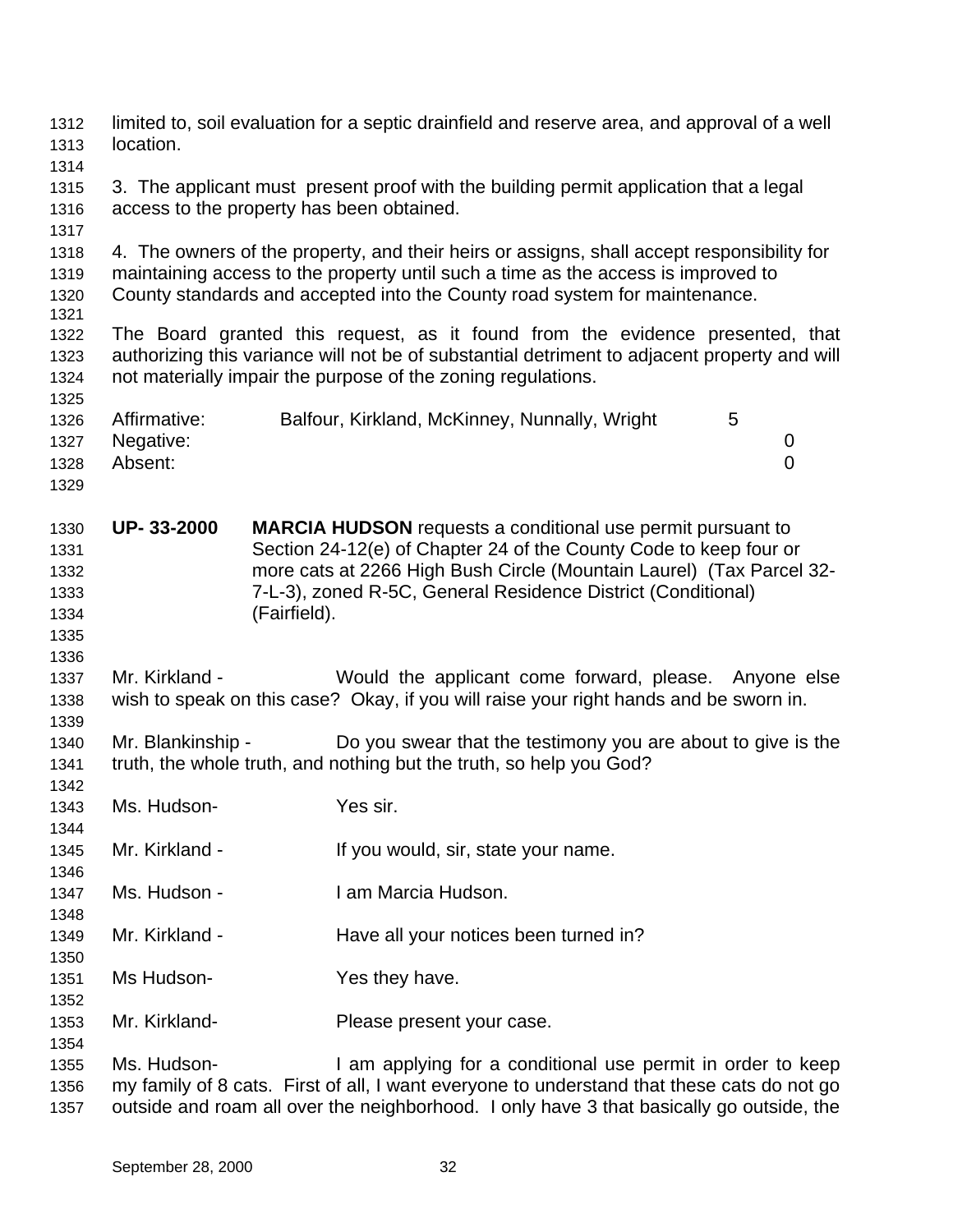others stay inside. The 3 that go outside are my oldest ones. I have had these cats since 1991. The last 3 that I received, one was from my mother, who could no longer take care of it, one I found on the side of the road, and the other adopted me. These last 3 do not go outside. I always have them spade and neutered. They are up to date on their shots. I keep my place spotless. I really didn't think I was doing any harm in keeping the cats. I am an animal lover, and when I call the shelters to try and find homes for these cats, the shelters ask if I can keep the animals at my house for awhile since they are so crowded. Well, they end up staying. I am also on the board of directors of Mountain Laurel Townhouse Association, anyone could have come to me and mentioned this. Even though, the 3 cats do go outside, but stay around the house. My main concern is, that if I am not able to keep the cats, finding homes for them. I do not want any more cats. Mr. McKinney- How old are these cats? Ms. Hudson- My oldest ones are from 6-7 years old. The youngest are from 1-2 years. Mr. McKinney You have 3 that are 1-2 years old? And the other 4 are 6-7 years old? And the dog? Ms. Hudson- My little dog is 2. He doesn't go outside at all. Mr. McKinney- Just the 3 go outside. Mr. Wright- Mr. Blankinship, If she has 8 cats, why do you only have 7 animals in the condition? In her letter she states she has 8 cats and 1 dog. You are asking for 8 cats and 1 dog? Ms. Hudson- Yes. Mr. McKinney- The first condition calls for 7 cats and 1 dog. Mr. Wright- And you understand that if this approved, you cannot get any more animals nor can you replace animals. The goal is to get down to the 3 allowed by code. Ms. Hudson- That is fine. 1399 Mr. Kirkland- Any other questions by Board Members? If not let us hear from the opposition. Anyone opposed to the case? If not, that concludes the case. After an advertised public hearing and on a motion by Mr. McKinney, seconded by Mr. Balfour, the Board **granted** this use permit subject to the following conditions: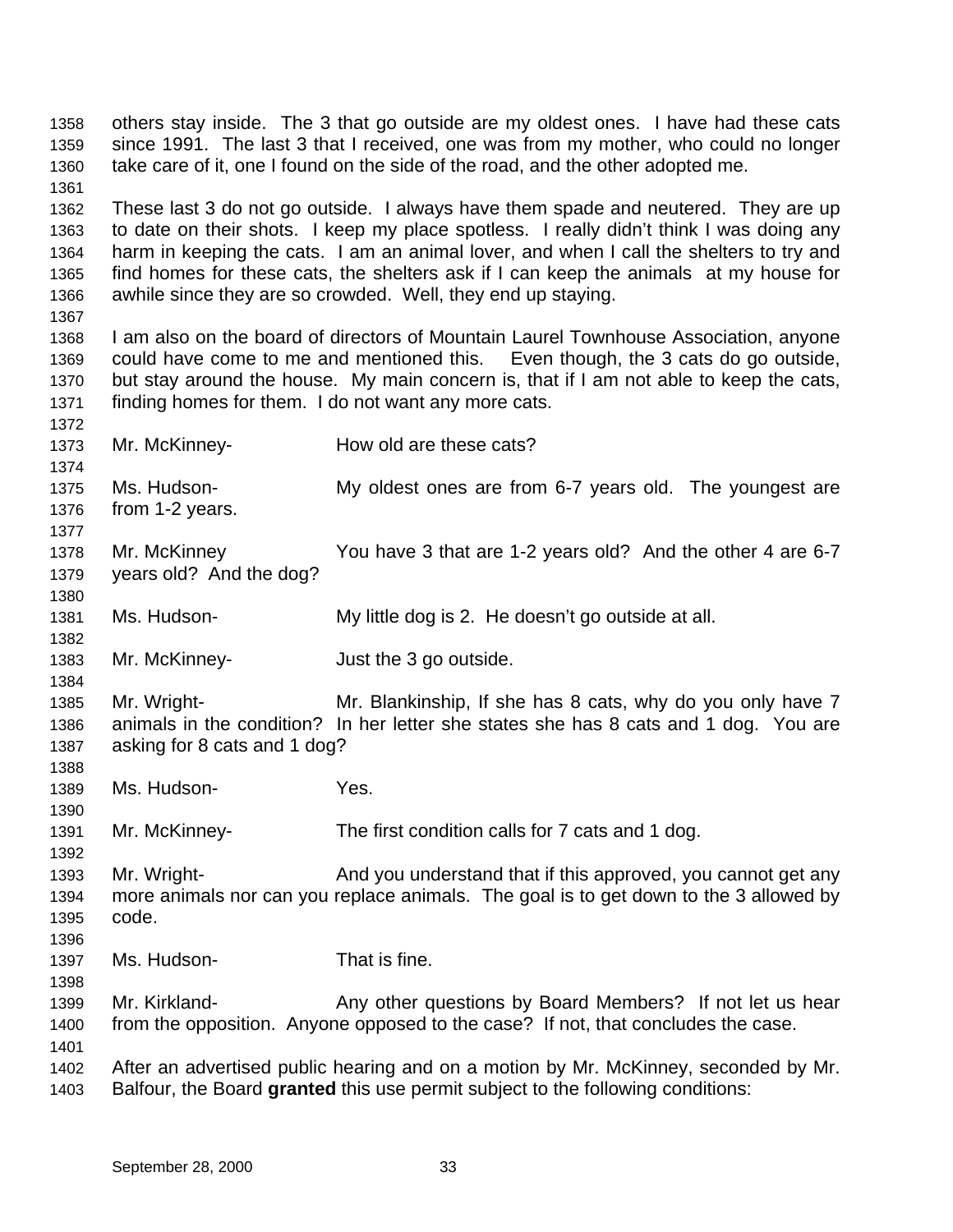| 1. This approval is only for the eight cats and one dog owned by the property owner.<br>1405<br>The approval is not for the boarding or breeding of any other animals at any time.<br>1406<br>1407<br>2. No new or replacement animals may be added, so that the number of animals will be<br>1408<br>reduced by natural means to three.<br>1409<br>1410<br>3. The applicant must maintain the property so that odors are controlled.<br>1411<br>1412<br>The Board granted this request, as it found from the evidence presented, that<br>1413<br>authorizing this use permit will not be of substantial detriment to adjacent property and<br>1414<br>will not materially impair the purpose of the zoning regulations.<br>1415<br>1416<br>Affirmative:<br>5<br>Balfour, Kirkland, McKinney, Nunnally, Wright<br>1417<br>Negative:<br>1418<br>0<br>$\overline{0}$<br>Absent:<br>1419<br>1420<br>A-99-2000<br>JEFFREY B. DICKERSON requests a variance from Section 24-94 of<br>1421<br>Chapter 24 of the County Code to build a recreation room and<br>1422<br>screened porch at 13500 Reynard Lane (Foxhall) (Tax Parcel 45-2-B-<br>1423<br>76), zoned R-2AC, One-family Residence District (Conditional)<br>1424<br>(Tuckahoe). The rear yard setback is not met. The applicant has 40<br>1425<br>feet rear yard setback, where the Code requires 45 feet rear yard<br>1426<br>setback. The applicant requests a variance of 5 feet rear yard setback.<br>1427<br>1428<br>1429<br>Mr. Kirkland -<br>Would the applicant come forward, please. Anyone else<br>1430<br>wish to speak on this case? Okay, if you will raise your right hands and be sworn in.<br>1431<br>1432<br>Mr. Blankinship -<br>Do you swear that the testimony you are about to give is the<br>1433<br>truth, the whole truth, and nothing but the truth, so help you God?<br>1434<br>1435<br>Mr. Dickerson-<br>Yes sir.<br>1436<br>1437<br>Mr. Kirkland -<br>If you would, sir, state your name.<br>1438<br>1439<br>Mr. Dickerson -<br>I am Jeffrey B. Dickerson.<br>1440<br>1441<br>Mr. Kirkland -<br>Have all your notices been turned in?<br>1442<br>1443<br>Mr. Dickerson-<br>Yes they have.<br>1444<br>1445<br>Mr. Kirkland-<br>Please present your case.<br>1446<br>1447<br>Mr. Dickerson-<br>We are looking to add a recreation room onto the rear of our<br>1448<br>house and cover the deck to create a screened porch. As you can see from the survey,<br>1449<br>our rear setback is 45 feet our addition goes 3 feet over that line. The screen porch<br>1450 | 1404 |  |  |  |
|---------------------------------------------------------------------------------------------------------------------------------------------------------------------------------------------------------------------------------------------------------------------------------------------------------------------------------------------------------------------------------------------------------------------------------------------------------------------------------------------------------------------------------------------------------------------------------------------------------------------------------------------------------------------------------------------------------------------------------------------------------------------------------------------------------------------------------------------------------------------------------------------------------------------------------------------------------------------------------------------------------------------------------------------------------------------------------------------------------------------------------------------------------------------------------------------------------------------------------------------------------------------------------------------------------------------------------------------------------------------------------------------------------------------------------------------------------------------------------------------------------------------------------------------------------------------------------------------------------------------------------------------------------------------------------------------------------------------------------------------------------------------------------------------------------------------------------------------------------------------------------------------------------------------------------------------------------------------------------------------------------------------------------------------------------------------------------------------------------------------------------------------------------------------------------------------------------------------------------------------------------------------------------------------------------------------------------------------------------------------------------------------------------------------------------------------------------------------------------------------------------------------------------------------------|------|--|--|--|
|                                                                                                                                                                                                                                                                                                                                                                                                                                                                                                                                                                                                                                                                                                                                                                                                                                                                                                                                                                                                                                                                                                                                                                                                                                                                                                                                                                                                                                                                                                                                                                                                                                                                                                                                                                                                                                                                                                                                                                                                                                                                                                                                                                                                                                                                                                                                                                                                                                                                                                                                                   |      |  |  |  |
|                                                                                                                                                                                                                                                                                                                                                                                                                                                                                                                                                                                                                                                                                                                                                                                                                                                                                                                                                                                                                                                                                                                                                                                                                                                                                                                                                                                                                                                                                                                                                                                                                                                                                                                                                                                                                                                                                                                                                                                                                                                                                                                                                                                                                                                                                                                                                                                                                                                                                                                                                   |      |  |  |  |
|                                                                                                                                                                                                                                                                                                                                                                                                                                                                                                                                                                                                                                                                                                                                                                                                                                                                                                                                                                                                                                                                                                                                                                                                                                                                                                                                                                                                                                                                                                                                                                                                                                                                                                                                                                                                                                                                                                                                                                                                                                                                                                                                                                                                                                                                                                                                                                                                                                                                                                                                                   |      |  |  |  |
|                                                                                                                                                                                                                                                                                                                                                                                                                                                                                                                                                                                                                                                                                                                                                                                                                                                                                                                                                                                                                                                                                                                                                                                                                                                                                                                                                                                                                                                                                                                                                                                                                                                                                                                                                                                                                                                                                                                                                                                                                                                                                                                                                                                                                                                                                                                                                                                                                                                                                                                                                   |      |  |  |  |
|                                                                                                                                                                                                                                                                                                                                                                                                                                                                                                                                                                                                                                                                                                                                                                                                                                                                                                                                                                                                                                                                                                                                                                                                                                                                                                                                                                                                                                                                                                                                                                                                                                                                                                                                                                                                                                                                                                                                                                                                                                                                                                                                                                                                                                                                                                                                                                                                                                                                                                                                                   |      |  |  |  |
|                                                                                                                                                                                                                                                                                                                                                                                                                                                                                                                                                                                                                                                                                                                                                                                                                                                                                                                                                                                                                                                                                                                                                                                                                                                                                                                                                                                                                                                                                                                                                                                                                                                                                                                                                                                                                                                                                                                                                                                                                                                                                                                                                                                                                                                                                                                                                                                                                                                                                                                                                   |      |  |  |  |
|                                                                                                                                                                                                                                                                                                                                                                                                                                                                                                                                                                                                                                                                                                                                                                                                                                                                                                                                                                                                                                                                                                                                                                                                                                                                                                                                                                                                                                                                                                                                                                                                                                                                                                                                                                                                                                                                                                                                                                                                                                                                                                                                                                                                                                                                                                                                                                                                                                                                                                                                                   |      |  |  |  |
|                                                                                                                                                                                                                                                                                                                                                                                                                                                                                                                                                                                                                                                                                                                                                                                                                                                                                                                                                                                                                                                                                                                                                                                                                                                                                                                                                                                                                                                                                                                                                                                                                                                                                                                                                                                                                                                                                                                                                                                                                                                                                                                                                                                                                                                                                                                                                                                                                                                                                                                                                   |      |  |  |  |
|                                                                                                                                                                                                                                                                                                                                                                                                                                                                                                                                                                                                                                                                                                                                                                                                                                                                                                                                                                                                                                                                                                                                                                                                                                                                                                                                                                                                                                                                                                                                                                                                                                                                                                                                                                                                                                                                                                                                                                                                                                                                                                                                                                                                                                                                                                                                                                                                                                                                                                                                                   |      |  |  |  |
|                                                                                                                                                                                                                                                                                                                                                                                                                                                                                                                                                                                                                                                                                                                                                                                                                                                                                                                                                                                                                                                                                                                                                                                                                                                                                                                                                                                                                                                                                                                                                                                                                                                                                                                                                                                                                                                                                                                                                                                                                                                                                                                                                                                                                                                                                                                                                                                                                                                                                                                                                   |      |  |  |  |
|                                                                                                                                                                                                                                                                                                                                                                                                                                                                                                                                                                                                                                                                                                                                                                                                                                                                                                                                                                                                                                                                                                                                                                                                                                                                                                                                                                                                                                                                                                                                                                                                                                                                                                                                                                                                                                                                                                                                                                                                                                                                                                                                                                                                                                                                                                                                                                                                                                                                                                                                                   |      |  |  |  |
|                                                                                                                                                                                                                                                                                                                                                                                                                                                                                                                                                                                                                                                                                                                                                                                                                                                                                                                                                                                                                                                                                                                                                                                                                                                                                                                                                                                                                                                                                                                                                                                                                                                                                                                                                                                                                                                                                                                                                                                                                                                                                                                                                                                                                                                                                                                                                                                                                                                                                                                                                   |      |  |  |  |
|                                                                                                                                                                                                                                                                                                                                                                                                                                                                                                                                                                                                                                                                                                                                                                                                                                                                                                                                                                                                                                                                                                                                                                                                                                                                                                                                                                                                                                                                                                                                                                                                                                                                                                                                                                                                                                                                                                                                                                                                                                                                                                                                                                                                                                                                                                                                                                                                                                                                                                                                                   |      |  |  |  |
|                                                                                                                                                                                                                                                                                                                                                                                                                                                                                                                                                                                                                                                                                                                                                                                                                                                                                                                                                                                                                                                                                                                                                                                                                                                                                                                                                                                                                                                                                                                                                                                                                                                                                                                                                                                                                                                                                                                                                                                                                                                                                                                                                                                                                                                                                                                                                                                                                                                                                                                                                   |      |  |  |  |
|                                                                                                                                                                                                                                                                                                                                                                                                                                                                                                                                                                                                                                                                                                                                                                                                                                                                                                                                                                                                                                                                                                                                                                                                                                                                                                                                                                                                                                                                                                                                                                                                                                                                                                                                                                                                                                                                                                                                                                                                                                                                                                                                                                                                                                                                                                                                                                                                                                                                                                                                                   |      |  |  |  |
|                                                                                                                                                                                                                                                                                                                                                                                                                                                                                                                                                                                                                                                                                                                                                                                                                                                                                                                                                                                                                                                                                                                                                                                                                                                                                                                                                                                                                                                                                                                                                                                                                                                                                                                                                                                                                                                                                                                                                                                                                                                                                                                                                                                                                                                                                                                                                                                                                                                                                                                                                   |      |  |  |  |
|                                                                                                                                                                                                                                                                                                                                                                                                                                                                                                                                                                                                                                                                                                                                                                                                                                                                                                                                                                                                                                                                                                                                                                                                                                                                                                                                                                                                                                                                                                                                                                                                                                                                                                                                                                                                                                                                                                                                                                                                                                                                                                                                                                                                                                                                                                                                                                                                                                                                                                                                                   |      |  |  |  |
|                                                                                                                                                                                                                                                                                                                                                                                                                                                                                                                                                                                                                                                                                                                                                                                                                                                                                                                                                                                                                                                                                                                                                                                                                                                                                                                                                                                                                                                                                                                                                                                                                                                                                                                                                                                                                                                                                                                                                                                                                                                                                                                                                                                                                                                                                                                                                                                                                                                                                                                                                   |      |  |  |  |
|                                                                                                                                                                                                                                                                                                                                                                                                                                                                                                                                                                                                                                                                                                                                                                                                                                                                                                                                                                                                                                                                                                                                                                                                                                                                                                                                                                                                                                                                                                                                                                                                                                                                                                                                                                                                                                                                                                                                                                                                                                                                                                                                                                                                                                                                                                                                                                                                                                                                                                                                                   |      |  |  |  |
|                                                                                                                                                                                                                                                                                                                                                                                                                                                                                                                                                                                                                                                                                                                                                                                                                                                                                                                                                                                                                                                                                                                                                                                                                                                                                                                                                                                                                                                                                                                                                                                                                                                                                                                                                                                                                                                                                                                                                                                                                                                                                                                                                                                                                                                                                                                                                                                                                                                                                                                                                   |      |  |  |  |
|                                                                                                                                                                                                                                                                                                                                                                                                                                                                                                                                                                                                                                                                                                                                                                                                                                                                                                                                                                                                                                                                                                                                                                                                                                                                                                                                                                                                                                                                                                                                                                                                                                                                                                                                                                                                                                                                                                                                                                                                                                                                                                                                                                                                                                                                                                                                                                                                                                                                                                                                                   |      |  |  |  |
|                                                                                                                                                                                                                                                                                                                                                                                                                                                                                                                                                                                                                                                                                                                                                                                                                                                                                                                                                                                                                                                                                                                                                                                                                                                                                                                                                                                                                                                                                                                                                                                                                                                                                                                                                                                                                                                                                                                                                                                                                                                                                                                                                                                                                                                                                                                                                                                                                                                                                                                                                   |      |  |  |  |
|                                                                                                                                                                                                                                                                                                                                                                                                                                                                                                                                                                                                                                                                                                                                                                                                                                                                                                                                                                                                                                                                                                                                                                                                                                                                                                                                                                                                                                                                                                                                                                                                                                                                                                                                                                                                                                                                                                                                                                                                                                                                                                                                                                                                                                                                                                                                                                                                                                                                                                                                                   |      |  |  |  |
|                                                                                                                                                                                                                                                                                                                                                                                                                                                                                                                                                                                                                                                                                                                                                                                                                                                                                                                                                                                                                                                                                                                                                                                                                                                                                                                                                                                                                                                                                                                                                                                                                                                                                                                                                                                                                                                                                                                                                                                                                                                                                                                                                                                                                                                                                                                                                                                                                                                                                                                                                   |      |  |  |  |
|                                                                                                                                                                                                                                                                                                                                                                                                                                                                                                                                                                                                                                                                                                                                                                                                                                                                                                                                                                                                                                                                                                                                                                                                                                                                                                                                                                                                                                                                                                                                                                                                                                                                                                                                                                                                                                                                                                                                                                                                                                                                                                                                                                                                                                                                                                                                                                                                                                                                                                                                                   |      |  |  |  |
|                                                                                                                                                                                                                                                                                                                                                                                                                                                                                                                                                                                                                                                                                                                                                                                                                                                                                                                                                                                                                                                                                                                                                                                                                                                                                                                                                                                                                                                                                                                                                                                                                                                                                                                                                                                                                                                                                                                                                                                                                                                                                                                                                                                                                                                                                                                                                                                                                                                                                                                                                   |      |  |  |  |
|                                                                                                                                                                                                                                                                                                                                                                                                                                                                                                                                                                                                                                                                                                                                                                                                                                                                                                                                                                                                                                                                                                                                                                                                                                                                                                                                                                                                                                                                                                                                                                                                                                                                                                                                                                                                                                                                                                                                                                                                                                                                                                                                                                                                                                                                                                                                                                                                                                                                                                                                                   |      |  |  |  |
|                                                                                                                                                                                                                                                                                                                                                                                                                                                                                                                                                                                                                                                                                                                                                                                                                                                                                                                                                                                                                                                                                                                                                                                                                                                                                                                                                                                                                                                                                                                                                                                                                                                                                                                                                                                                                                                                                                                                                                                                                                                                                                                                                                                                                                                                                                                                                                                                                                                                                                                                                   |      |  |  |  |
|                                                                                                                                                                                                                                                                                                                                                                                                                                                                                                                                                                                                                                                                                                                                                                                                                                                                                                                                                                                                                                                                                                                                                                                                                                                                                                                                                                                                                                                                                                                                                                                                                                                                                                                                                                                                                                                                                                                                                                                                                                                                                                                                                                                                                                                                                                                                                                                                                                                                                                                                                   |      |  |  |  |
|                                                                                                                                                                                                                                                                                                                                                                                                                                                                                                                                                                                                                                                                                                                                                                                                                                                                                                                                                                                                                                                                                                                                                                                                                                                                                                                                                                                                                                                                                                                                                                                                                                                                                                                                                                                                                                                                                                                                                                                                                                                                                                                                                                                                                                                                                                                                                                                                                                                                                                                                                   |      |  |  |  |
|                                                                                                                                                                                                                                                                                                                                                                                                                                                                                                                                                                                                                                                                                                                                                                                                                                                                                                                                                                                                                                                                                                                                                                                                                                                                                                                                                                                                                                                                                                                                                                                                                                                                                                                                                                                                                                                                                                                                                                                                                                                                                                                                                                                                                                                                                                                                                                                                                                                                                                                                                   |      |  |  |  |
|                                                                                                                                                                                                                                                                                                                                                                                                                                                                                                                                                                                                                                                                                                                                                                                                                                                                                                                                                                                                                                                                                                                                                                                                                                                                                                                                                                                                                                                                                                                                                                                                                                                                                                                                                                                                                                                                                                                                                                                                                                                                                                                                                                                                                                                                                                                                                                                                                                                                                                                                                   |      |  |  |  |
|                                                                                                                                                                                                                                                                                                                                                                                                                                                                                                                                                                                                                                                                                                                                                                                                                                                                                                                                                                                                                                                                                                                                                                                                                                                                                                                                                                                                                                                                                                                                                                                                                                                                                                                                                                                                                                                                                                                                                                                                                                                                                                                                                                                                                                                                                                                                                                                                                                                                                                                                                   |      |  |  |  |
|                                                                                                                                                                                                                                                                                                                                                                                                                                                                                                                                                                                                                                                                                                                                                                                                                                                                                                                                                                                                                                                                                                                                                                                                                                                                                                                                                                                                                                                                                                                                                                                                                                                                                                                                                                                                                                                                                                                                                                                                                                                                                                                                                                                                                                                                                                                                                                                                                                                                                                                                                   |      |  |  |  |
|                                                                                                                                                                                                                                                                                                                                                                                                                                                                                                                                                                                                                                                                                                                                                                                                                                                                                                                                                                                                                                                                                                                                                                                                                                                                                                                                                                                                                                                                                                                                                                                                                                                                                                                                                                                                                                                                                                                                                                                                                                                                                                                                                                                                                                                                                                                                                                                                                                                                                                                                                   |      |  |  |  |
|                                                                                                                                                                                                                                                                                                                                                                                                                                                                                                                                                                                                                                                                                                                                                                                                                                                                                                                                                                                                                                                                                                                                                                                                                                                                                                                                                                                                                                                                                                                                                                                                                                                                                                                                                                                                                                                                                                                                                                                                                                                                                                                                                                                                                                                                                                                                                                                                                                                                                                                                                   |      |  |  |  |
|                                                                                                                                                                                                                                                                                                                                                                                                                                                                                                                                                                                                                                                                                                                                                                                                                                                                                                                                                                                                                                                                                                                                                                                                                                                                                                                                                                                                                                                                                                                                                                                                                                                                                                                                                                                                                                                                                                                                                                                                                                                                                                                                                                                                                                                                                                                                                                                                                                                                                                                                                   |      |  |  |  |
|                                                                                                                                                                                                                                                                                                                                                                                                                                                                                                                                                                                                                                                                                                                                                                                                                                                                                                                                                                                                                                                                                                                                                                                                                                                                                                                                                                                                                                                                                                                                                                                                                                                                                                                                                                                                                                                                                                                                                                                                                                                                                                                                                                                                                                                                                                                                                                                                                                                                                                                                                   |      |  |  |  |
|                                                                                                                                                                                                                                                                                                                                                                                                                                                                                                                                                                                                                                                                                                                                                                                                                                                                                                                                                                                                                                                                                                                                                                                                                                                                                                                                                                                                                                                                                                                                                                                                                                                                                                                                                                                                                                                                                                                                                                                                                                                                                                                                                                                                                                                                                                                                                                                                                                                                                                                                                   |      |  |  |  |
|                                                                                                                                                                                                                                                                                                                                                                                                                                                                                                                                                                                                                                                                                                                                                                                                                                                                                                                                                                                                                                                                                                                                                                                                                                                                                                                                                                                                                                                                                                                                                                                                                                                                                                                                                                                                                                                                                                                                                                                                                                                                                                                                                                                                                                                                                                                                                                                                                                                                                                                                                   |      |  |  |  |
|                                                                                                                                                                                                                                                                                                                                                                                                                                                                                                                                                                                                                                                                                                                                                                                                                                                                                                                                                                                                                                                                                                                                                                                                                                                                                                                                                                                                                                                                                                                                                                                                                                                                                                                                                                                                                                                                                                                                                                                                                                                                                                                                                                                                                                                                                                                                                                                                                                                                                                                                                   |      |  |  |  |
|                                                                                                                                                                                                                                                                                                                                                                                                                                                                                                                                                                                                                                                                                                                                                                                                                                                                                                                                                                                                                                                                                                                                                                                                                                                                                                                                                                                                                                                                                                                                                                                                                                                                                                                                                                                                                                                                                                                                                                                                                                                                                                                                                                                                                                                                                                                                                                                                                                                                                                                                                   |      |  |  |  |
|                                                                                                                                                                                                                                                                                                                                                                                                                                                                                                                                                                                                                                                                                                                                                                                                                                                                                                                                                                                                                                                                                                                                                                                                                                                                                                                                                                                                                                                                                                                                                                                                                                                                                                                                                                                                                                                                                                                                                                                                                                                                                                                                                                                                                                                                                                                                                                                                                                                                                                                                                   |      |  |  |  |
|                                                                                                                                                                                                                                                                                                                                                                                                                                                                                                                                                                                                                                                                                                                                                                                                                                                                                                                                                                                                                                                                                                                                                                                                                                                                                                                                                                                                                                                                                                                                                                                                                                                                                                                                                                                                                                                                                                                                                                                                                                                                                                                                                                                                                                                                                                                                                                                                                                                                                                                                                   |      |  |  |  |
|                                                                                                                                                                                                                                                                                                                                                                                                                                                                                                                                                                                                                                                                                                                                                                                                                                                                                                                                                                                                                                                                                                                                                                                                                                                                                                                                                                                                                                                                                                                                                                                                                                                                                                                                                                                                                                                                                                                                                                                                                                                                                                                                                                                                                                                                                                                                                                                                                                                                                                                                                   |      |  |  |  |
|                                                                                                                                                                                                                                                                                                                                                                                                                                                                                                                                                                                                                                                                                                                                                                                                                                                                                                                                                                                                                                                                                                                                                                                                                                                                                                                                                                                                                                                                                                                                                                                                                                                                                                                                                                                                                                                                                                                                                                                                                                                                                                                                                                                                                                                                                                                                                                                                                                                                                                                                                   |      |  |  |  |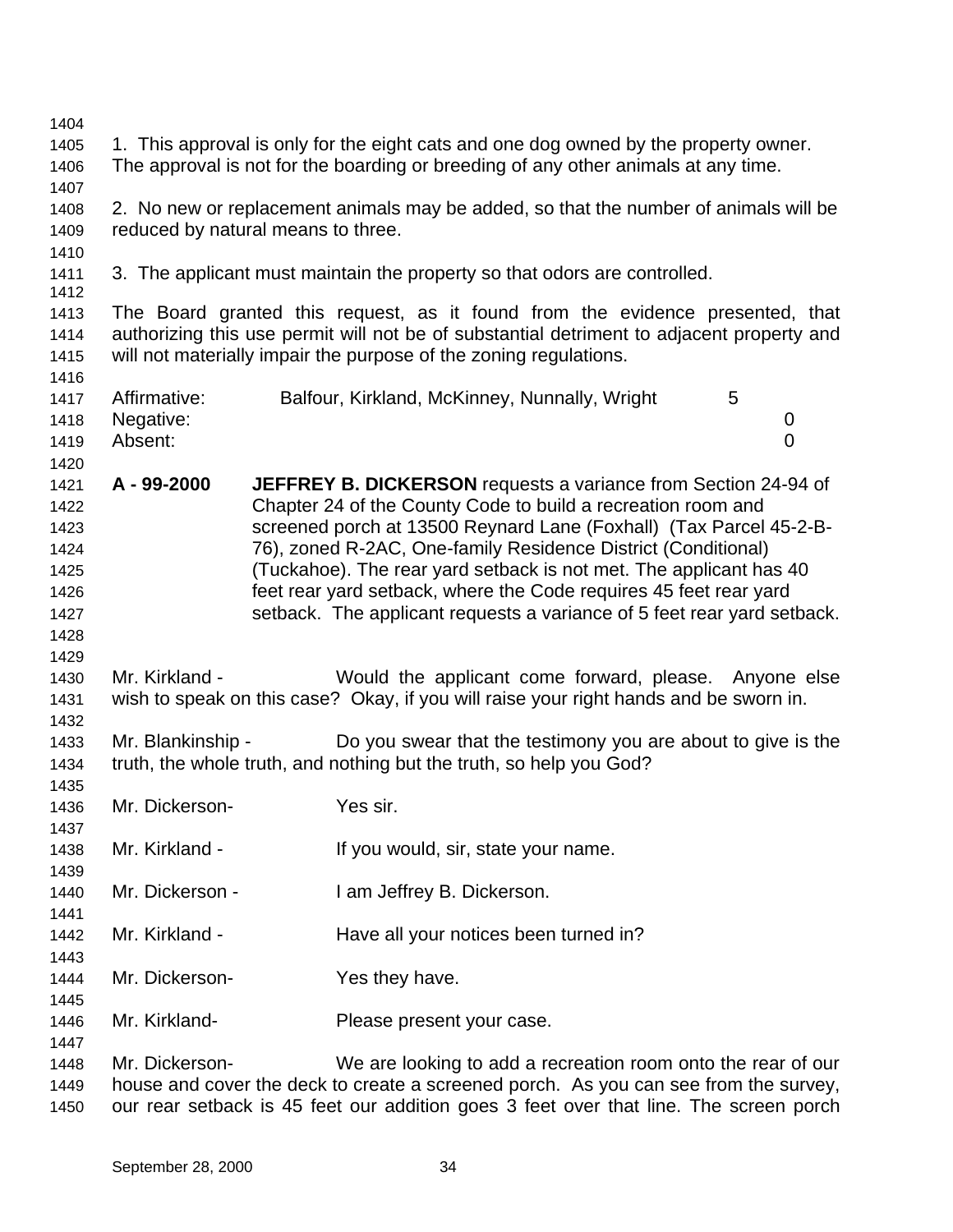the additions, and they have no problem with them. They have submitted a signed statement as such. 1456 Mr. Kirkland- **Any questions of Mr. Dickerson?**  Mr. McKinney- What kind of siding is on your house? Mr. Dickerson- We have that hardboard siding. We plan on keeping the look of the house the same. Mr. Wright- Please describe the shape of your lot. Mr. Dickerson- Its pie shaped and there lies the problem. As you can see from the survey, we have no problem with the side setback, we will be well within the requirements. The lot itself and the angle of the house, causes the 2 additions to extend into the setbacks. 1470 Mr. Wright- Is there any screening between your lot and you neighbors? Mr. Dickerson- We have a heavy tree screen. And we plan on keeping that. The addition is going in the area were the garden is now, but the tree screen blocks the view. 1476 Mr. Kirkland- **Any other questions?** Anyone else wish to speak on this case? If not that concludes the case. After an advertised public hearing and on a motion by Mr. Balfour, seconded by Mr. Wright, the Board **granted** this use permit subject to the following conditions: 1. Only the improvements shown on the plan filed with the application may be constructed pursuant to this approval. Any additional improvements shall comply with the applicable regulations of the County Code. The Board granted this request, as it found from the evidence presented, that authorizing this use permit will not be of substantial detriment to adjacent property and will not materially impair the purpose of the zoning regulations. Affirmative: Balfour, Kirkland, McKinney, Nunnally, Wright 5 Negative: 0 Absent: 0 

 goes 5 feet over the setback line. We are going to use addition as a family room and the deck will become the screened porch. We have approached our neighbors about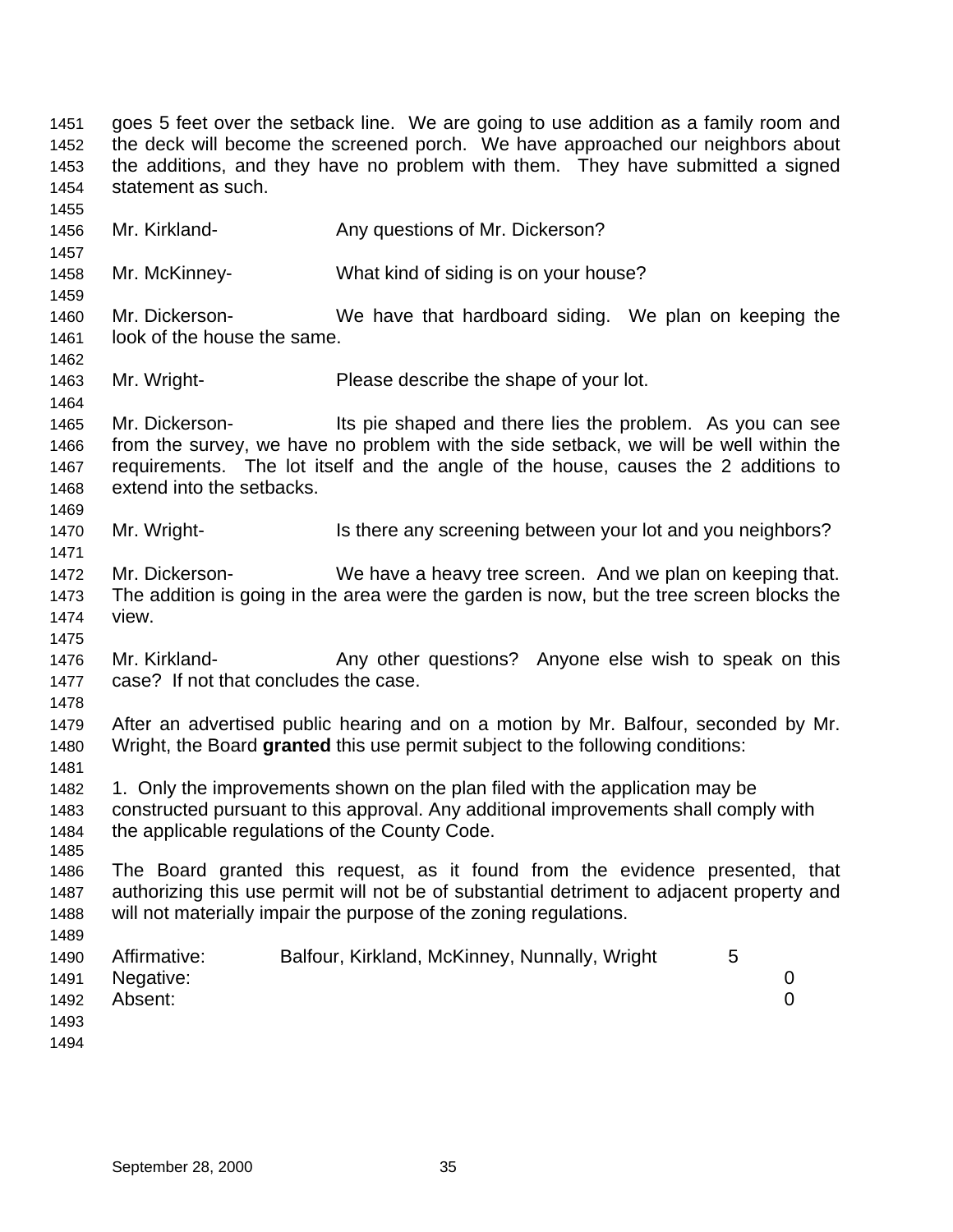**A -100-2000 RONALD J. JESSUP, DDS** requests a variance from Section 24-94 of Chapter 24 of the County Code to build an addition to an office building at 1130 Wilkinson Road (Chamberlayne Farms Shopping Center) (Tax Parcel 63-7-A-1A), zoned O-2, Office District (Fairfield). The rear yard setback is not met. The applicant has 15.1 feet rear yard setback, where the Code requires 35 feet rear yard setback. The applicant requests a variance of 19.9 feet rear yard setback. Mr. Kirkland - Would the applicant come forward, please. Anyone else wish to speak on this case? Okay, if you will raise your right hands and be sworn in. Mr. Blankinship - Do you swear that the testimony you are about to give is the truth, the whole truth, and nothing but the truth, so help you God? Dr. Jessup- Yes sir. Mr. Kirkland - If you would, sir, state your name. Dr. Jessup - I am Dr. Ronald J. Jessup. 1514 Mr. Kirkland - Have all your notices been turned in? Dr. Jessup- Yes they have. Mr. Kirkland- Please present your case. Dr. Jessup- I want to merge my practice with an existing practice, Dr. David White. He has been at this location, and I need to add to his building. The rear setback is the area where we don't have enough room for the addition. The addition that I want to build is in the front of his building. But a variance was granted to him in l986 for a rear setback. That is what we are hoping to do this time also. We would like to add some parking also. Mr. Wright- What is the size of the proposed addition? Dr. Jessup- 1400 square feet. The existing building is about 1600 square feet. Mr. Wright- What is located to the rear of your property? Dr. Jessup- Dirk Drive, that has residential homes along it. Mr. Blankinship- That is technically the rear is the shopping center.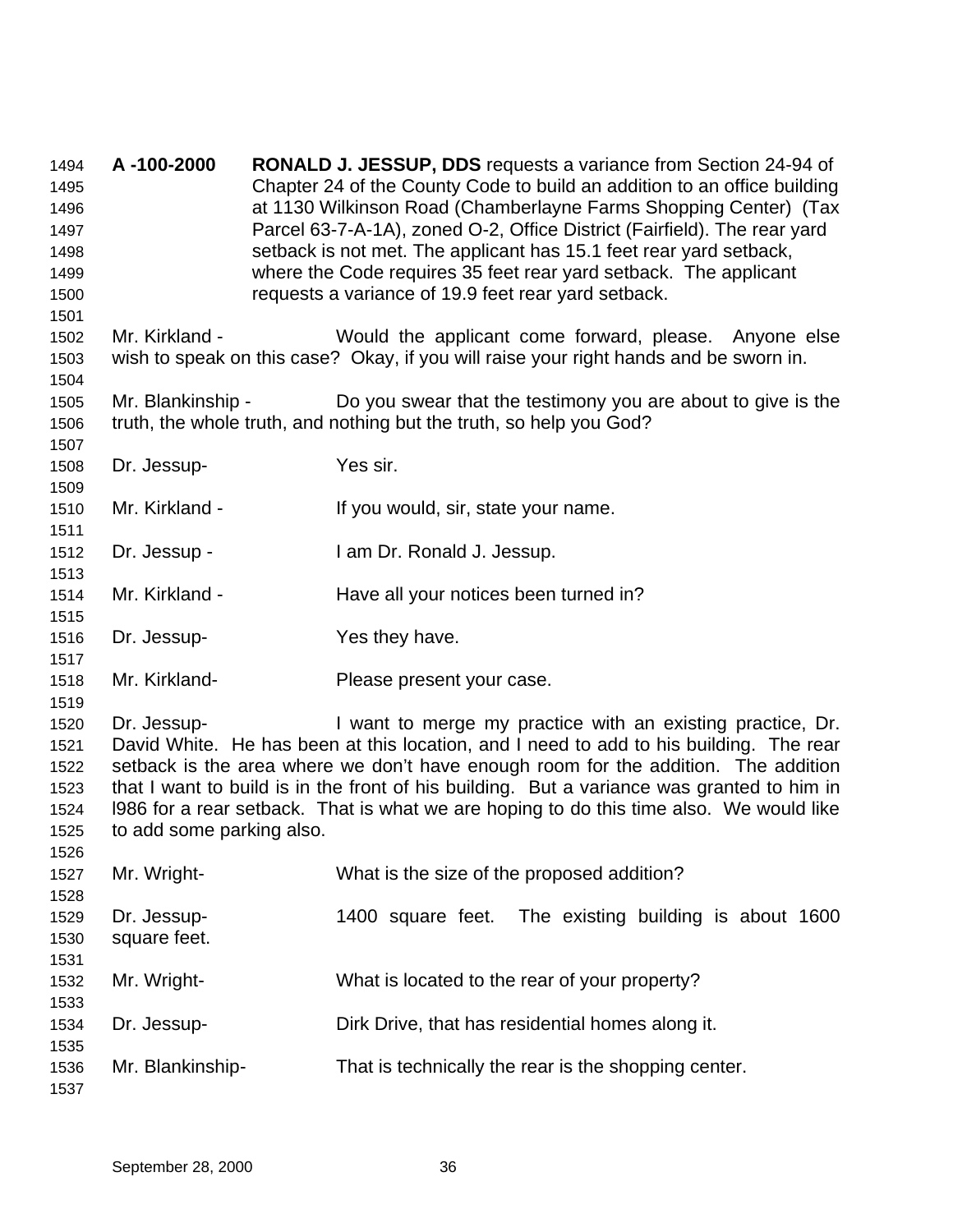Mr. Wright- The homes are across the street from the office. What kind of shopping center is this? Is it zoned business? Mr. Blankinship- Yes. Mr. Wright- The hatched area on the plot plan is the addition, correct? And doesn't the existing building already encroach into the setback? So this new addition would not project any farther? Mr. Blankinship- Yes. Mr. McKinney- You are going to relocate off of Route 1? Dr. Jessup- Yes. Mr. Kirkland- Any more questions by the Board Members? Anyone else wish to speak on this case? If not that concludes the case. After an advertised public hearing and on a motion by Mr. McKinney, seconded by Mr. Wright, the Board **granted** this variance subject to the following conditions: 1. Only the improvements shown on the plan filed with the application may be constructed pursuant to this approval. Any additional improvements shall comply with the applicable regulations of the County Code. 2. If land disturbance will exceed 2,500 square feet the requirements of Chapter 10 of the County Code apply. At the time of building permit application, the applicant shall submit the necessary information to the Department of Public Works to ensure compliance with the requirements of the Chesapeake Bay Preservation Act and the code requirements for water quality standards. 3. This approval is subject to all conditions that may be placed on the proposed Plan of Development by the Planning Commission. The Board granted this request, as it found from the evidence presented, that authorizing this variance will not be of substantial detriment to adjacent property and will not materially impair the purpose of the zoning regulations. Affirmative: Balfour, Kirkland, McKinney, Nunnally, Wright 5 Negative: 0 Absent: 0 **UP- 34-2000 COLLEGIATE SCHOOLS** requests a conditional use permit pursuant to Section 24-12(b) of Chapter 24 of the County Code to use a field for athletic practice at 9400 River Road (Tax Parcel 111-A-16D), zoned R- 1, One-family Residence District (Tuckahoe).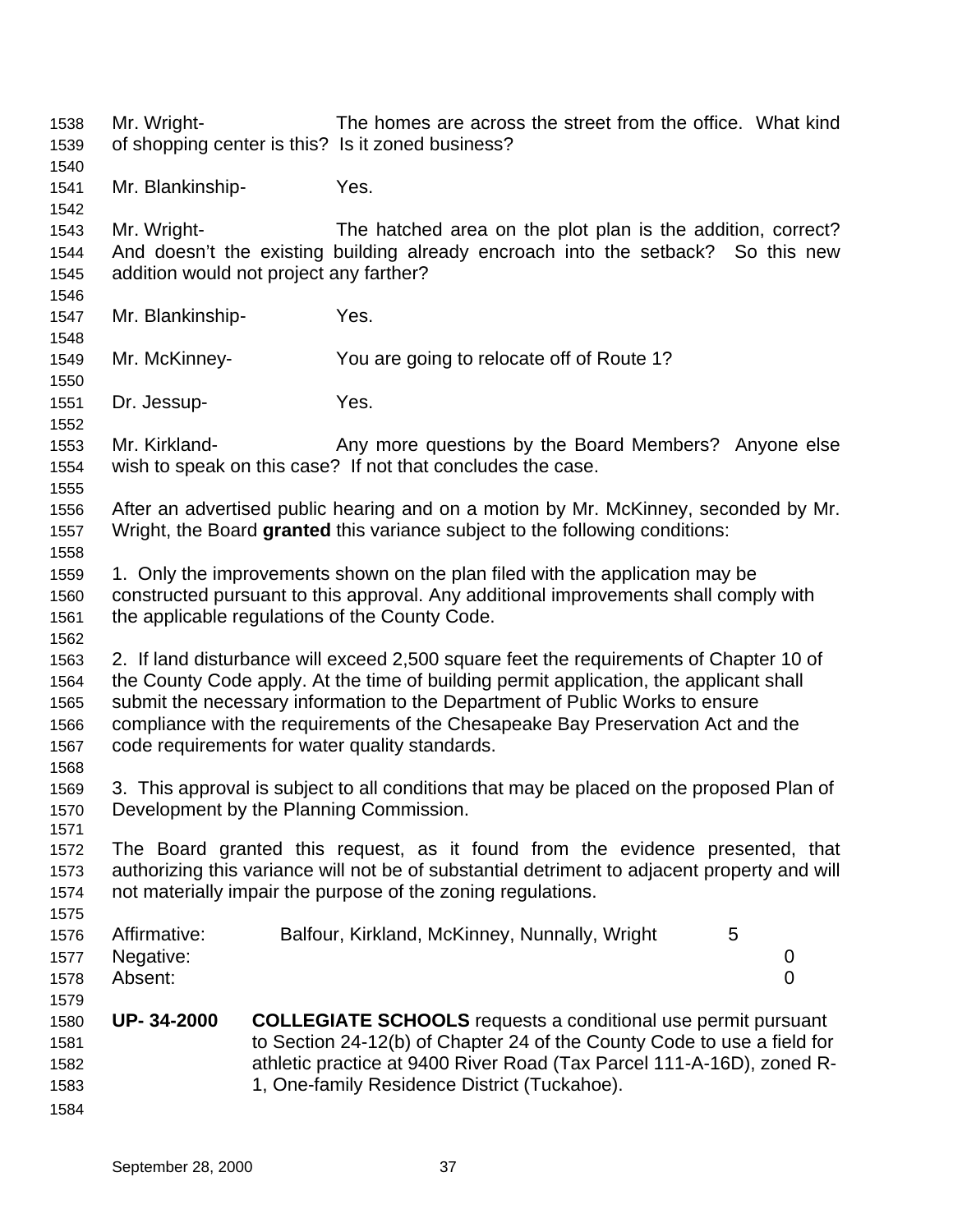Mr. Kirkland - Would the applicant come forward, please. Anyone else wish to speak on this case? Okay, if you will raise your right hand and be sworn in. Mr. Blankinship - Do you swear that the testimony you are about to give is the truth, the whole truth, and nothing but the truth, so help you God? Mr. Custis- Yes sir. Mr. Kirkland - If you would, sir, state your name. Mr. Custis - I am Glen Custis with Draper Aden Associates who is representing Collegiate Schools. 1598 Mr. Kirkland - Have all your notices been turned in? Mr. Custis- Yes they have. Mr. Kirkland- Please present your case. Mr. Custis- Collegiate Schools is applying for this permit to use the vacant lot as a practice soccer field. They have been using this field for several years and did not realize that this was an issue. I guess some other sports clubs started using the field, and some problems arose. The School was informed by the County that they needed a permit. At that time, the School stop using the field and we applied for the permit this summer. We are basically asking to continue using the field for practice soccer fields. The 4 suggested conditions for the case, we are in complete agreement with them. The School is only looking to use this field through the summer. There is a sports complex being constructed on the campus in Goochland, so this would be used until that is completed. Mr. Balfour- Through the summer of 2001? Mr. Custis- Yes sir. Mr. McKinney- so you could accept a conditions stati9ng that? Mr. Custis- Yes. Mr. McKinney- What about the spectators? Where are they going to sit or park? Mr. Custis- There are no games held there, this is just for practice. The students will be brought from the school on a bus and taken back to the school.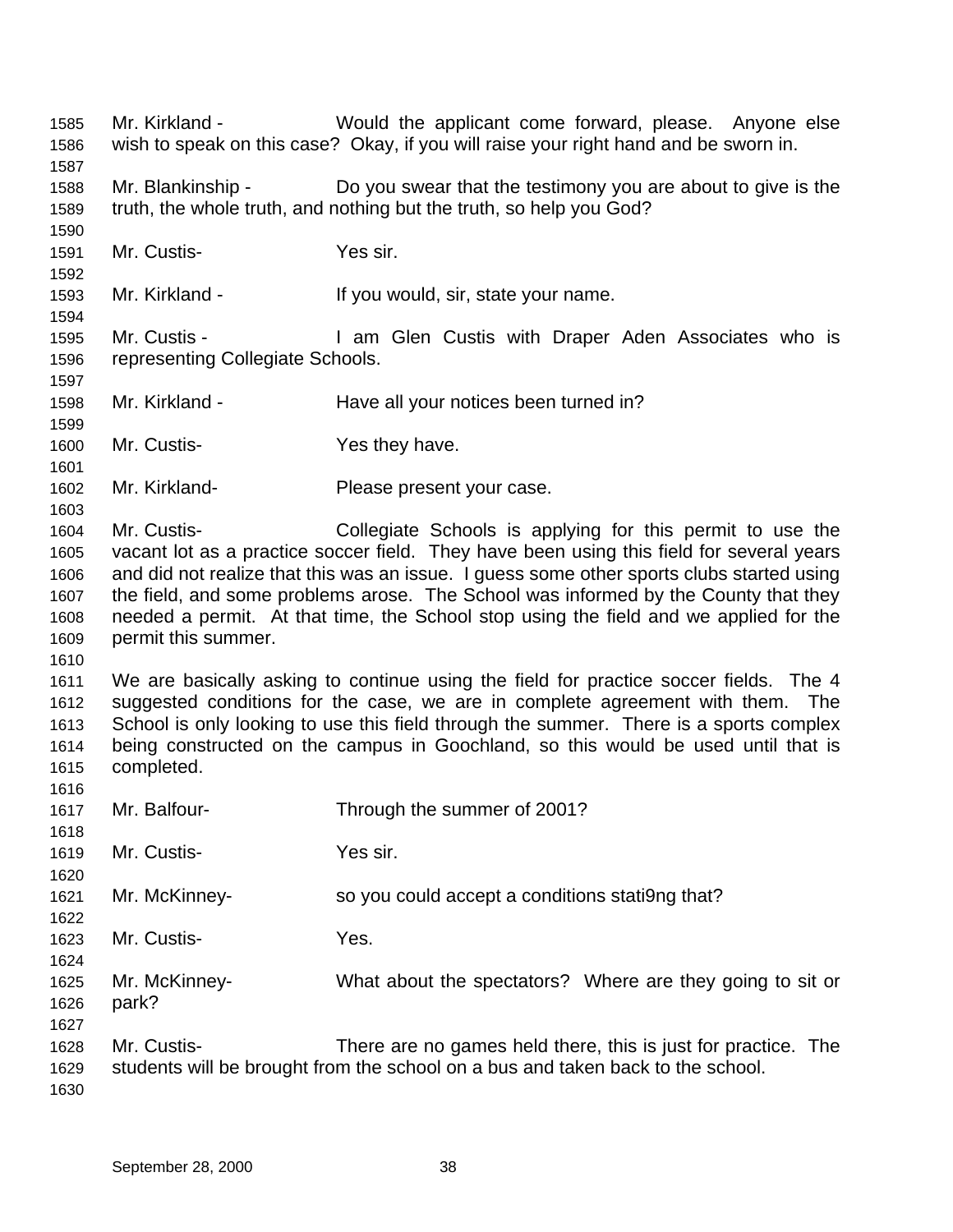1631 Mr. Settavee **I** am Robert Settavee, I Vice President for Finance at collegiate. The issue for us is practice space, if the Board were to impose a condition that no cars would be parked there during practice we would accept that conditions. We want to get the teams out there practicing only. We will bus them out and bus them back. Mr. McKinney- I have been by there when activities have been going on, and there are cars parked all over the place. Across the street, on the road etc. Mr. Settavee- There are a number of athletic groups that have been using the field. My understanding is that some of the incidents that occurred did not involve collegiate school. Mr. McKinney- Who owns this piece of property? Mr. Settavee- JG Construction. 1648 Mr. Kirkland- Is there any sign on the property to say that you are the sole user? Mr. Settavee- At this point, this sign says no organized athletic events on the property. Which I believe this sign was posted at the County's request. Mr. Kirkland- When you practice, do you practice during school hours? Mr. Settavee- The practice is held after school. Typically 3:30 to 5:30 – 6:00 pm And during the summer months it could be we practice at various times during the day. The suggested conditions speaks about 3-6:30 during the school year and 8-6 during the summer months. That is perfectly fine with us. Mr. McKinney- How many days a week? Mr. Settavee- As many as 5 days a week. It would not necessarily be every day, but it could be. MR. McKinney- Would it be on Saturdays? Mr. Settavee- No sir. Monday through Friday only. 1670 Mr. McKinney-<br>
How about Holidays? Mr. Settavee- When we will only be practicing when school is in session. Mr. McKinney- And you need the site through when?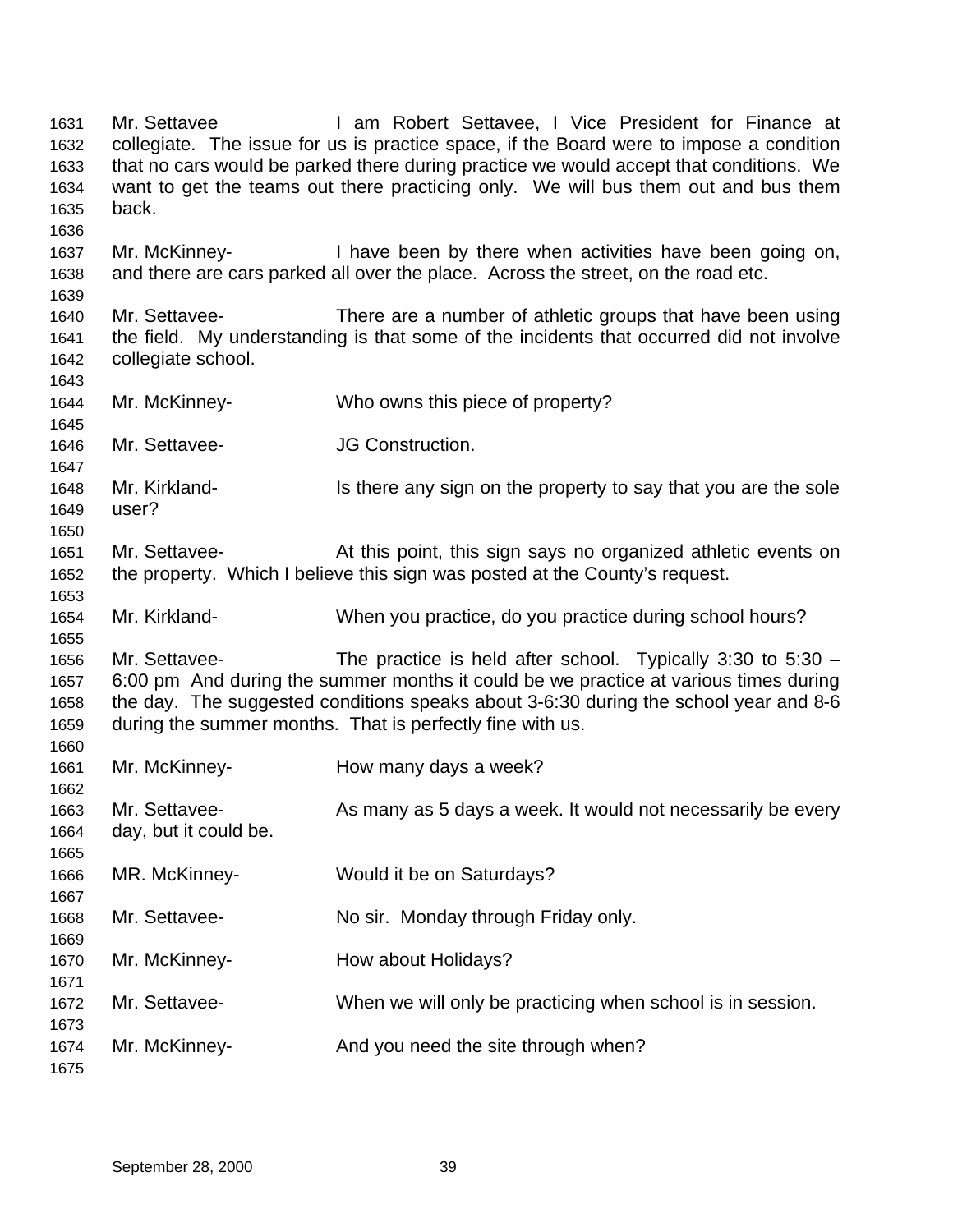MR. Settavee- Through this coming summer. We have a 55 acre athletic complex that is under construction in Goochland, and we are advised that the surface will be playable come fall of 2001. Mr. Balfour- Do you think September 1 will give you enough time, or should we make it until the end of 2001? Mr. Wright- Why don't we make it through 2001, incase there are delays in construction. Mr. Settavee- That would be fine. Mr. Kirkland- Anyone else in favor of the case? Mr. Balfour- If we have a condition to grant this through 2001, or as soon as the new fields are finished that would cover you both ways. Mr. Settavee- That would be fine. Mr. McKinney- And what does the signage say on this property? Mr. Settavee- The current signage says something like " no organized athletic events permitted on the property" I am told that was a sign Mr. Gummenick was asked to post after it was discovered that there were no appropriate permits to use the property for such use. The county asked him to do this. We stopped all use at the property at that point. Mr. Kirkland- Any other questions? Alright, lets hear from the opposition. Mr. Young- My name is Daniel Young Jr. I live at 9505 Carterwood Road. I have prepared a statement. We are not specially opposing Collegiate, but we are concerned about the property being used for sports activities. We were subjected to problems when ever activities were held on the site. We had a lot of noise coming from the fields, we couldn't even sit on our deck. They were using the woods for toilets, since none were provided. They left litter all over the place. Parking and traffic was a major issue for us. We have people driving in and out of the neighborhood, and we were concerned about our children playing. The Police were called on one occasion and ticketed many of the cars. We think granting Collegiate this permit will allow others to think they can use the fields also. I have a problem with that. Collegiate is responsible for their activities, they have not caused these problems. Probably the whistle blowing by the coach during drills is the most irritating. But we have suggested some additional conditions to the staffs conditions. We believe the staff zeroed in on many of the concerns we have. 1.They are using if for practice only, no organized 1719 games or spectators. 2 No parking allowed. I do have a concern as to how that will be enforced unless all the streets are marked with no parking signs.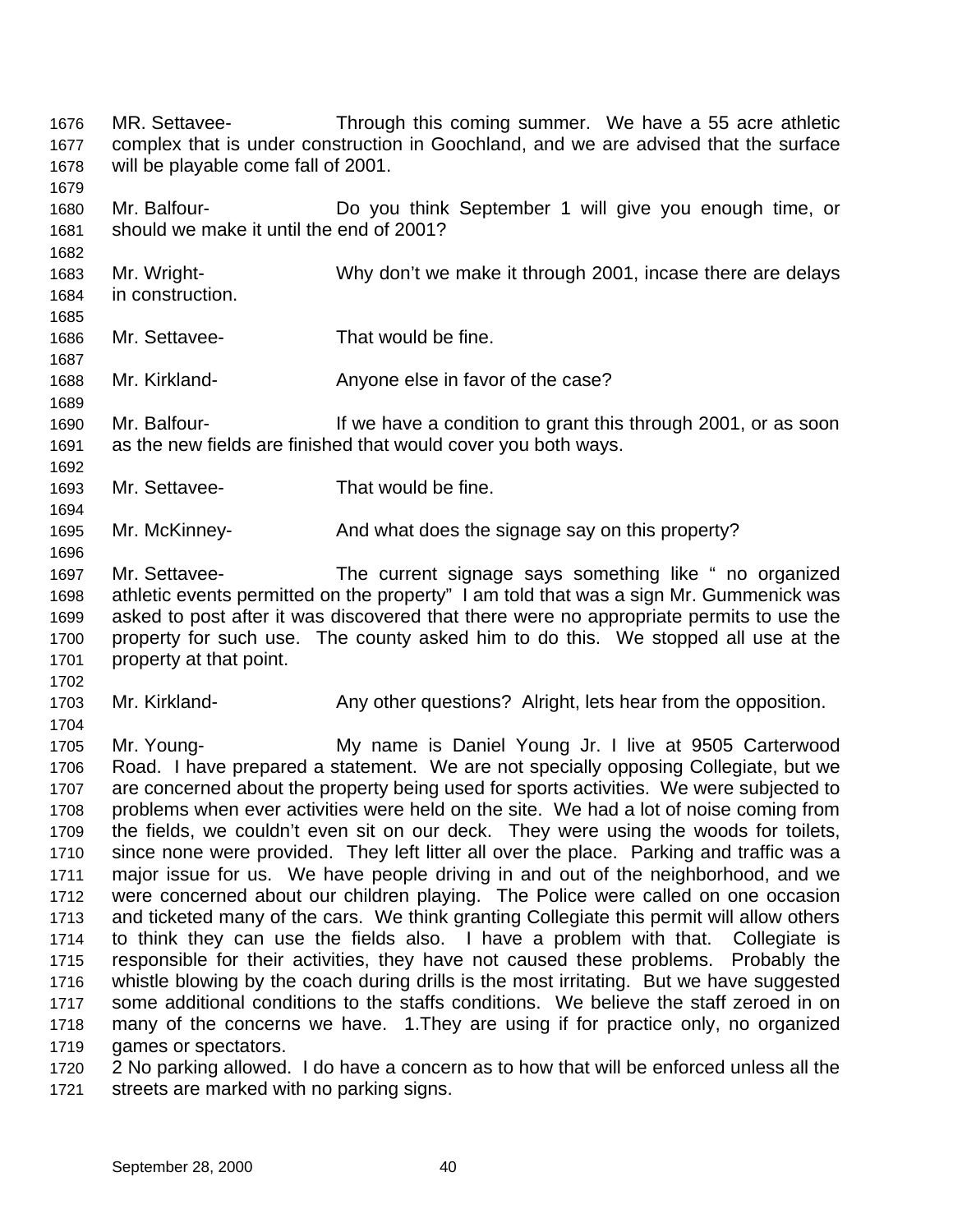3. No activities on the weekends and restricted hours during the school year. We are suggesting 10-12 noon in the morning and 2-4 in the afternoon. We would like the activity broken up so the field is not used for sports all day.

 We agree with the staff that there be no permanent lighting and we don't want any buildings put on the property. The applicant has said that they would bring in portable toilets, but I don't want one in my back yard. I have a problem with them being there, they smell and who knows who will use them at any time of the day or night. We agree that the field should be maintained at all times in a neat and orderly manner. And we 1731 agree that this permit be issued only for Collegiate to use the field and no one else. I want this to be a temporary use permit and not a permanent one.

- Mr. Kirkland- If Collegiate is going to be the only user of this site, the signs need to be changed to reflect this. This will help the Police, if they are called, to actually enforce this provision.
- Mr. O'Neil- My name is Bill O'Neil, I live on Walsing Drive. My lot has a deep grade to it, and when they park there they many times get stuck. You have covered most everything, but I would like to know who will be there after Collegiate?
- 1742 Mr. Kirkland- No one. Any other questions?
- Mr. Settavee- I just received these. We are only interested in practices, we are not interested in games. We are happy to have a restriction to use the fields only during the school days on weekdays and restricted hours during the summers. We have no desire to put in any lighting, none of our fields are lit now. Nor will we seek a permit to erect any structure. I thought we could erect stockade fencing around portable toilets to make them less visible. The one I am having the most trouble with is taking the toilets away at the end of the day. That is just not possible. I am not familiar with a mobile portable toilet that can be removed at the end of each day. We will have to investigate that. Mr. Kirkland- They do have some on trailers, I have seen them at various
- types of shows.
- Mr. Settavee- That conditions means that we would have to bring them out and take them away every day.
- 1759 Mr. McKinney- How many do you have?
- Mr. Settavee- We don't have any toilets and have not put any out there. There has not been a need for them during the few hours that we are on the field. I think the toilet issue arose because of some the weekend activities that were not ours.
- Mr. Dorwin- Our trees behind my house have been used for toilets, but Collegiate has not been the ones doing this.
-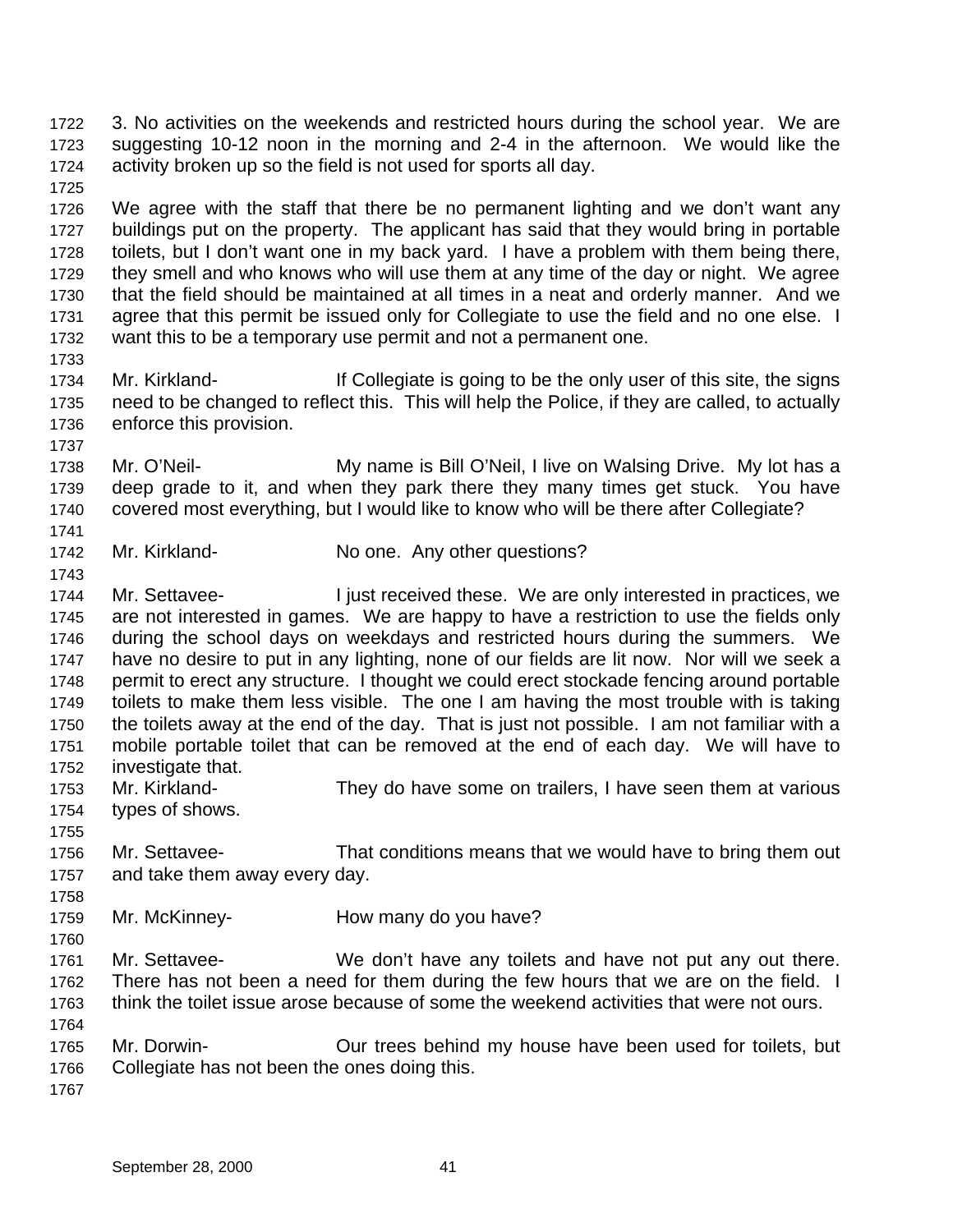Mr. Settavee- If the neighbors don't want any toilets, then we won't even discuss it, since we did not plan on using them. We will pick up any litter and I will ask the coaches to watch the whistle blowing. We have no interest in transferring this permit and only want a temporary permit. 1773 Mr. Kirkland- **Any other questions by Board Members?** If not than that concludes the case. After an advertised public hearing and on a motion by Mr. Balfour, seconded by Mr. Wright, the Board **granted** this temporary use permit subject to the following conditions: 1780 1. Use of the property subject to this permit shall be limited to school athletic practices only. No organized games or spectators will be permitted. 2. Parking at the site shall be limited to not more than two school buses. The buses shall be parked such that they do not impede traffic on any public street. 3. Hours of operation shall be limited to 3:00 - 6:30 PM during the school year and 10:00 AM - 12:00 Noon and 2:00 - 5:00 PM during the summer break. There shall be no operations on Saturdays, Sundays, or national holidays. 4. No buildings, structures, portable toilets, or lighting, either temporary or permanent, shall be erected at the site. 5. The property shall be maintained in a neat and orderly fashion, with trash removed at the end of each practice. 6. This permit shall expire on December 31, 2001, or when alternative facilities become available, whichever comes first. The Board granted this request, as it found from the evidence presented, that authorizing this temporary use permit will not be of substantial detriment to adjacent property and will not materially impair the purpose of the zoning regulations. 1803 Affirmative: Balfour, Kirkland, McKinney, Nunnally, Wright 5 Negative: 0 Absent: 0 **A -101-2000 MR. AND MRS. PHILLIP J. KIRBY** request a variance from Section 24-94 of Chapter 24 of the County Code to allow a garage to remain

 and build an addition at 8315 Whistler Court (Chamberlayne Farms) (Tax Parcel 64-3-N-21) zoned R-2, One-family Residence District (Fairfield). The minimum side yard setback and total side yard setback are not met. The applicants have 14.8 feet minimum side yard setback,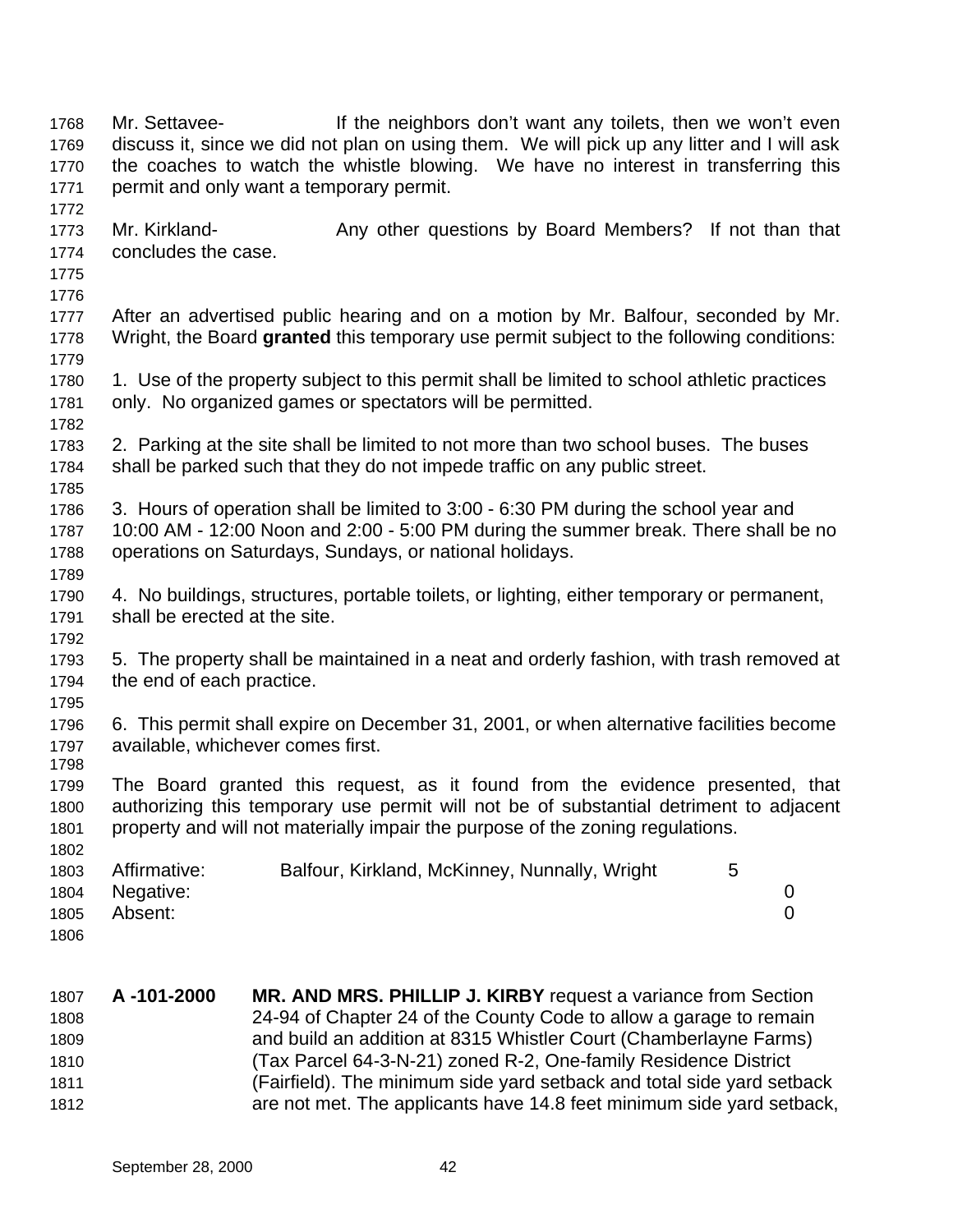and 32.1 feet total side yard setback, where the Code requires 15 feet minimum side yard setback and 35 feet total side yard setback. The applicants request variances of 0.2 feet minimum side yard setback and 2.9 feet total side yard setback. Mr. Kirkland - Would the applicant come forward, please. Anyone else wish to speak on this case? Okay, if you will raise your right hand and be sworn in. Mr. Blankinship - Do you swear that the testimony you are about to give is the truth, the whole truth, and nothing but the truth, so help you God? Mr. Wilson- Yes sir. 1826 Mr. Kirkland - If you would, sir, state your name. 1828 Mr. Wilson - Phillip Wilson. 1830 Mr. Kirkland - Have all your notices been turned in? 1832 Mr. Custis- Yes they have. Mr. Kirkland- Please present your case. Mr. Wilson- I am the contractor. The proposal by Mr. And Mrs. Kirby is to build a 20x20 foot bedroom addition for an elderly parent. The lot is pie-shaped tapering to the front of the property. The floor layout that the Kirby's propose is the most ideal for both parties. This allows for better use of the space considering the position of the cut through door way where the access will be for the addition. If the addition were to be moved farther back to comply with the setbacks requirements, this would cause problems for the floor plan and additional construction costs for the Kirby's. As proposed, the front of the addition would be sited 17.4 feet from the side boundary and the rear corner would be 27.6 feet from the side boundary due to the shape of the lot. Letters have been received from adjoining neighbors at 8313 and 8317 Whistler Court, and neither have any objections. There is another minor issue, prior to the applicants moving into the dwelling, an attached garage addition was approved that encroaches into the side setback on the opposite side of the house. WE would like to have this encroachment included in this variance. This design would create less impact on the neighbors and the planning staff agrees, as stated in the staff report. And for these reasons, I request that the variance be granted. Mr. Wright- What is to the rear of this Property? Mr. Wilson- There are no homes, it is the main highway, Route 301. 1857 Mr. Kirkland- Any additional questions of the applicant? Any one else wish to speak on this case? If not, that concludes the case.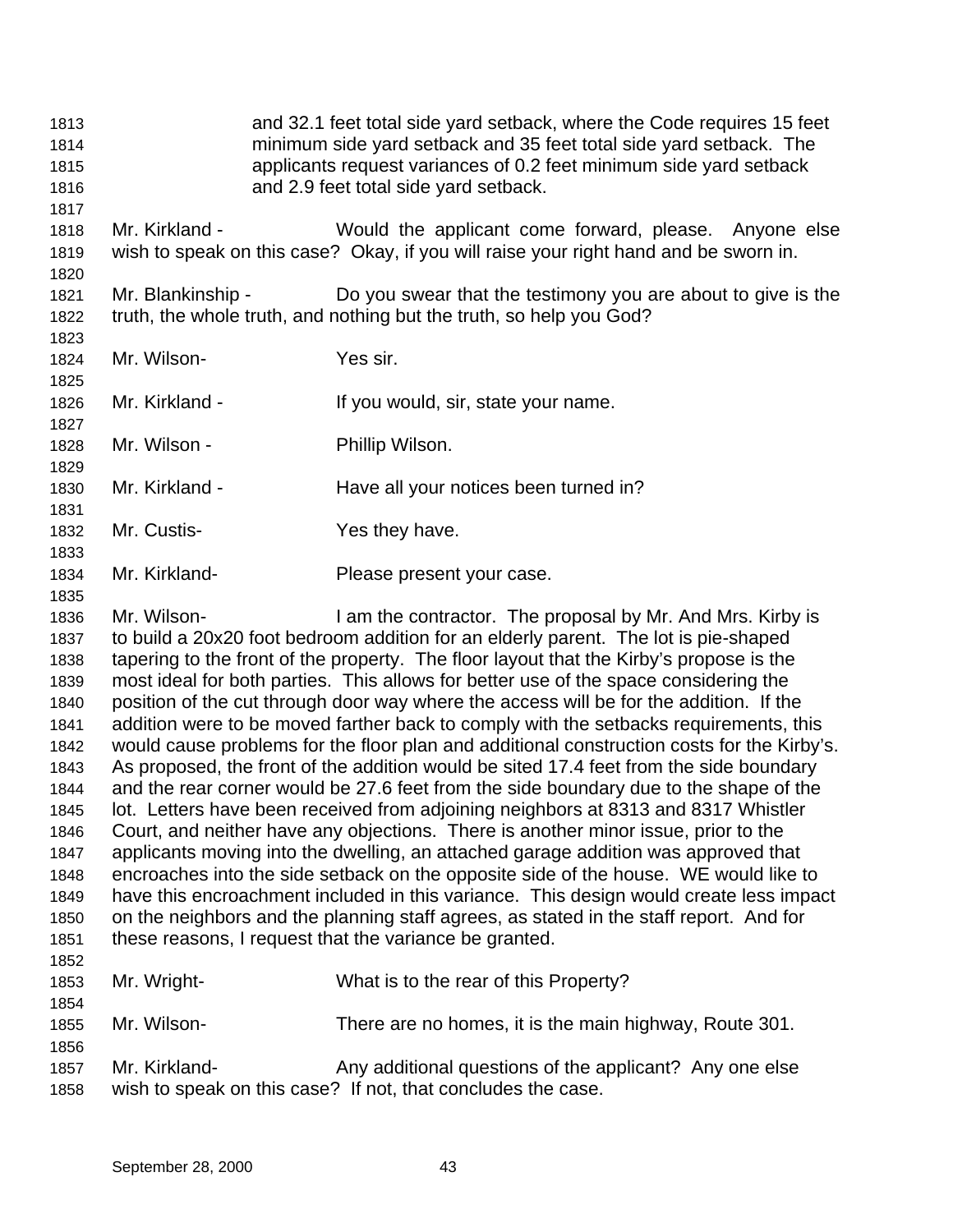After an advertised public hearing and on a motion by Mr. McKinney, seconded by Mr. Wright, the Board **granted** this variance subject to the following conditions: 1. Only the improvements shown on the plan filed with the application may be constructed pursuant to this approval. Any additional improvements shall comply with the applicable regulations of the County Code. The Board **granted** this request, as it found from the evidence presented, that authorizing this variance will not be of substantial detriment to adjacent property and will not materially impair the purpose of the zoning regulations. Affirmative: Balfour, Kirkland, McKinney, Nunnally, Wright 5 Negative: 0 Absent: 0 **UP- 35-2000 WALTER D. GRAY D/B/A PLANT LAND** requests a temporary conditional use permit pursuant to Section 24-116(c)(1) of Chapter 24 of the County Code to erect a temporary sales tent and amusement rides at 12496 Gayton Road (Tax Parcel 65-A-7B), zoned B-3, Business District (Tuckahoe). Mr. Kirkland - Would the applicant come forward, please. Anyone else wish to speak on this case? Okay, if you will raise your right hand and be sworn in. Mr. Blankinship - Do you swear that the testimony you are about to give is the truth, the whole truth, and nothing but the truth, so help you God? Mr. Thorton - Yes sir. 1889 Mr. Kirkland - If you would, sir, state your name. Mr. Thorton - Chris Thorton. Mr. Kirkland - Have all your notices been turned in? Mr. Thorton- Yes they have. Mr. Kirkland- Please present your case. Mr. Thorton- We are applying for a temporary use permit to do sales of pumpkins and fall decoration. We have been at this location for the past 3 years, this year we found out we have3 to go through this process. We have had no problems in the past. As far as these amusement rides, I did not know we hade to have approval of that through the planning office. I do have some photos showing you how things were

setup last year.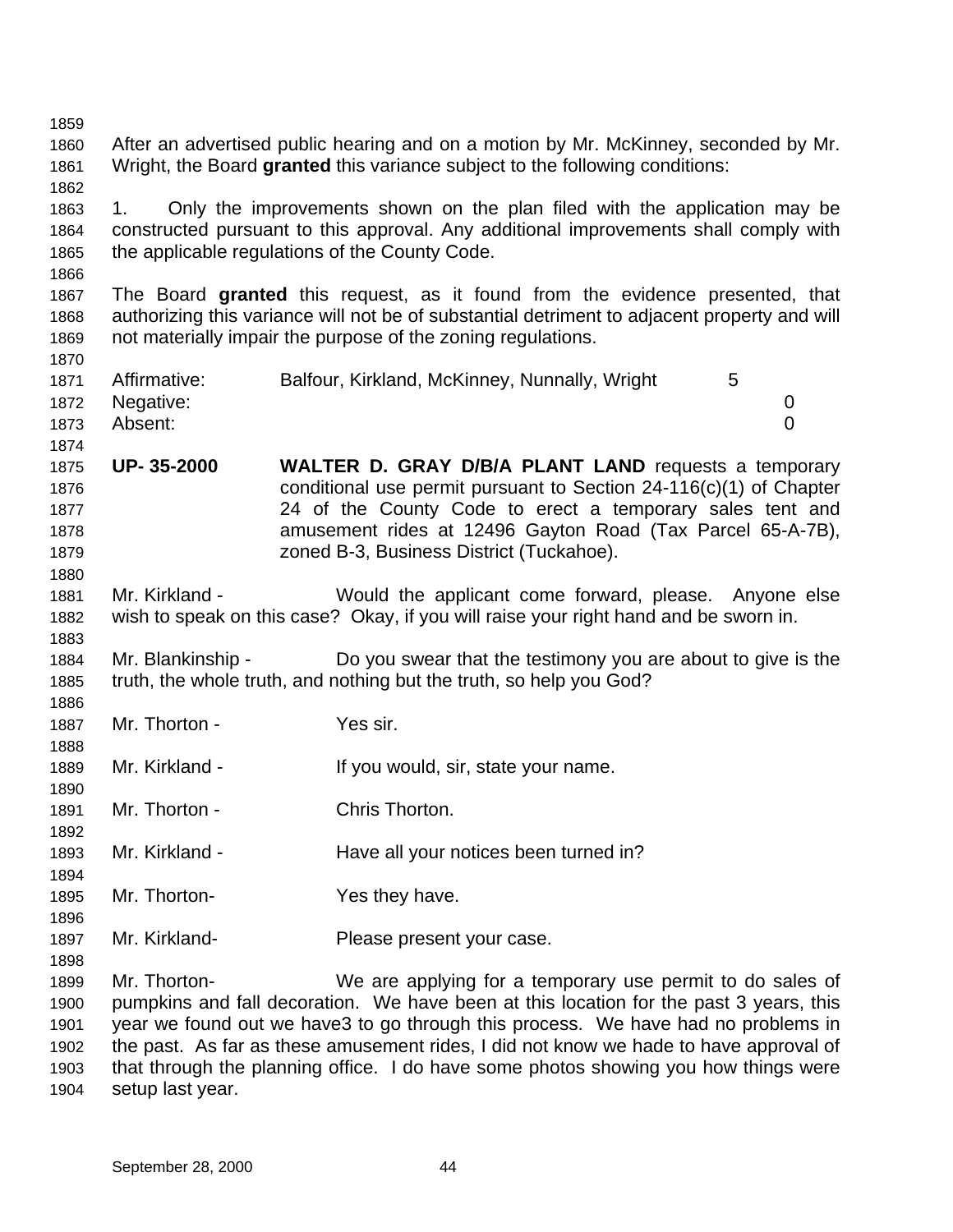| 1905 |                                                      |                                                                                        |
|------|------------------------------------------------------|----------------------------------------------------------------------------------------|
| 1906 | Mr. Kirkland-                                        | You had rides last year?                                                               |
| 1907 |                                                      |                                                                                        |
| 1908 | Mr. Thorton-                                         | They were moon walks, a slide and a ball crawl. They are                               |
| 1909 |                                                      | inflatable-type amusements, they are not moving rides.                                 |
| 1910 |                                                      |                                                                                        |
| 1911 | Mr. Kirkland-                                        | Will<br>these<br>inspected<br><b>Building</b><br>amusements<br>be<br>by                |
| 1912 | Inspections?                                         |                                                                                        |
| 1913 |                                                      |                                                                                        |
| 1914 | Mr. Thorton-                                         | Yes, they have inspected them every year, and we provide                               |
| 1915 | insurance.                                           |                                                                                        |
| 1916 |                                                      |                                                                                        |
| 1917 | Mr. Kirkland-                                        | No traffic complaints, Mr. Blankinship?                                                |
| 1918 |                                                      |                                                                                        |
| 1919 | Mr. Blankinship -                                    | No sir.                                                                                |
| 1920 |                                                      |                                                                                        |
| 1921 | Mr. Kirkland -                                       | No calls from the Police?                                                              |
| 1922 |                                                      |                                                                                        |
| 1923 | Mr. Blankinship-                                     | They have not contacted us.                                                            |
| 1924 |                                                      |                                                                                        |
| 1925 | Mr. Kirkland-                                        | Any further questions of Mr. Thorton? Anyone else wish to                              |
| 1926 | speak on this case? If not, that concludes the case. |                                                                                        |
| 1927 |                                                      |                                                                                        |
| 1928 |                                                      | After an advertised public hearing and on a motion by Mr. Balfour, seconded by Mr.     |
| 1929 |                                                      | Wright, the Board granted this temporary use permit UP-35-2000, subject to the         |
| 1930 | following conditions:                                |                                                                                        |
| 1931 |                                                      |                                                                                        |
| 1932 | 1.                                                   | Only the improvements shown on the plan filed with the application may be              |
| 1933 |                                                      | constructed pursuant to this approval. Any additional improvements shall comply with   |
| 1934 | the applicable regulations of the County Code.       |                                                                                        |
| 1935 |                                                      |                                                                                        |
| 1936 |                                                      | The Board granted this request, as it found from the evidence presented, that          |
|      |                                                      |                                                                                        |
| 1937 |                                                      | authorizing this temporary use permit will not be of substantial detriment to adjacent |
| 1938 |                                                      | property and will not materially impair the purpose of the zoning regulations.         |
| 1939 |                                                      |                                                                                        |
| 1940 | Affirmative:                                         | Balfour, Kirkland, McKinney, Nunnally, Wright<br>5                                     |
| 1941 | Negative:                                            | 0                                                                                      |
| 1942 | Absent:                                              | 0                                                                                      |
| 1943 |                                                      |                                                                                        |
| 1944 |                                                      | There being no further business, and on a motion by Mr. Wright, seconded by            |
| 1945 |                                                      | Mr. Nunnally, the Board adjourned until October 26, 2000, at 9:00 am.                  |
| 1946 |                                                      |                                                                                        |
| 1947 |                                                      | All of the aforementioned decisions have been filed in the office of the Board of      |
| 1948 | Zoning Appeals as of October 2, 2000.                |                                                                                        |
| 1949 |                                                      |                                                                                        |
|      |                                                      |                                                                                        |